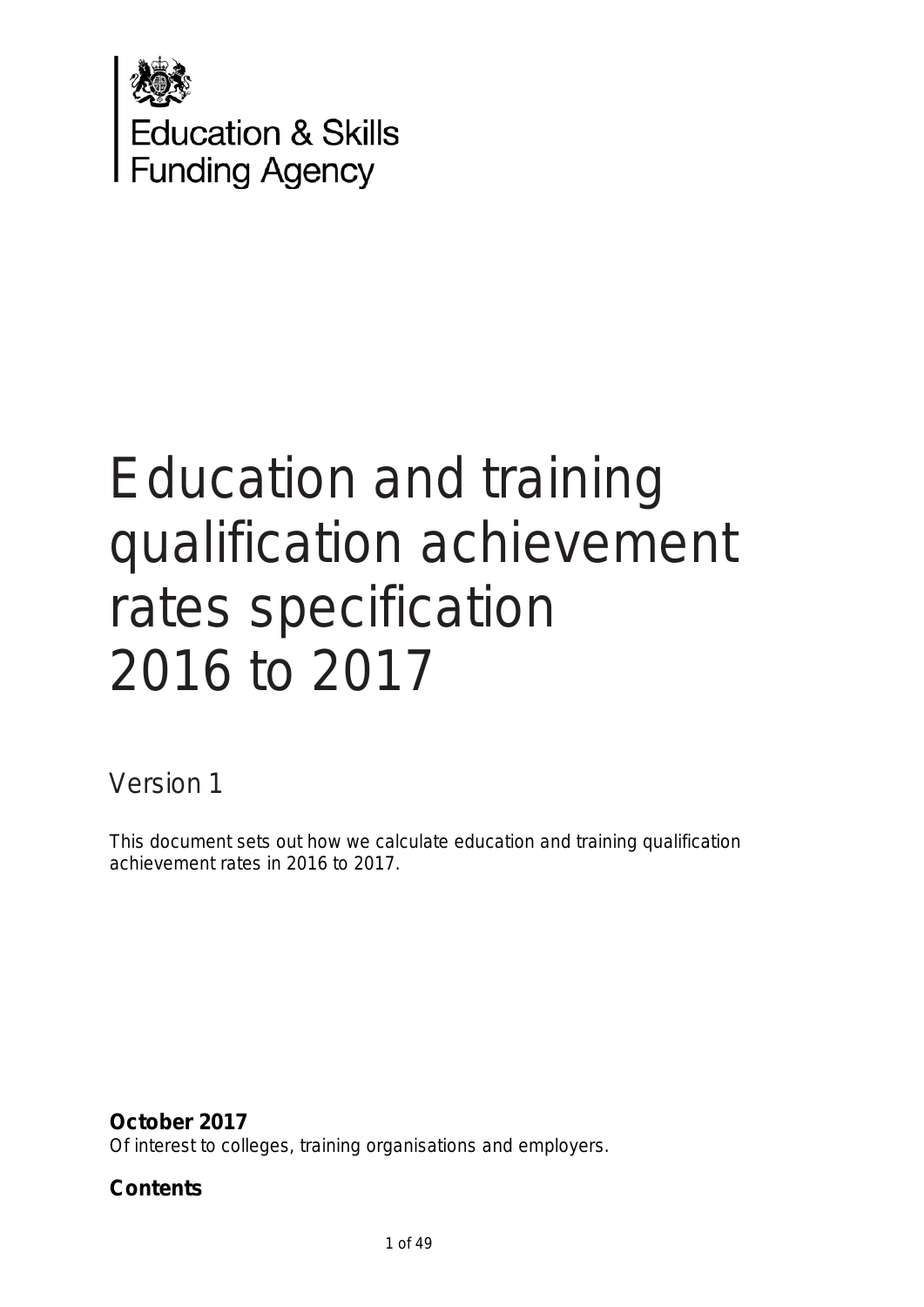| Introduction and purpose of the document                                    | 3  |
|-----------------------------------------------------------------------------|----|
| <b>Understanding the terminology</b>                                        | 3  |
| Changes from the 2015 to 2016 document                                      | 3  |
| About qualification achievement rates                                       | 3  |
| Purpose of qualification achievement rates                                  | 3  |
| Education and training qualification achievement rate methodology           | 4  |
| Education and training business rules                                       | 4  |
| Exclusions from education and training qualification achievement rates      | 4  |
| <b>Processing Individualised Learner Records</b>                            | 9  |
| Process flow diagram                                                        | 9  |
| Processing further education college mergers                                | 10 |
| Processing learner reference number changes                                 | 10 |
| Matching Individualised Learner Records across years                        | 11 |
| Identifying overdue continuing aims and planned breaks                      | 11 |
| Key principles for QAR, pass rate and retention rate calculations           | 13 |
| Overall qualification achievement, pass and retention rate calculations     | 13 |
| <b>Timely QAR calculation</b>                                               | 14 |
| Calculating the percentage of leavers below the minimum standards threshold | 14 |
| <b>Further Information</b>                                                  | 15 |
| Contents of the QAR dataset for records created from the ILR                | 16 |
| Source or derivation of fields in the QAR dataset                           | 16 |
| Contents of the QAR dataset for records created from the LEOP dataset       | 35 |
| Source or derivation of fields in the QAR dataset                           | 35 |
| Derivation of the Qualification_Type field in the qualification achievement |    |
| rates dataset                                                               | 47 |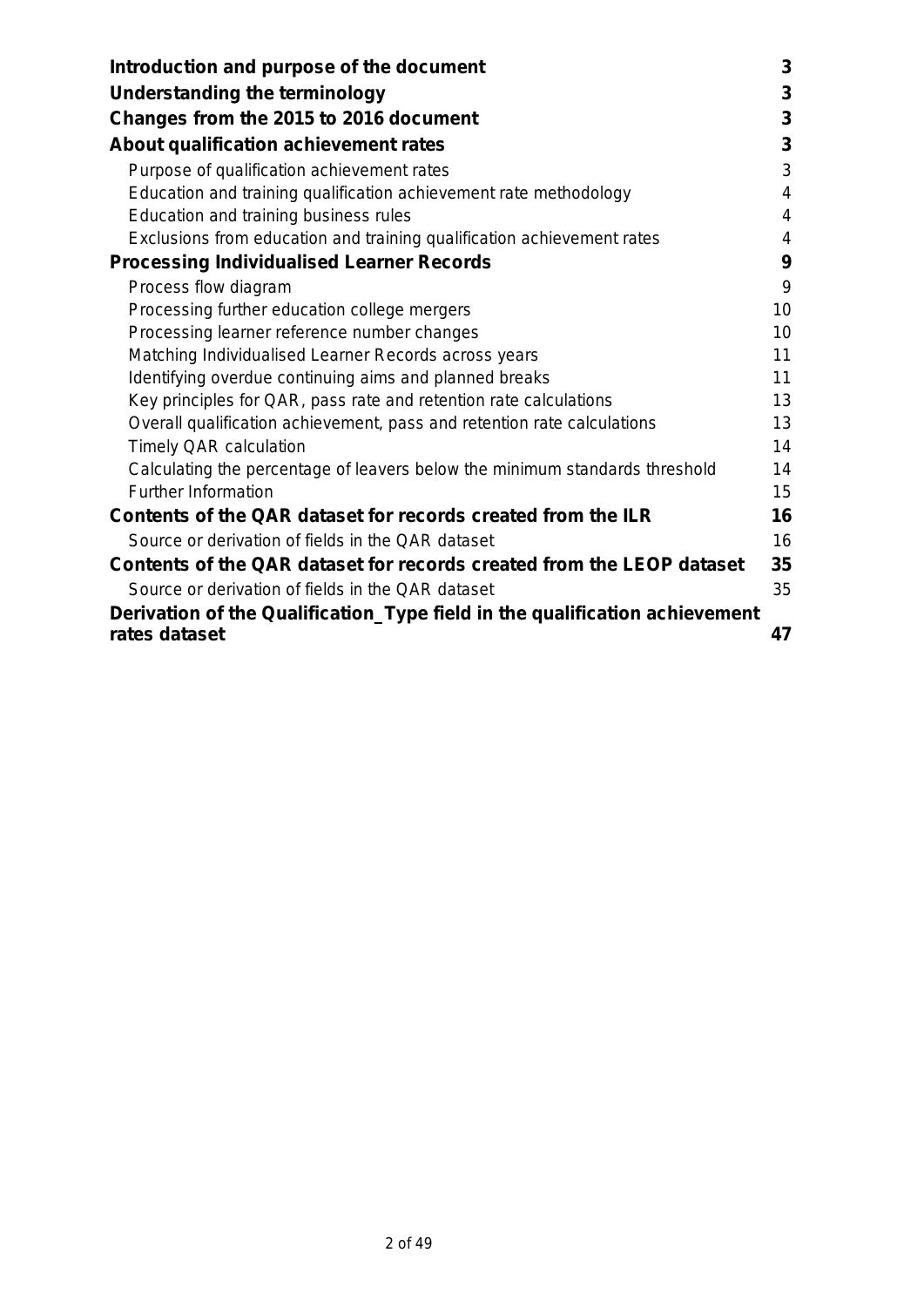# **Introduction and purpose of the document**

- 1. This document provides technical information about how information provided in the Individualised Learner Record (ILR) and Large Employer Outcome Pilot (LEOP) data collections are processed to produce the qualification achievement rates (QAR) dataset.
- 2. This dataset produces the education and training 2016 to 2017 QAR and minimum standards dashboard. This document also provides information about how we generate the information in the QAR and minimum standards dashboard.

# **Understanding the terminology**

- 3. The terms 'we' and 'ESFA' refer to the 'Education and Skills Funding Agency' and associated staff.
- 4. When we refer to 'you' or 'providers', this includes colleges, training organisations, local authorities and employers that receive funding from us, or Advanced Learner Loans (loans) payments from the Student Loans Company (SLC) on behalf of learners, to deliver education and training.

# **Changes from the 2015 to 2016 document**

- 5. Classroom learning and workplace learning have been replaced as education and training.
- 6. The changes to the creation of the QAR dataset are:
	- i. excluded non-formula funded community learning provision (Funding model 10 'Community Learning').
	- ii. excluded all Offender Learning and Skills Service (OLASS) learning aims (identified by Learning Delivery Monitoring code 34).
	- iii. included the reformed AS levels that are decoupled from the A level and also any legacy AS levels that were cashed.
	- iv. included the new GCSE grading structure (1 9 rather than A\* H). The calculations will use both the old A\* - H grades and the new 1-9 grades, depending on which grades were relevant when the learning aims started.
	- v. Changes to the derivations for some fields.

# **About qualification achievement rates**

#### **Purpose of qualification achievement rates**

- 7. Education and training QARs, and the associated pass rates and retention rates, are a measure of the quality of the education and training courses that a provider ran in a particular funding year.
- 8. QARs are used to identify provision that falls below the minimum quality standards. Provision which falls below the minimum quality standards is one of the factors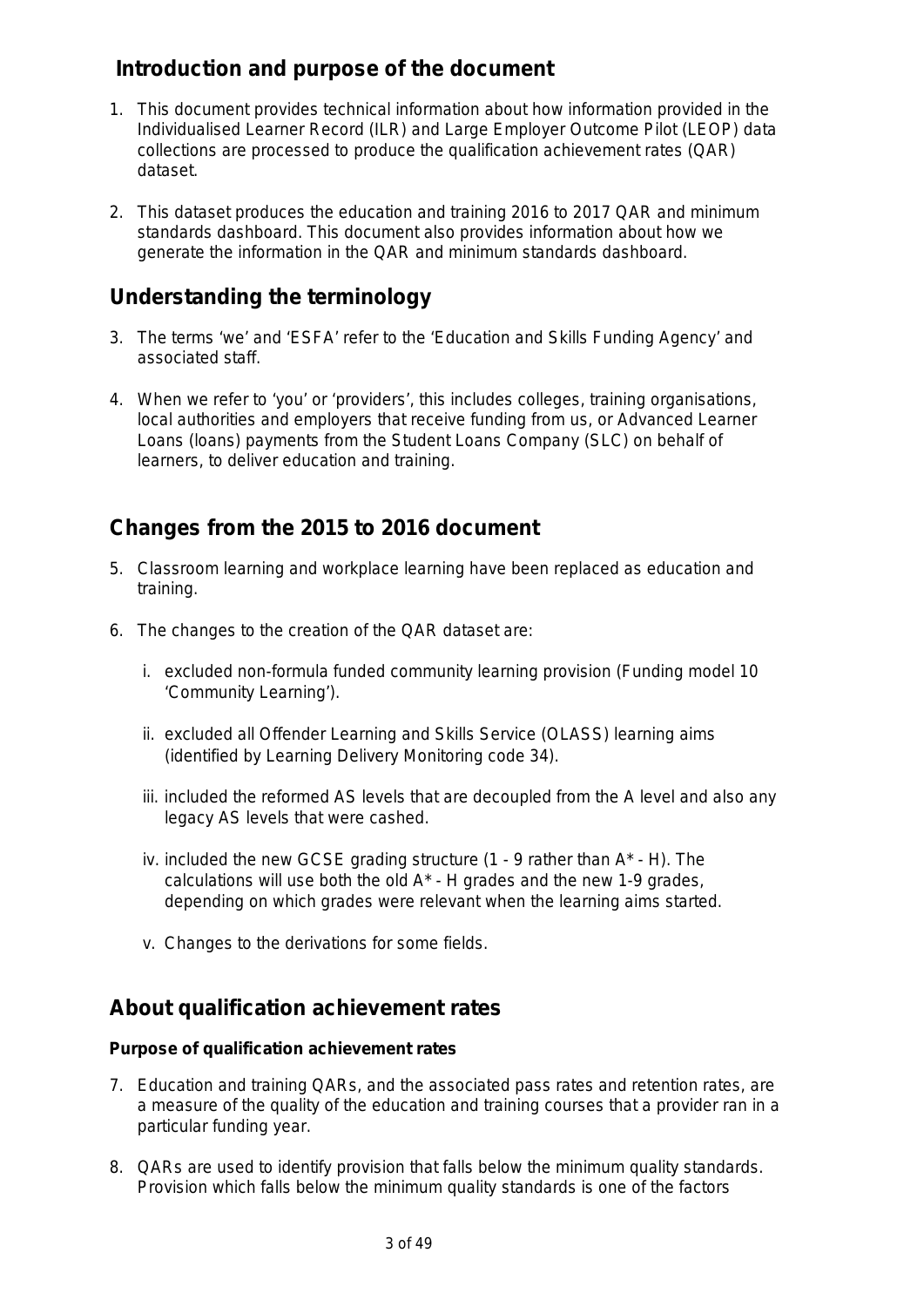identified in [New Challenges New Chances](https://www.gov.uk/government/uploads/system/uploads/attachment_data/file/248709/bis-13-1234-evaluation-of-new-challenges-new-chances-further-education-and-skills-reform-plan.pdf) that prompts us to take action under our [Approach to Intervention process.](https://www.gov.uk/guidance/16-to-19-education-accountability)

9. QARs are used in the National Achievement Rate Tables to show apprentices and employers the relative quality of provision. The Office for Standards in Education, Children's Services and Skills (Ofsted) also use them as part of their inspection process.

#### **Education and training qualification achievement rate methodology**

- 10. The Education and training QAR methodology has two QAR measures the 'overall' QAR and the 'timely' QAR.
- 11. We use the overall QAR to formally assess whether a provider meets minimum quality standards.
- 12. The overall QAR is based on the hybrid end year (the later of the expected end year, actual end year or reporting year). The education and training learning aims considered for the 2016 to 2017 overall QAR are those with a hybrid end year of 2016 to 2017.
- 13. The timely QAR is based on the planned end year of a learning aim. The learning aims considered for the 2016 to 2017 timely QAR measure are those with a planned end date in the funding year ending 31 July 2017. In the timely QAR measure a learning aim is counted as achieved if it is achieved:
	- on or before the planned end date; or
	- no more than 90 days after it.
- 14. There can be a delay between a learning aim being completed and the notification that the learning aim has been achieved. To ensure all achievements that count towards the timely achievement rate are included, we use information from the 2017 to 2018 R04 ILR return to identify learning aims that have been achieved no more than 90 days after their planned end date but which could not be recorded in the final return of the 2016 to 2017 ILR.

#### **Education and training business rules**

- 15. We produce the [QAR business rules](https://www.gov.uk/government/uploads/system/uploads/attachment_data/file/570802/SFA-business_rules_for_QAR_201617-November2016.pdf) that describe how the QARs will be calculated, and which learning aims will not be included in the QAR calculations.
- 16. We do not include some learning aims when calculating the QAR; the main reasons are these learning aims are:
	- i. part of a new programme of learning, such as a new pilot, that providers need time to get used to delivering;
	- ii. not funded by us, or is not financed by an advanced learner loan;
	- iii. not a qualification;
	- iv. is affected by circumstances beyond the provider's control (for example, if the learner is transferred to a new provider due to intervention from us.

#### **Exclusions from education and training qualification achievement rates**

17. We produce a file for you that contains the learning aims that are not included in the QAR calculations. This file also shows the reason they are not included.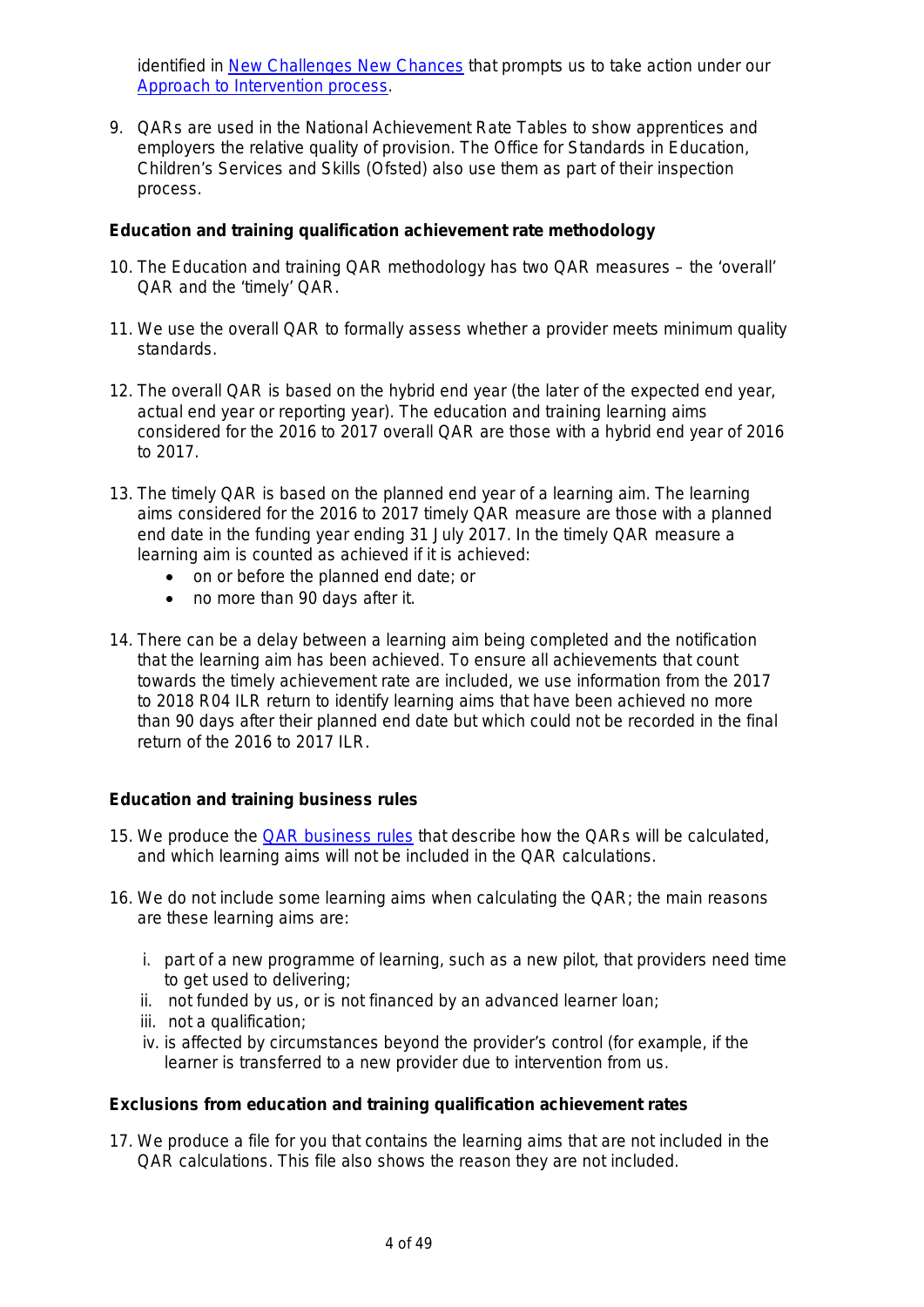<span id="page-4-0"></span>18. The table below describes the scenarios where we exclude learning aims. The definition of the derived variables below can be found in the **ILR** standard file [specifications and reference data document.](https://www.gov.uk/government/publications/sfa-ilr-standard-file-specifications-and-reference-data)

| Type of excluded aim                                                                                                                                                                                      | Rules for identifying the excluded aim                                                                                                                                                                                                                                                                                                                          |  |  |  |
|-----------------------------------------------------------------------------------------------------------------------------------------------------------------------------------------------------------|-----------------------------------------------------------------------------------------------------------------------------------------------------------------------------------------------------------------------------------------------------------------------------------------------------------------------------------------------------------------|--|--|--|
| Learning aims where a learner has<br>transferred to a new provider<br>because of intervention from us                                                                                                     | Aims where the Withdrawal Reason is 7 or 41 (Learner has<br>transferred between providers due to intervention by or with the<br>written agreement of the Education and Skills Funding Agency<br>OR Learner has transferred to another provider to undertake<br>learning that meets a specific government strategy).                                             |  |  |  |
| For the overall QAR, learning aims<br>where the learner has transferred to<br>a different aim with the same<br>provider                                                                                   | Aims where the Completion Status is 3 (Learner has withdrawn<br>from the learning activities leading to the learning aim) and the<br>Withdrawal Reason is 40 (Learner has transferred to a new<br>learning aim with the same provider).                                                                                                                         |  |  |  |
| For the timely QAR, learning aims<br>where the learner has transferred to<br>a different aim with the same<br>provider before the planned end<br>date or no more than 90 days after<br>it.                | Aims where:<br>the Completion Status is 3 (Learner has withdrawn from<br>$\bullet$<br>the learning activities leading to the learning aim); and<br>$\bullet$<br>the Withdrawal Reason is 40 (Learner has transferred to a<br>new learning aim with the same provider) and the Learning<br>Actual End Date is no more than 90 days after the planned<br>end date |  |  |  |
| For the overall QAR, learning aims<br>where the learner has temporarily<br>withdrawn from the aim due to an<br>agreed break in learning                                                                   | Aims where the Completion Status is 6 (Learner has<br>temporarily withdrawn from the aim due to an agreed break in<br>learning).<br>Under certain circumstances learning aims where the learner has<br>temporarily withdrawn from the aim due to an agreed break in<br>learning are not excluded. See paragraphs 33 to 40.                                      |  |  |  |
| For the timely QAR, learning aims<br>where the learner has temporarily<br>withdrawn from the aim due to an<br>agreed break in learning before the<br>planned end date or no more than<br>90 days after it | Aims where the Completion Status is 6 (Learner has<br>temporarily withdrawn from the aim due to an agreed break in<br>learning) and the Learning Actual End Date is no more than 90<br>days after the planned end date.                                                                                                                                         |  |  |  |
| Learning aims where the learner has<br>withdrawn from the learning aim<br>within the funding qualifying period,<br>and the learning aim is not achieved                                                   | Aims where:<br>the planned duration is 168 days or more<br>the actual duration is less than 42 days<br>$\bullet$<br>the Completion Status is 3 (Learner has withdrawn from<br>$\bullet$<br>the learning activities leading to the learning aim).                                                                                                                |  |  |  |
|                                                                                                                                                                                                           | Aims where:<br>the planned duration is between 14 and 167 days<br>the actual duration is less than 14 days<br>$\bullet$<br>the Completion Status is 3 (Learner has withdrawn from<br>$\bullet$<br>the learning activities leading to the learning aim)                                                                                                          |  |  |  |
|                                                                                                                                                                                                           | There is no qualifying period for aims with a planned duration of<br>less than 14 days.                                                                                                                                                                                                                                                                         |  |  |  |
|                                                                                                                                                                                                           | The planned duration of the aim, in days, is the difference<br>between the Learning Start Date and the Learning Planned<br><b>End Date.</b>                                                                                                                                                                                                                     |  |  |  |
|                                                                                                                                                                                                           | The actual duration of the aim, in days, is the difference between<br>the Learning Start Date and the Learning Actual End Date.                                                                                                                                                                                                                                 |  |  |  |
| <b>Additional units</b>                                                                                                                                                                                   | Aims where the Learning Aim Type is 'X901' (NVQ/GNVQ<br>additional units).                                                                                                                                                                                                                                                                                      |  |  |  |
| Component aims (except for those in<br>traineeships, diplomas, progression<br>pathways and foundation learning<br>programmes) in the ILR files for<br>2012 to 2013 and earlier                            | For ILR files for 2013 to 2014 onwards, aims where the Learning<br>Delivery Aim Type is 3 (Component learning aim within a<br>programme) and the Programme Type is not<br>15 (Diploma - level 1 (foundation))<br>16 (Diploma - level 2 (higher))<br>$\bullet$                                                                                                   |  |  |  |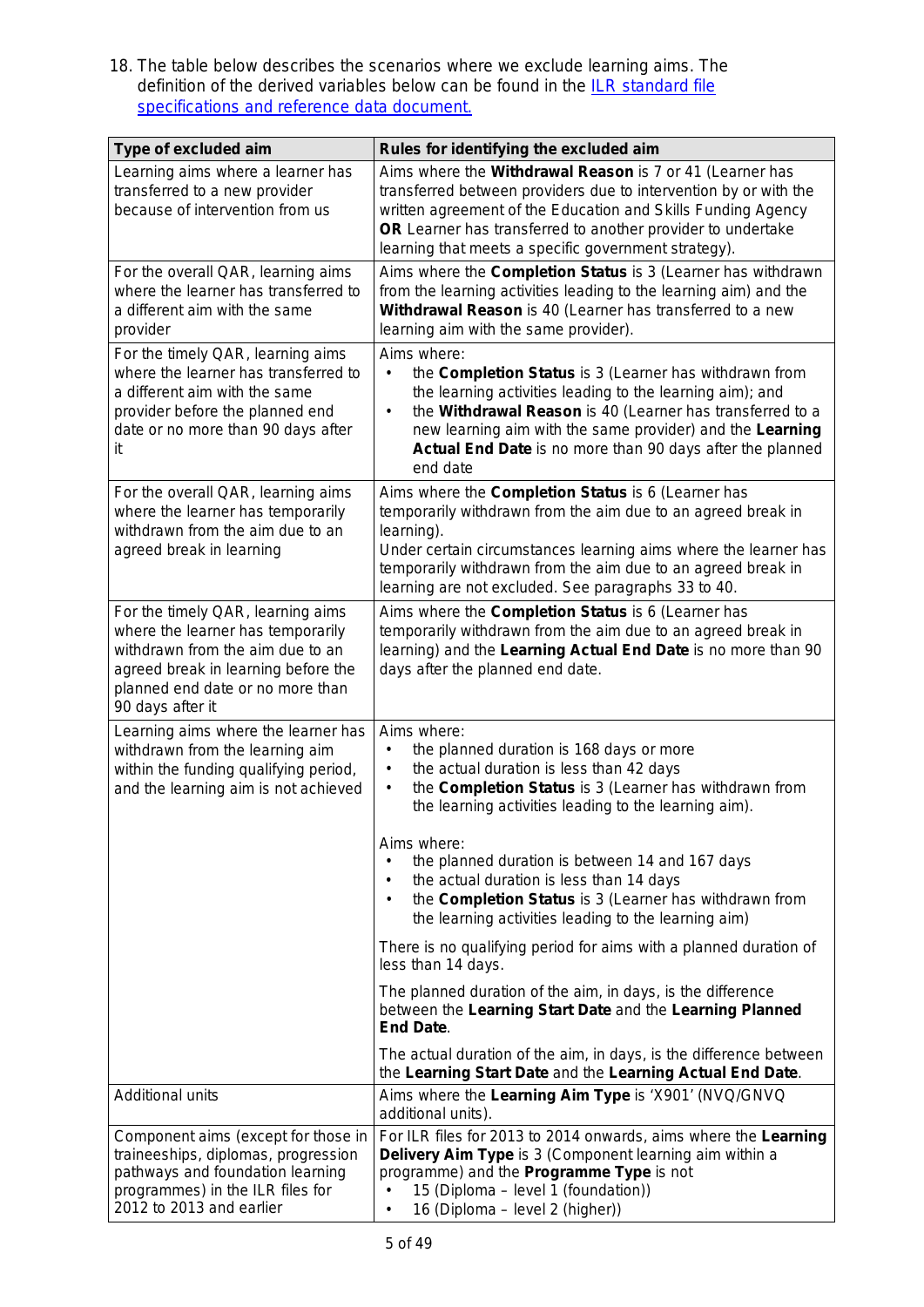| Type of excluded aim                                                                                                                                                                                                                                                                                    | Rules for identifying the excluded aim                                                                                                                                                                                                                                                                                                                                                                                                                                                                                                                                                                                                                                                                                                                                                                                                                                                                                                                                                                                                                                                                                                                                                                                                                                                                                                                                                                                                                                                                                                                                                                                                                                                                                                                                                                                                                                                                                                                                                                                                                                                                                                            |  |  |  |
|---------------------------------------------------------------------------------------------------------------------------------------------------------------------------------------------------------------------------------------------------------------------------------------------------------|---------------------------------------------------------------------------------------------------------------------------------------------------------------------------------------------------------------------------------------------------------------------------------------------------------------------------------------------------------------------------------------------------------------------------------------------------------------------------------------------------------------------------------------------------------------------------------------------------------------------------------------------------------------------------------------------------------------------------------------------------------------------------------------------------------------------------------------------------------------------------------------------------------------------------------------------------------------------------------------------------------------------------------------------------------------------------------------------------------------------------------------------------------------------------------------------------------------------------------------------------------------------------------------------------------------------------------------------------------------------------------------------------------------------------------------------------------------------------------------------------------------------------------------------------------------------------------------------------------------------------------------------------------------------------------------------------------------------------------------------------------------------------------------------------------------------------------------------------------------------------------------------------------------------------------------------------------------------------------------------------------------------------------------------------------------------------------------------------------------------------------------------------|--|--|--|
|                                                                                                                                                                                                                                                                                                         | 17 (Diploma - level 3 (progression))<br>$\bullet$<br>18 (Diploma - level 3 (advanced))<br>$\bullet$<br>24 (Traineeship)                                                                                                                                                                                                                                                                                                                                                                                                                                                                                                                                                                                                                                                                                                                                                                                                                                                                                                                                                                                                                                                                                                                                                                                                                                                                                                                                                                                                                                                                                                                                                                                                                                                                                                                                                                                                                                                                                                                                                                                                                           |  |  |  |
| Diagnostic tests                                                                                                                                                                                                                                                                                        | Aims where the Learning Aim Type is '8011' (Diagnostic Test).                                                                                                                                                                                                                                                                                                                                                                                                                                                                                                                                                                                                                                                                                                                                                                                                                                                                                                                                                                                                                                                                                                                                                                                                                                                                                                                                                                                                                                                                                                                                                                                                                                                                                                                                                                                                                                                                                                                                                                                                                                                                                     |  |  |  |
| Programme aims, such as those for<br>diplomas, foundation learning<br>programmes and progression<br>pathways                                                                                                                                                                                            | For ILR files for 2012 to 2013 onwards, aims where the Aim<br>Type is not 3, 4 or 5 (Component learning aim within a<br>programme, 4 Learning aim that is not part of a programme or<br>Core aim - EFA funded learning aims only respectively).                                                                                                                                                                                                                                                                                                                                                                                                                                                                                                                                                                                                                                                                                                                                                                                                                                                                                                                                                                                                                                                                                                                                                                                                                                                                                                                                                                                                                                                                                                                                                                                                                                                                                                                                                                                                                                                                                                   |  |  |  |
| First Steps for years before 2013 to<br>2014                                                                                                                                                                                                                                                            | For ILR files for 2012 to 2013, aims where the Learning Delivery<br>Funding and Monitoring Type is 'FSI'.                                                                                                                                                                                                                                                                                                                                                                                                                                                                                                                                                                                                                                                                                                                                                                                                                                                                                                                                                                                                                                                                                                                                                                                                                                                                                                                                                                                                                                                                                                                                                                                                                                                                                                                                                                                                                                                                                                                                                                                                                                         |  |  |  |
|                                                                                                                                                                                                                                                                                                         | First Steps for 2013 to 2014 onwards was included in the Adult<br>Skills Budget.                                                                                                                                                                                                                                                                                                                                                                                                                                                                                                                                                                                                                                                                                                                                                                                                                                                                                                                                                                                                                                                                                                                                                                                                                                                                                                                                                                                                                                                                                                                                                                                                                                                                                                                                                                                                                                                                                                                                                                                                                                                                  |  |  |  |
| Foundation Learning weekly aims                                                                                                                                                                                                                                                                         | Aims where the Learning Aim Reference is 'ZFLW0001'.                                                                                                                                                                                                                                                                                                                                                                                                                                                                                                                                                                                                                                                                                                                                                                                                                                                                                                                                                                                                                                                                                                                                                                                                                                                                                                                                                                                                                                                                                                                                                                                                                                                                                                                                                                                                                                                                                                                                                                                                                                                                                              |  |  |  |
| Learning aims that have not been<br>funded by us, or not financed by a<br>loan                                                                                                                                                                                                                          | For ILR files for 2013 to 2014 onwards, aims where if D_FEFund<br>is not 1 (Formula funded), not 2 (Other funding) or not 3<br>(Financed by a loan).                                                                                                                                                                                                                                                                                                                                                                                                                                                                                                                                                                                                                                                                                                                                                                                                                                                                                                                                                                                                                                                                                                                                                                                                                                                                                                                                                                                                                                                                                                                                                                                                                                                                                                                                                                                                                                                                                                                                                                                              |  |  |  |
| Innovation Code learning aims                                                                                                                                                                                                                                                                           | Aims where the Learning Aim Reference is:<br>'ZINN0001' to 'ZINN0006'; or<br>'Z0004474' to 'Z0007833'.<br>٠                                                                                                                                                                                                                                                                                                                                                                                                                                                                                                                                                                                                                                                                                                                                                                                                                                                                                                                                                                                                                                                                                                                                                                                                                                                                                                                                                                                                                                                                                                                                                                                                                                                                                                                                                                                                                                                                                                                                                                                                                                       |  |  |  |
| Aims where unemployed learners<br>claiming Universal Credit,<br>Jobseeker's Allowance (JSA) or<br><b>Employment and Support Allowance</b><br>(ESA) in the Work Related Activity<br>Group (WRAG) cannot continue<br>their learning through to successful<br>completion because they have<br>started work | For ILR files for 2012 to 2013 and 2013 to 2014, aims where:<br>the Completion Status is not 1 (Learner is continuing or<br>$\bullet$<br>intending to continue the learning activities leading to the<br>learning aim)<br>the Outcome is not 1 (Achieved)<br>$\bullet$<br>the Employment Outcome is 1 or 2 (Employment Outcome<br>$\bullet$<br>(With Training) Gained On Eligible Funded Programme OR<br>Employment Outcome (Without Training) Gained On Eligible<br>Funded Programme)<br>the latest ILR for the learner has an Employment Status<br>$\bullet$<br>Monitoring Type of BSI and an Employment Status<br>Monitoring Code of 1 (Employed more than 16hrs or more<br>per week), 2 (Employed less than 16 hours) or 4 (Self-<br>Employed more than 16hrs or more per week)<br>For ILR files for 2014 to 2015 onwards, aims where:<br>the Completion Status is not 1 (Learner is continuing or<br>intending to continue the learning activities leading to the<br>learning aim)<br>the Outcome is not 1 (Achieved)<br>$\bullet$<br>the Employment Outcome is 1 or 2 (Employment Outcome<br>$\bullet$<br>(With Training) Gained On Eligible Funded Programme OR<br>Employment Outcome (Without Training) Gained On Eligible<br>Funded Programme)<br>a Learner Employment Status record exists with an<br>$\bullet$<br><b>Employment Status of 11 or 12 (Not in paid employment</b><br>and not looking for work - other benefit OR Not in paid<br>employment and not looking for work - no benefit) and a<br>Date Employment Status applies earlier than the Learning<br><b>Aim Start Date</b><br>the latest Individualised Learner Record for the learner has<br>٠<br>an Employment Status Monitoring Type of BSI (Benefit<br>status indicator) and an Employment Status Monitoring<br>Code of 1 or 2 (Learner is in receipt of Job Seekers<br>Allowance (JSA) OR Learner is in receipt of Employment<br>and Support Allowance - Work Related Activity Group (ESA<br>WRAG)) OR an Employment Status Monitoring Type of<br>BSI (Benefit status indicator) and an Employment Status<br>Monitoring Code 4 (Learner is in receipt of Universal |  |  |  |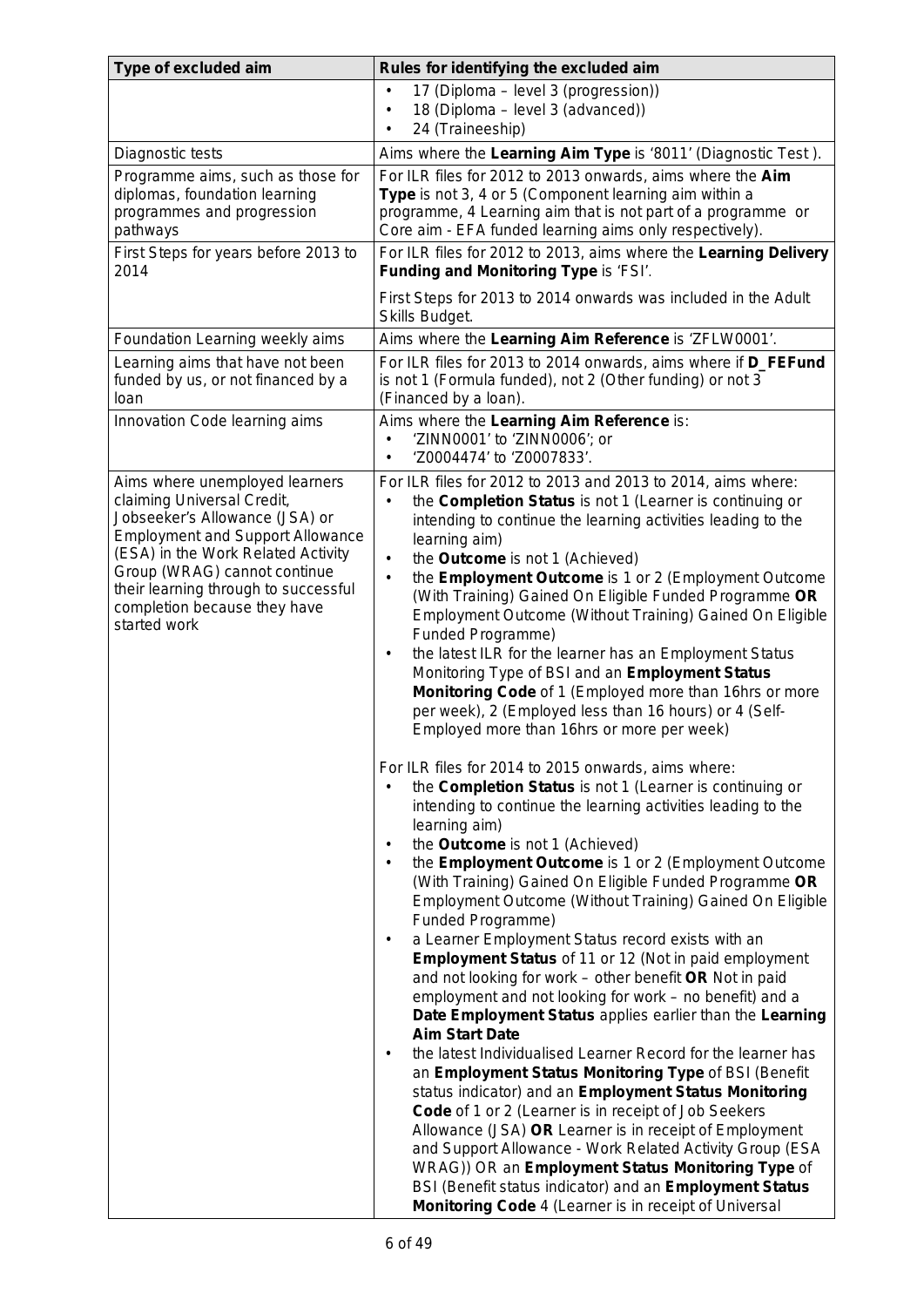| Type of excluded aim                                                                                                     | Rules for identifying the excluded aim                                                                                                                                                                                                                                                                                                                                                                                                                                                                                                                                                                                                                                                                                                                                                                                                                     |
|--------------------------------------------------------------------------------------------------------------------------|------------------------------------------------------------------------------------------------------------------------------------------------------------------------------------------------------------------------------------------------------------------------------------------------------------------------------------------------------------------------------------------------------------------------------------------------------------------------------------------------------------------------------------------------------------------------------------------------------------------------------------------------------------------------------------------------------------------------------------------------------------------------------------------------------------------------------------------------------------|
|                                                                                                                          | Credit) and any of the Learning Delivery Monitoring<br><b>Codes</b> is 318 (Mandation to Skills Training)                                                                                                                                                                                                                                                                                                                                                                                                                                                                                                                                                                                                                                                                                                                                                  |
| Joint Investment Programme aims                                                                                          | Aims where Special Projects and Pilots is 'SP045' (Joint<br>Investment Programme).                                                                                                                                                                                                                                                                                                                                                                                                                                                                                                                                                                                                                                                                                                                                                                         |
| <b>Key Skills</b>                                                                                                        | Aims where the Learning Aim Type is '1327' (NVQ/GNVQ Key<br>Skills Unit).                                                                                                                                                                                                                                                                                                                                                                                                                                                                                                                                                                                                                                                                                                                                                                                  |
| Learners in mainstream further<br>education funded by the LLDD<br>Placement budget                                       | For ILR files for 2012 to 2013 onwards, aims where any of the<br>Learning Delivery Monitoring Codes is '317' (FE funded by<br>LLDD) or where Special Projects and Pilots is 'SP044' (FE<br>funded by LLDD).                                                                                                                                                                                                                                                                                                                                                                                                                                                                                                                                                                                                                                                |
| Aims delivered through Learning<br>Technologies Pilots and 18 to 21<br>work skills pilots                                | For ILR files for 2014 to 2015 onwards, aims where any of the<br>Learning Delivery Monitoring Codes is 332 (18-21 Work Skills<br>Pilot), 337 (Learning Technologies pilots-online learning) or 341<br>(18-21 Work Skills Pilot).                                                                                                                                                                                                                                                                                                                                                                                                                                                                                                                                                                                                                           |
| Non regulated aims used to claim<br>funding for additional ESOL<br>learning needs                                        | For ILR files for 2013 to 2014 onwards, aims where the<br>Learning Aim Reference is 'Z0004294' to 'Z00004341' and any<br>of the Learning Delivery Monitoring Codes is 336 (ESOL QCF<br>additional learning).                                                                                                                                                                                                                                                                                                                                                                                                                                                                                                                                                                                                                                               |
| Supported internships                                                                                                    | Aims where the Learning Aim Reference is 'Z0002347'                                                                                                                                                                                                                                                                                                                                                                                                                                                                                                                                                                                                                                                                                                                                                                                                        |
| Traineeships where learners cannot<br>continue their learning through to<br>completion because they have<br>started work | For ILR files for 2013 to 2014, for learners aged 19 or over, aims<br>where:<br>any of the Learning Delivery Monitoring Codes is 323<br>٠<br>(Traineeships);<br>the Completion Status is not 1 (Learner is continuing or<br>$\bullet$<br>intending to continue the learning activities leading to the                                                                                                                                                                                                                                                                                                                                                                                                                                                                                                                                                      |
|                                                                                                                          | learning aim);<br>the Outcome is not 1 (Achieved); and<br>the Employment Outcome is 1 or 2 (Employment outcome<br>$\bullet$<br>(with training) gained on eligible funded programme).                                                                                                                                                                                                                                                                                                                                                                                                                                                                                                                                                                                                                                                                       |
|                                                                                                                          | For ILR files for 2014 to 2015 onwards aims where:<br>the Programme Type is 24 (Traineeship);<br>the Aim Type is 3 (Component learning aim within a<br>programme);<br>the Completion Status is not 1 (Learner is continuing or<br>$\bullet$<br>intending to continue the learning activities leading to the<br>learning aim);<br>the Outcome is not 1 (Achieved); and<br>$\bullet$<br>A Learner Destination and Progression record exists for<br>$\bullet$<br>the learner where Outcome Type is Outcome Type is EDU<br>(Education) and Outcome Code is 2 (Apprenticeship) OR<br>Outcome Type is EMP (in paid employment) and outcome<br>code is 1, 3 or 4 (In paid employment for 16 hours or more<br>per week, self-employed or self-employed for 16 hours or<br>more per week)<br>the Outcome Start Date is on or after the Actual End Date<br>$\bullet$ |
| Tutorial support and complementary                                                                                       | of the aim.<br>Aims where the Learning Aim Reference is 'CMISC001' or                                                                                                                                                                                                                                                                                                                                                                                                                                                                                                                                                                                                                                                                                                                                                                                      |
| studies                                                                                                                  | 'XESF0001'.                                                                                                                                                                                                                                                                                                                                                                                                                                                                                                                                                                                                                                                                                                                                                                                                                                                |
| Learning aims delivered to learners<br>who are receiving Universal Credit<br>and are mandated to skills training         | For ILR files for 2013 to 2014 only, aims where:<br>the Learning Start Date of the learning aim is within the<br>time period of an Individualised Learner Record for the<br>learner that has an Employment Status Monitoring Type<br>of BSI and an Employment Status Monitoring Code of 4<br>(Learner is in receipt of Universal Credit); and<br>any of the Learning Delivery Monitoring Codes is 318<br>$\bullet$<br>(Mandation to Skills Training)                                                                                                                                                                                                                                                                                                                                                                                                       |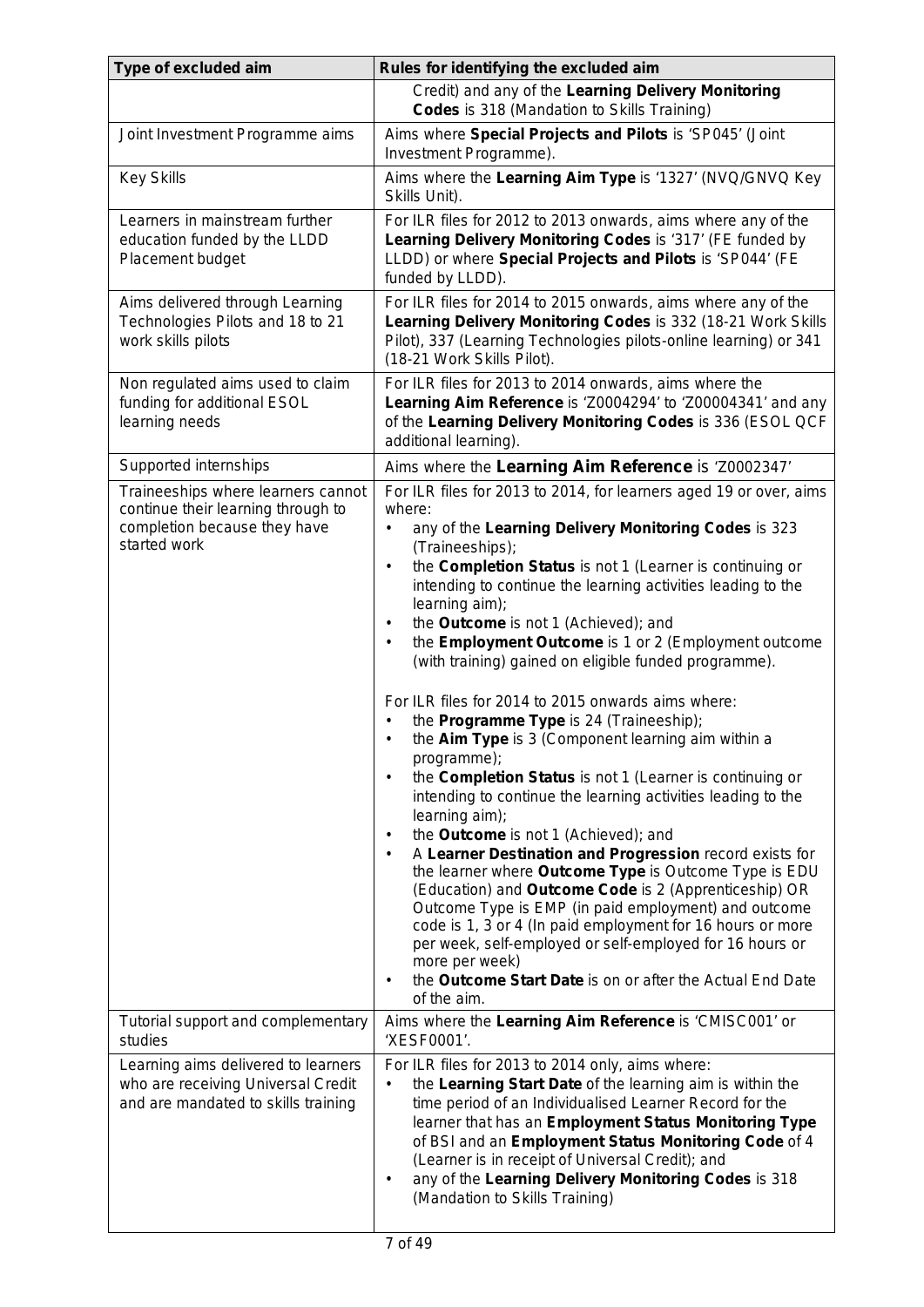| Type of excluded aim                                                                                                                                | Rules for identifying the excluded aim                                                                                                                                                                                 |
|-----------------------------------------------------------------------------------------------------------------------------------------------------|------------------------------------------------------------------------------------------------------------------------------------------------------------------------------------------------------------------------|
| Work-experience or work-<br>placement aims                                                                                                          | Aims where the Learning Aim Reference is<br>'Z0007834' to 'Z0007838'.                                                                                                                                                  |
| Changes to records previously<br>submitted 2 or more years ago.<br>The example given is for aims<br>reported in 2015 to 2016. The                   | For aims reported in the 2015 to 2016 ILR, that were previously<br>reported in the 2013 to 2014 or earlier ILR and not reported in<br>the 2014 to 2015 ILR.                                                            |
| exclusion also applies to aims<br>reported in 2014 to 2015 or 2013 to<br>2014 that meet the same conditions<br>for the corresponding earlier years. | Where the actual or planned end dates are not in 2015 to 2016<br>or later.                                                                                                                                             |
|                                                                                                                                                     | The record was first reported complete in the 2015 to 2016 ILR.<br>The record is not an update to a record which would otherwise<br>have been an overdue planned break counted in the 2015 to<br>2016 hybrid end year. |
| Non-formula funded community<br>learning provision                                                                                                  | Aims identified by Funding Model 10 (Community Learning)                                                                                                                                                               |
| Offender Learning and Skills<br>Service (OLASS) learning aims                                                                                       | Aims identified by Learning Delivery Monitoring code 34<br>(OLASS Offenders in custody)                                                                                                                                |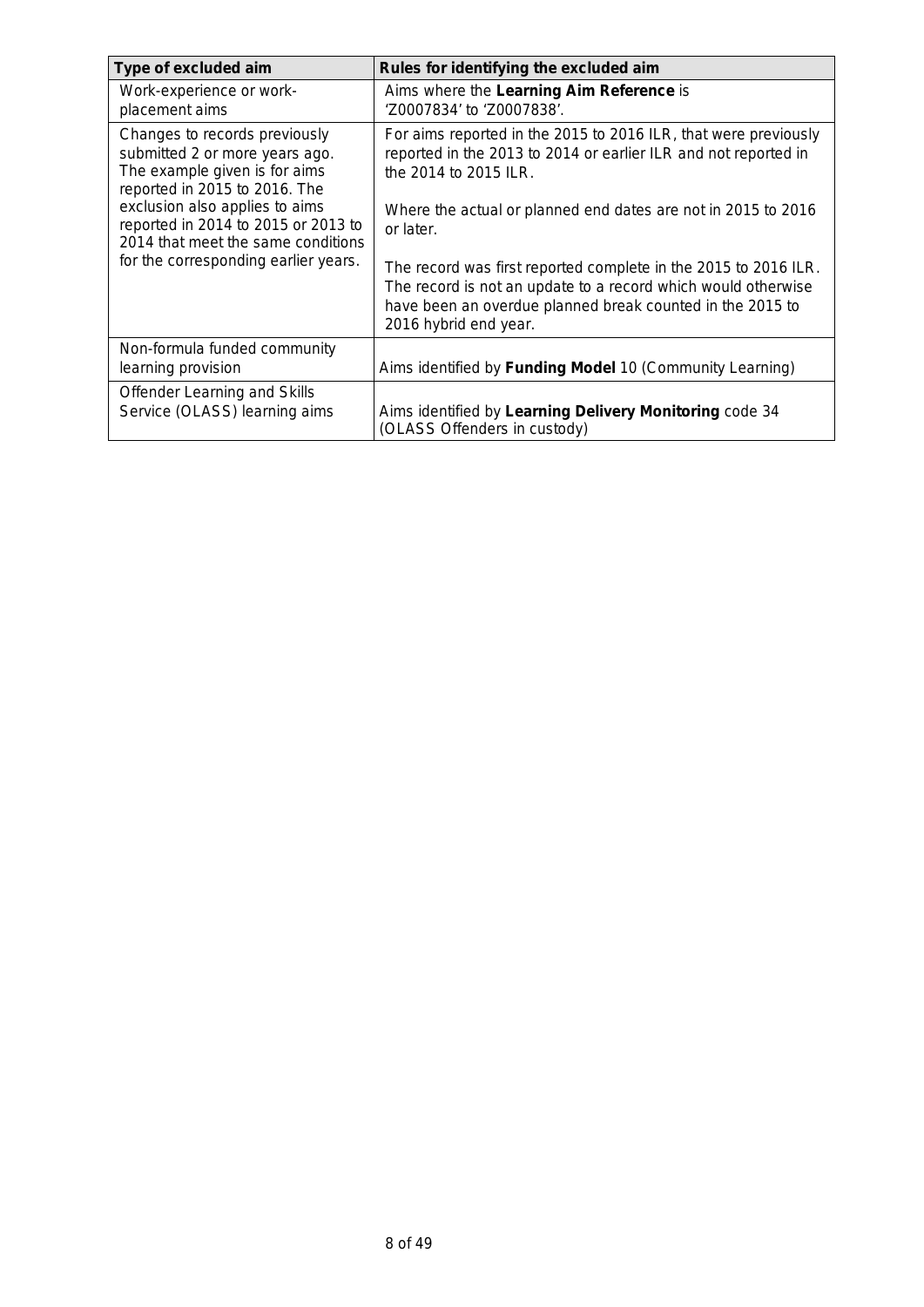# **Processing Individualised Learner Records**

## **Process flow diagram**

19. This flow diagram below shows how ILR information for multiple funding years is processed to produce the QARs dataset, which is the source of the information used for the QAR and minimum standards dashboard.

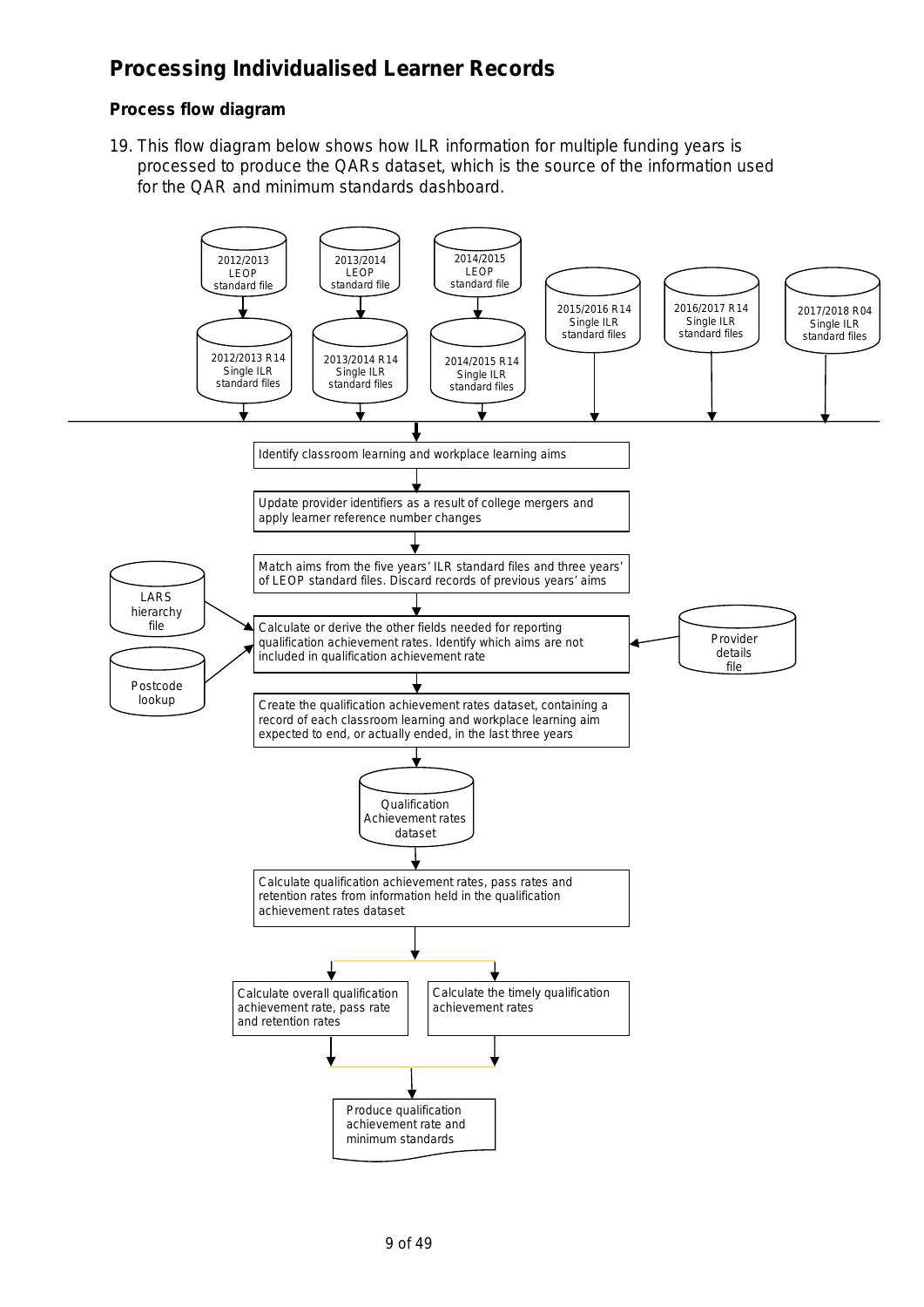## **Identifying Education and Training Aims**

- 20. The method for choosing learning aims from the 2012 to 2013 ILR files are:
	- the **Funding Model** is 21 or 22 (16-18 Learner Responsive Provision or Adult Learner Responsive Provision)
	- the **Funding Model** is 45 (Employer Responsive Provision); and the Data Set Identifier Code is not 35 (For programme aims in the learning aim data set); and the Programme Type is not 2, 3, 10, 20 or 21 (Advanced level apprenticeship, Intermediate Level Apprenticeship, Higher Apprenticeship, Higher Apprenticeship - level 4, Higher Apprenticeship - level 5 respectively)
- 21. The method for choosing learning aims from the 2013 to 2014 ILR files onwards are:
	- the **Aim Type** is not 1 (Programme aim)
	- the **Programme Type** is not 2, 3, 10, 20, 21, 22, 23 or 25 (Advanced level apprenticeship, Intermediate Level Apprenticeship, Higher Apprenticeship, Higher Apprenticeship - level 4, Higher Apprenticeship - level 5, Higher Apprenticeship – level 6, Higher Apprenticeship – level 7+, Apprenticeship standard respectively)
- <span id="page-9-1"></span>22. The workplace learning aims from the LEOP 2012 to 2013 dataset are those where:
	- the **Aim Type** is not 35 (Programme Aims)
	- the **Programme Type** is not 2, 3, 10, 20 or 21 (Advanced level apprenticeship, Intermediate Level Apprenticeship, Higher Apprenticeship, Higher Apprenticeship - level 4, Higher Apprenticeship - level 5 respectively)
- <span id="page-9-2"></span>23. The workplace learning aims from the LEOP 2013 to 2014 and 2014 to 2015 dataset are those where:
	- the **Aim Type** is not 1 (Programme aim)
	- the **Programme Type** is not 2, 3, 10, 20, 21, 22 or 23 (Advanced level apprenticeship, Intermediate Level Apprenticeship, Higher Apprenticeship, Higher Apprenticeship - level 4, Higher Apprenticeship - level 5, Higher Apprenticeship – level 6, Higher Apprenticeship – level 7+ respectively)

#### <span id="page-9-0"></span>**Processing further education college mergers**

- 24. For Further Education college mergers that took place up to and including 31 July 2017, the ILR learning aims from any pre-merger UKPRNs will be combined and the QAR for the 2016 to 2017 reporting year will be produced for the post-merger UKPRN. Where the Further Education college merger took place on or after 1 August 2017, this falls in the new funding year, therefore QAR for the 2016 to 2017 reporting year will be produced under the pre-merger UKPRNs.
- 25. Programme aims are combined by changing the merged college's provider number (UKPRN) to the new college's provider number. The original provider number is kept in the QAR dataset in the UKPRN\_orig field.
- 26. This merger process only applies to colleges. It does not apply to the mergers of any other types of provider (for example, private training providers).

#### **Processing learner reference number changes**

- 27. We use the learner reference number to match programme aims across years. The learner reference number is assigned by providers, and providers (or their software) will occasionally change them, either within a funding year or between years.
- 28. If the learner reference number is changed, the process of matching programme aims does not work correctly and two records are created in the QAR dataset for the same programme aim – one using the old learner reference number and one the new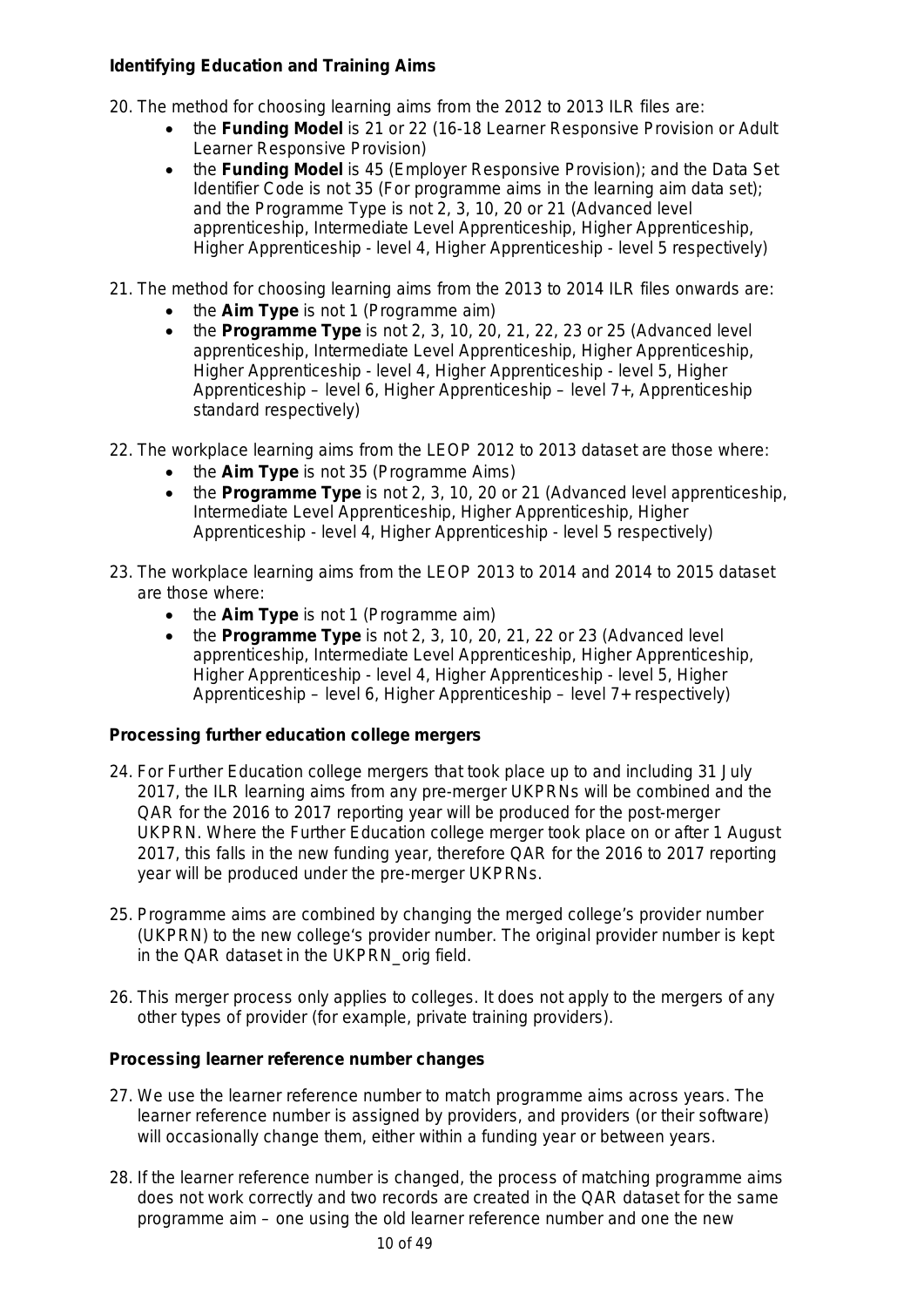<span id="page-10-1"></span>learner reference. As the programme aim from the earlier year's ILR file will not have any achievement data, it will reduce the provider's QAR unless we can match the references; either through:

- The learner reference number mapping spreadsheet which allowed a provider to provide a cross reference mapping from the old and new learner reference numbers for ILR records from 2012 to 2013 or earlier.
- The 'Learner reference in the previous year' field in the ILR. In 2013 to 2014 we replaced the interim solution above and developed the ILR to include this field to enable matching between years.
- 29. The information in the learner reference number mapping spreadsheet and the 'Learner reference in the previous year' field is used to change the learner reference numbers for previous years to the latest learner reference number. The original learner reference number is kept in the QAR dataset in the LearnRefNumber orig field.

## **Matching Individualised Learner Records across years**

- <span id="page-10-2"></span>30. Many learning aims take more than one year to complete meaning that the same learning aims for a particular learner can appear on more than one ILR or LEOP file.
- 31. We use various combinations of variables to ensure the correct records are matched across years. The matching process matches records by UKPRN, Learner Reference Number, and Aim Reference together with the following combinations, in the following sequence.
	- Learning Start Date, Learning Planned End Date, Learning Actual End Date
	- Learning Start Date, Learning Planned End Date
	- Learning Start Date, Expected End Year (P\_Expendyr), Learning Actual End Date
	- Learning Start Date, Expected End Year
- <span id="page-10-3"></span>32. Once the learning aim records have been matched, those from previous years are discarded, leaving just the latest information for each learning aim in the QAR dataset.

#### **Identifying overdue continuing aims and planned breaks**

<span id="page-10-0"></span>33. Continuing learning aims (aims with a completion status of 1 'The learner is continuing or intending to continue the learning activities leading to the learning aim') in the R14 ILR return for a funding year, that do not have a corresponding record in the following funding year, are treated as a withdrawal for the overall methodology.

#### For example:

If the year the record was submitted on the ILR is '2015/2016' and there is no corresponding record in 2016 to 2017 R14 ILR return:

- the hybrid end year (P\_Hybridendyr) is set to 2016
- P Count Overall is set to 1
- P\_Ach\_Overall is set to 0
- 34. Aims where the learner is on a planned break (Aims with a completion status of 6 'Learner has temporarily withdrawn from the aim due to an agreed break in learning), are treated as a withdrawal for the overall methodology where:
	- they do not have a corresponding restart record in the same funding year; or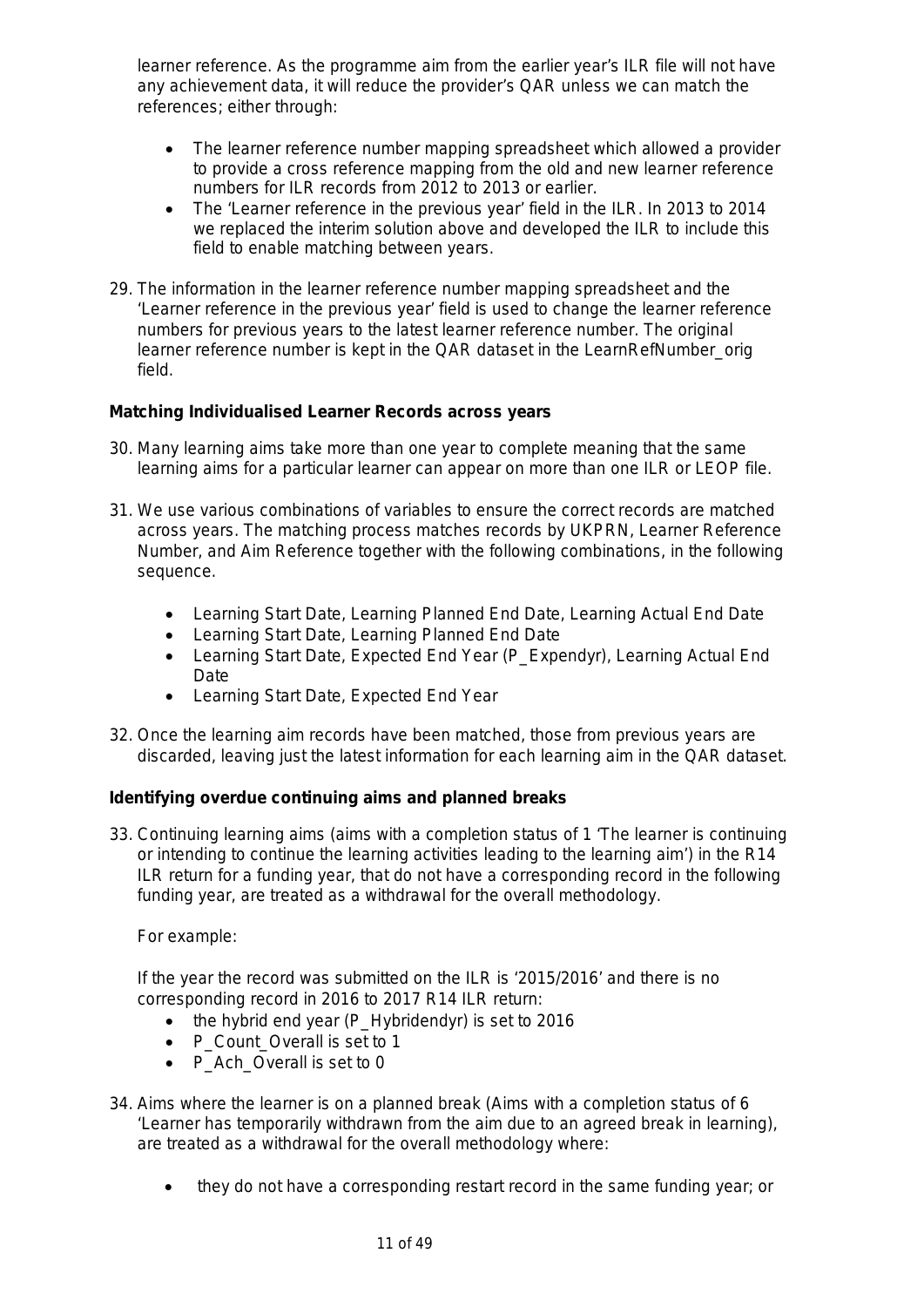- <span id="page-11-2"></span>• they do not have a corresponding restart record in the following two funding years; or
- if the planned break was recorded in the ILR R14 return for funding year 2015 to 2016, they do not have a corresponding restart record by the R04 ILR return of the funding year 2017 to 2018.
- 35. An ILR record is a restart record if it has a Learning Delivery Funding and Monitoring Type of 'RES' with a Learning Delivery Funding and Monitoring Code of 1 (Learning aim restarted).
- 36. We match restart records to planned break records by matching on UKPRN, learner reference number and learning aim reference where the original learning start date on the restart record matches the learning start date or original learning start date (to allow for situations where the planned break was itself a restart) of the planned break record. Only the UKPRN, learner reference and learning aim reference need to match for planned breaks that had an actual end date before 1 August 2013.
- 37. For example, an aim where the learner is on a planned break, that is submitted in the 2014 to 2015 ILR (YearAimSubmitted is '2014/15'), has a corresponding restart record if:
	- the UKPRN, learner reference number and learning aim reference number on the planned break record is the same as the UKPRN, learner reference number and learning aim reference number on a restart record
	- either the learning start date or the original learning start date on the planned break record is the same as the original learning start date on the restart record
	- the restart record was submitted in the 2014 to 2015, 2015 to 2016 or 2016 to 2017 ILR (YearAimSubmitted is '2013/14', '2014/15', '2015/16' or 2016/17')
- <span id="page-11-1"></span>38. Where an aim where the learner is on a planned break that is submitted in the 2014 to 2015 ILR (YearAimSubmitted is '2014/15'), does not have a corresponding restart record:
	- the reporting year is set to one year after the later of the expected end year or actual end year
	- P Count Overall is set to 1
	- P\_Ach\_Overall is set to 0
- 39. An aim where the learner is on a planned break, that is submitted in the 2015 to 2016 ILR (YearAimSubmitted is '2015/16'), has a corresponding restart record if:
	- the UKPRN, Learner Reference Number and Learning Aim Reference Number on the planned break record is the same as the UKPRN, Learner Reference Number and Learning Aim Reference number on a restart record
	- either the Learning Start Date or the Original Learning Start Date on the planned break record is the same as the original Learning Start Date on the restart record
	- the restart record was submitted in the 2015/2016, 2016/2017 or 2017/2018 R04 ILR (YearAimSubmitted is '2015/16', '2016/17' or '2017/18')
- <span id="page-11-0"></span>40. Where an aim where the learner is on a planned break that is submitted in the 2015 to 2016 ILR (YearAimSubmitted is '2015/16'), does not have a corresponding restart record:
	- the reporting year is set to one year after the later of the expected end year or actual end year
	- P\_Count\_Overall is set to 1
	- P Ach Overall is set to 0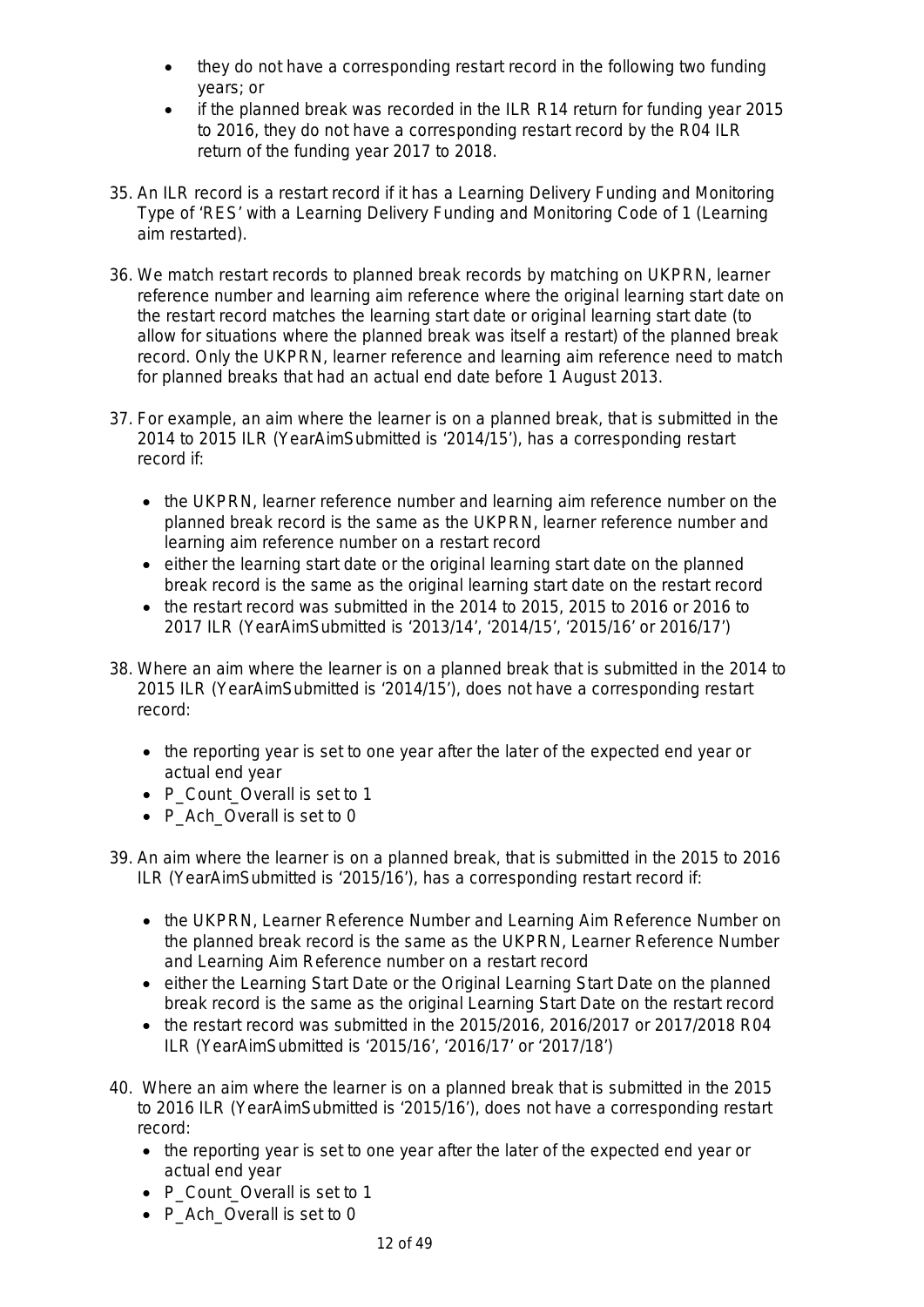## **Key principles for QAR, pass rate and retention rate calculations**

41. The key principles of calculating QARs, pass rate and retention rates are as follows.

- We only include learning aims funded by us or a loan.
- We exclude the aims described in paragraph [18.](#page-4-0)
- We class uncashed AS levels as non-achievement.

#### **Overall qualification achievement, pass and retention rate calculations**

42. We use the following fields from the QAR dataset to calculate overall QARs, pass rates and retention rates.

- Hybrid End Year (P Hybridendyr) This field is later of the actual learning end year (P\_Actendyr), the expected learning end year (P\_Expendyr), or the reporting year.
- P Count Overall

This field indicates whether a learning aim has ended (Learning aim has ended if a learning actual end date is present) or it is an overdue continuing learning aim or an overdue continuing planned break. Learning aims where P\_Count\_Overall is 1 are included in the overall QAR calculations.

• P\_Ach\_Overall

This field indicates whether a learning aim has been achieved (Achieved learning aims have a Learning Outcome of 1 or 7 (Achieved or Achieved and cashed (ASlevels only))).

• P Complete Overall

This field indicates whether a learning aim has been successfully completed (Successfully completed learning aims have a Completion Status of 2 (The learner has completed the learning activities leading to the learning aim)).

43. For a given funding year the overall QAR percentage is:

Number of learning aims that have achieved

 $- X 100$ 

Number of learning aims that have ended

44. For a given hybrid end year (P Hybridendyr) the overall QAR percentage is:

Number of learning aims where P\_Ach\_Overall is 1

 $\sim$  X 100

Number of learning aims where P\_Count\_Overall is 1

45. For a given funding year, the overall pass-rate percentage is:

Number of learning aims that have achieved

 $\sim$  X 100

Number of learning aims that have been successfully completed

46. For a given hybrid end year (P\_Hybridendyr), the overall pass rate percentage is: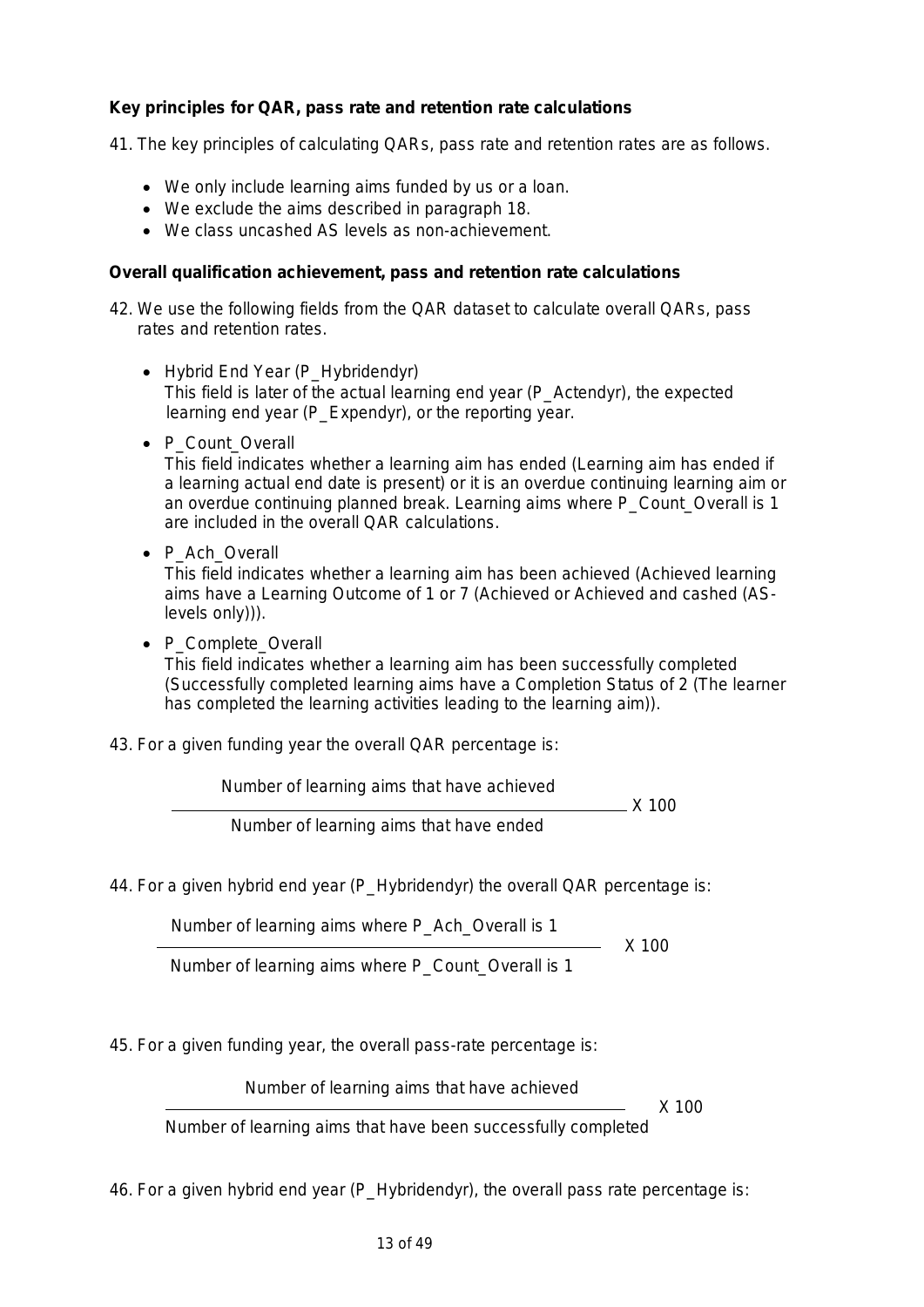$\sim$  X 100

Number of learning aims where P\_Complete\_Overall is 1

47. For a given funding year, the overall retention rate percentage is:

Number of learning aims that have successfully completed

<u>and the set of the set of the set of the set of the set of the set of the set of the set of the set of the set of the set of the set of the set of the set of the set of the set of the set of the set of the set of the set </u>

Number of learning aims that have ended

48. For a given hybrid end year (P\_Hybridendyr), the overall retention rate percentage is:

 Number of learning aims where P\_Complete\_Overall is 1 <u>and the set of the set of the set of the set of the set of the set of the set of the set of the set of the set of the set of the set of the set of the set of the set of the set of the set of the set of the set of the set </u>

Number of learning aims where P\_Count\_Overall is 1

## **Timely QAR calculation**

49. We use the following fields from the QARs dataset to calculate timely QARs:

- Expected End Year (P\_Expendyr) This field is the first calendar year of the funding period which the Learning Planned End Date falls in.
- P Count Timely This field indicates whether the learning aim was expected to be completed in a particular funding year. Learning aims where P\_Count\_Timely is 1 are included in the timely QAR calculations.
- <span id="page-13-0"></span>• P Ach Timely This field indicates whether a learning aim has been achieved.

50. For a given funding year the timely QAR percentage is:

Number of learning aims that have been achieved by their planned end date or no more than 90 days after it

<u>X</u> 100

Number of learning aims expected to be completed

51. For a given expected end year (P\_Expendyr) the timely QAR percentage is:

Number of learning aims where P\_Ach\_Timely is 1

<u>X</u> 100

Number of learning aims where P\_Count\_Timely is 1 **Calculating the percentage of leavers below the minimum standards threshold** 

- 52. We only include learners aged 19 and over (19+) in minimum standards. Minimum standards use the overall QAR and only use data for the hybrid end year 2016/2017.
- 53. The first stage in calculating the percentage of provision that is below minimum standards is to identify whether the 19+ age band's overall QAR for a learning aim reference is below the minimum standards threshold for the qualification type (for example, A-level, Diploma). If the 19+ age band's QAR of a learning aim reference is below the minimum standard threshold, all the aims for that learning aim reference are classified as being below the minimum standards threshold.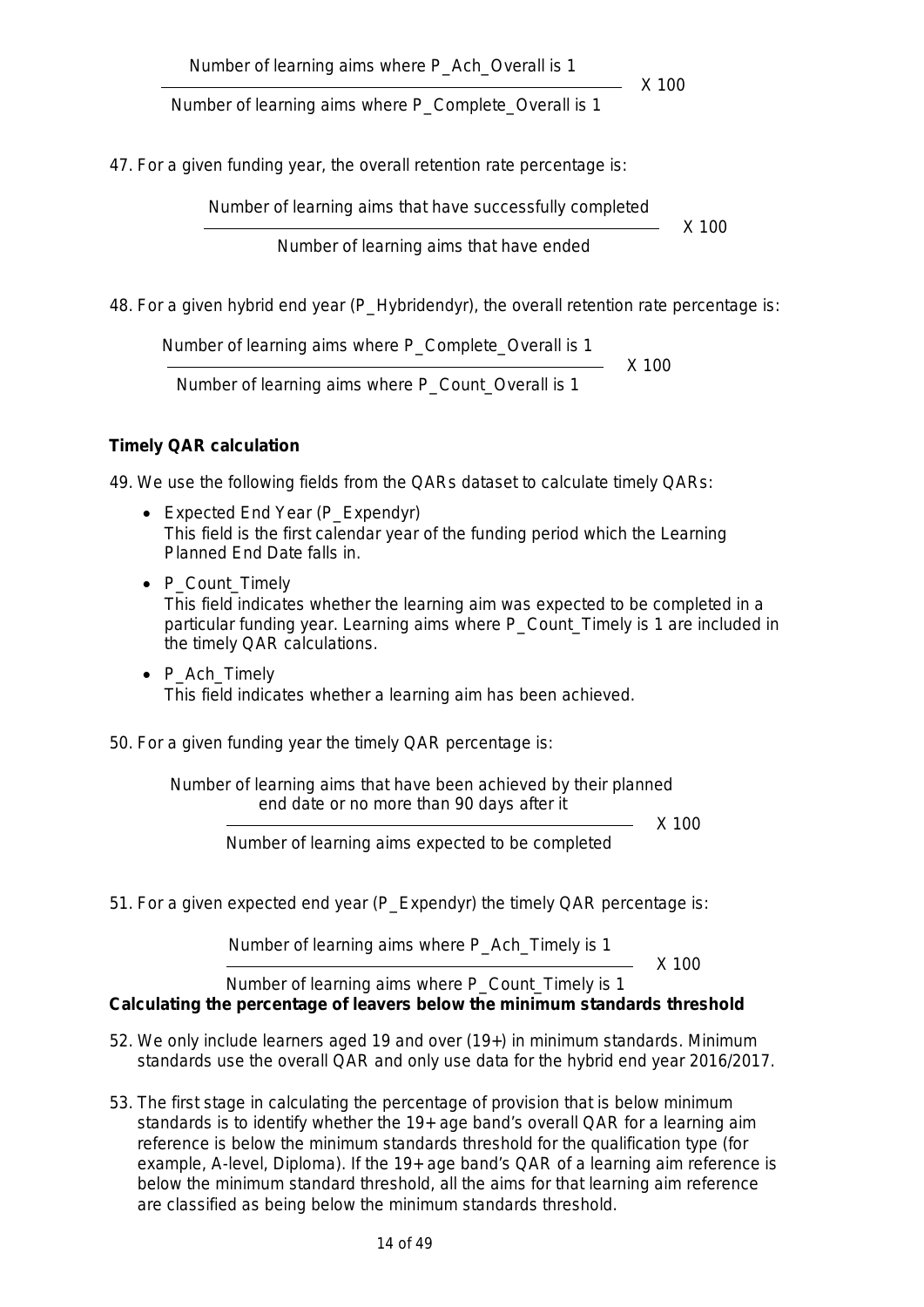54. The table below shows the minimum standards threshold for each qualification type

| <b>Qualification Type</b>      | Threshold (%) |
|--------------------------------|---------------|
| Access to HE                   | 70            |
| A-Levels                       | 75            |
| AS-Levels                      | 63            |
| Award                          | 80            |
| Certificate                    | 80            |
| Diploma                        | 70            |
| <b>ESOL</b>                    | 70            |
| Basic Skills Maths and English | 63            |
| <b>GCSE Maths and English</b>  | 75            |
| <b>GCSE Other</b>              | 75            |
| Other non-Regulated            | 85            |
| <b>Other Regulated</b>         | 70            |
| <b>QCF Unit</b>                | 85            |

- <span id="page-14-0"></span>55. The aims below the minimum standard threshold for all qualification types are added together to give a figure for the total number of aims below the minimum standards threshold for the provider.
- 56. The percentage of leavers below the minimum standard threshold is:

The total number of aims below the minimum standard threshold

 $\sim$  X 100 The total number of learning aims where P\_Count\_Overall is 1

- 57. The percentage of aims below the minimum standard threshold is then compared to the minimum standards tolerance level, which is 40%.
- 58. If the percentage of aims below the minimum standard threshold is equal to or greater than the minimum standards tolerance, the provider's provision is below minimum standards and there may be formal intervention by us, as set out in the Approach to [Intervention process.](https://www.gov.uk/government/publications/sfa-when-and-how-the-sfa-will-formally-intervene-with-providers)

#### **Further Information**

59. If you need more information you can phone the service desk on 0370 267 0001 or email [SDE.SERVICEDESK@education.gov.uk.](mailto:SDE.SERVICEDESK@education.gov.uk) Please provide a detailed explanation of your query.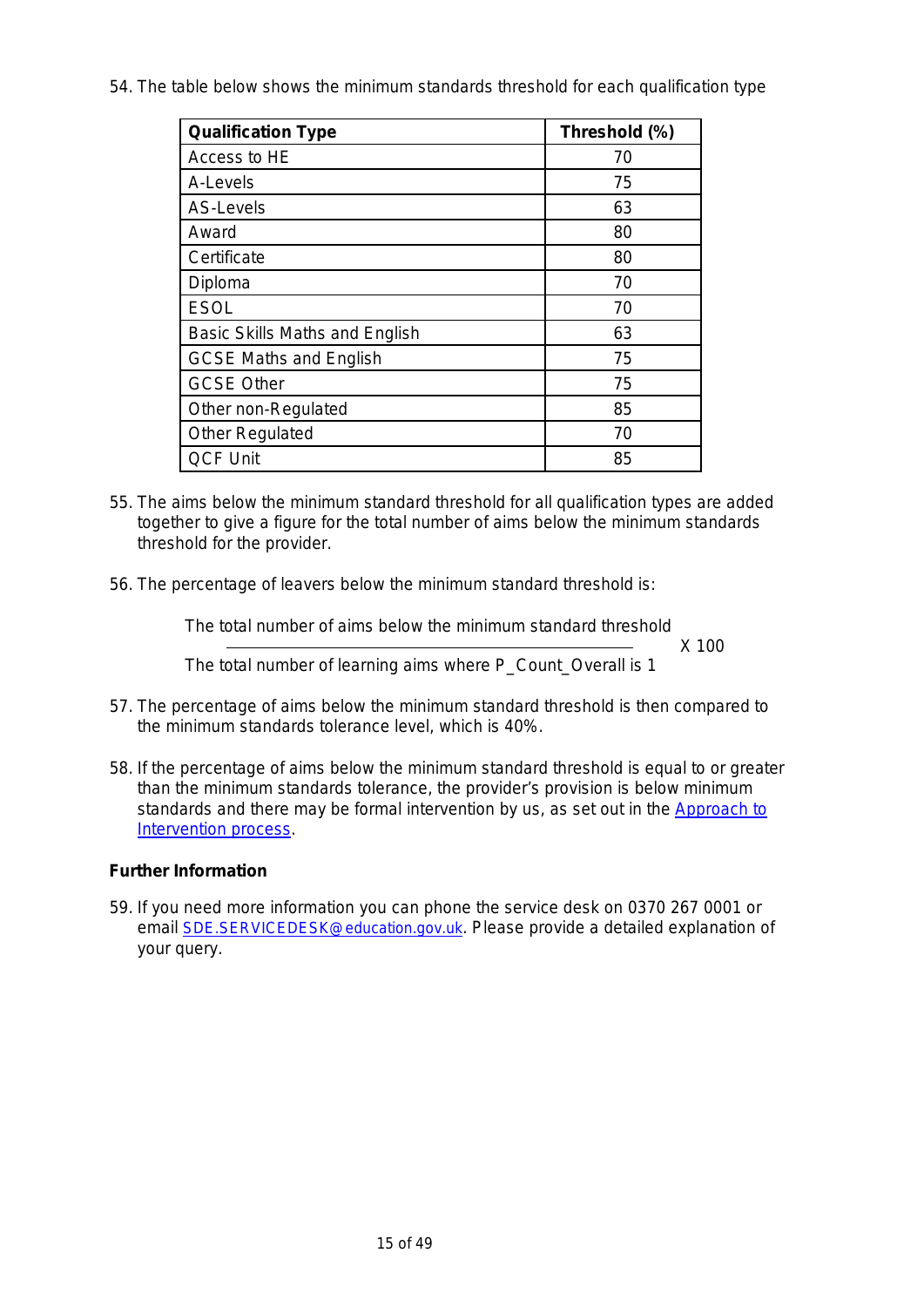# **Contents of the QAR dataset for records created from the ILR**

#### **Source or derivation of fields in the QAR dataset**

- 60. Three reference files are used in some of the derivations.
	- a) The 2016/2017 LARS Hierarchy file. This file holds the learning-aim data from the Learning Aims Reference System (LARS), as at the close of the 2016 to 2017 ILR data collection (19 October 2017).
	- b) The 2016/2017 Provider Details file. This file holds providers' details from the Provider and Organisation Information Management System (PIMS), as at 31 July 2017.
	- c) The look-up used to determine the delivery region and delivery local authority of a delivery location postcode will be obtained from the National Statistics Postcode Lookup (UK) May 2017. This will be available to download from the Office of National Statistics website in May 2017.

| Data item     | <b>Description</b>                                                                                                                                                                                                                                                                           | Data values                                                              | Source (ILR) | <b>Derivation</b>                                                                                                                                                                                                                                                                                             |
|---------------|----------------------------------------------------------------------------------------------------------------------------------------------------------------------------------------------------------------------------------------------------------------------------------------------|--------------------------------------------------------------------------|--------------|---------------------------------------------------------------------------------------------------------------------------------------------------------------------------------------------------------------------------------------------------------------------------------------------------------------|
| Add_Unit_Excl | Indicates that the learning aim is an Additional<br>Unit aim. Additional Unit aims are not included in<br>QAR.                                                                                                                                                                               | 0 or 1                                                                   | Derived      | Set to 1 if the LearnAimRefType for the learning aim, from the<br>LARS hierarchy file, is 'X901'. Otherwise set to 0.                                                                                                                                                                                         |
| AdvLearnLoan  | Indicates that the learning aim is financed by an<br>advanced learner loan.                                                                                                                                                                                                                  | 0 or 1                                                                   | Derived      | For ILR files for 2012 to 2013, set to 0.<br>For ILR files for 2013/2014 onwards, set to 1 if <b>D_FEFund</b> is 3<br>(No EFA/Skills Agency Funding Financed by Advanced Learner<br>Loan).<br>Otherwise set to 0.                                                                                             |
| Age_Band      | A banding of the learner's age used for reporting.<br>For classroom learning this is based on the age<br>at the learner on 31 August of the year they<br>started the learning aim in.<br>For workplace learning this is based on the age of<br>the learner at the start of the learning aim. | $= 18$ and<br>under<br>$2 = 19$ or over,<br>or whose age is<br>not known | Derived      | For aims formally identified as classroom learning aims<br>(Excluding OLASS aims where D_Olass = 0) set the value as<br>follows:<br>set to 1 if $Age = 31AugStYr$ is 0 to 18.<br>set to 2 if Age_31AugStYr is 19 or greater, or unknown.<br>For aims formally identified as workplace learning aims set to 2. |
| Age_31AugStYr | The age of the learner on 31 August of the year<br>they started the learning aim in. Only calculated<br>for classroom learning aims.                                                                                                                                                         |                                                                          | Derived      | Calculate as the difference between the start year<br>(P_Startyr) of the learning aim and the Date of Birth.                                                                                                                                                                                                  |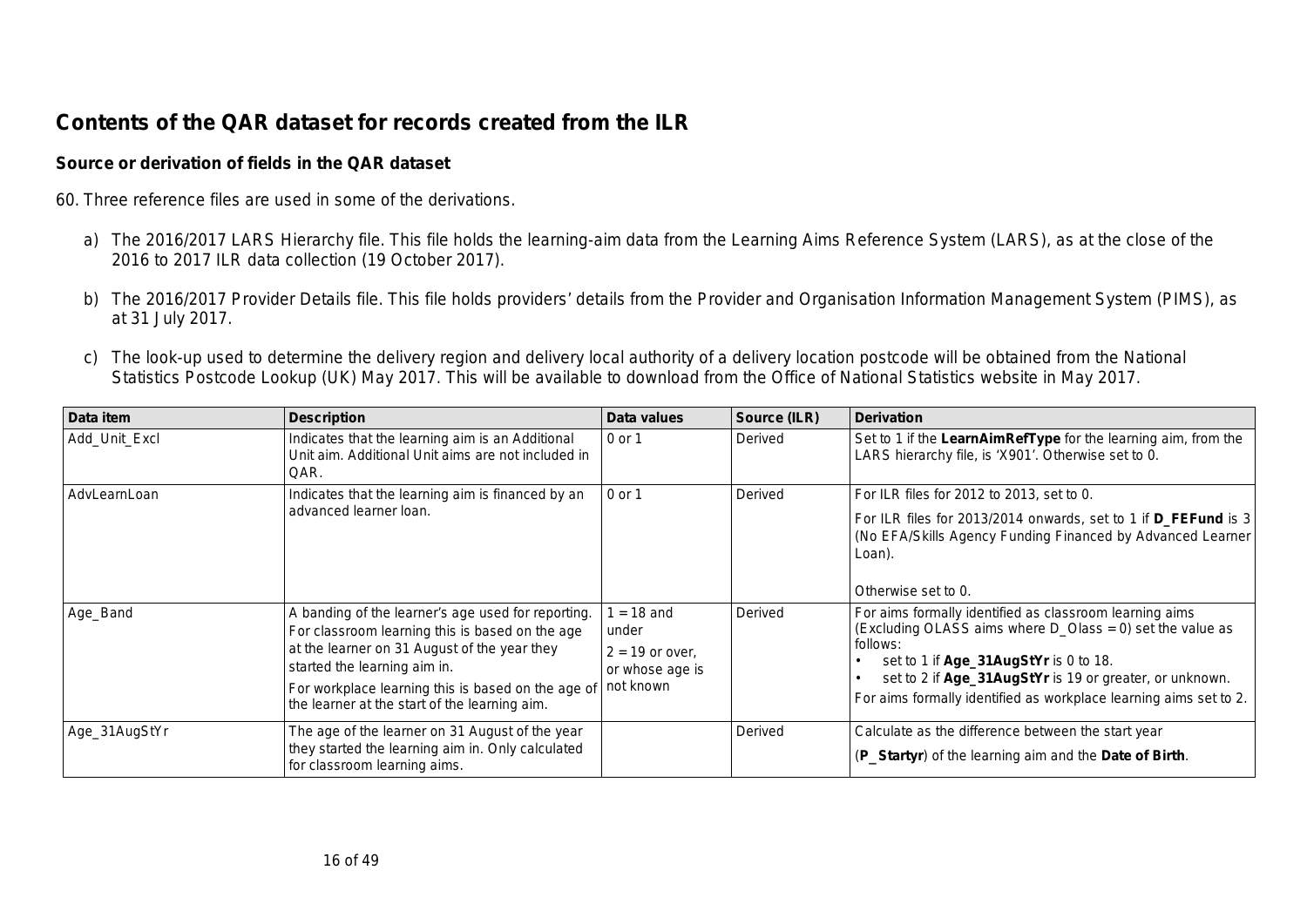| Data item           | <b>Description</b>                                                                                                                                      | <b>Data values</b> | Source (ILR)          | <b>Derivation</b>                                                                                                                                                                                                                                                                                                                                                                                                                                                                                                                                                                                                    |
|---------------------|---------------------------------------------------------------------------------------------------------------------------------------------------------|--------------------|-----------------------|----------------------------------------------------------------------------------------------------------------------------------------------------------------------------------------------------------------------------------------------------------------------------------------------------------------------------------------------------------------------------------------------------------------------------------------------------------------------------------------------------------------------------------------------------------------------------------------------------------------------|
| AimType             | The type of aim.                                                                                                                                        |                    | ILR standard files    | Set to AimType.                                                                                                                                                                                                                                                                                                                                                                                                                                                                                                                                                                                                      |
| AwardingOrgCode     | The awarding body associated with each learning<br>aim record.                                                                                          |                    | <b>LARS</b> hierarchy | Set to Awarding Org Code for the aim, from the LARS hierarchy<br>file.                                                                                                                                                                                                                                                                                                                                                                                                                                                                                                                                               |
| <b>BasicSkills</b>  | Indicates that the learning aim is considered to be $\vert$ 0 or 1<br>a Basic Skill aim relating to achievements in<br>literacy, numeracy and language. |                    | <b>LARS</b> hierarchy | Set to 1 if BasicSkills for the learning aim, from the LARS<br>hierarchy file, is 1. Otherwise set to 0.                                                                                                                                                                                                                                                                                                                                                                                                                                                                                                             |
| BasicSkillsType     | A sub-category of Basic Skill identifying the type<br>of basic skill (for example, adult literacy, ESOL).                                               |                    | <b>LARS</b> hierarchy | Set to BasicSkillsType for the learning aim, from the LARS<br>hierarchy file.                                                                                                                                                                                                                                                                                                                                                                                                                                                                                                                                        |
| CL_Excl             | Indicates that the learning aim is a Community<br>Learning aim. Community Learning aims are not<br>included in QAR.                                     | 0 or 1             | Derived               | Set to 1 if Funding Model is 10 (Community Learning).<br>Otherwise set to 0.                                                                                                                                                                                                                                                                                                                                                                                                                                                                                                                                         |
| Component Aim Excl  | Indicates that the learning aim is a component<br>aim that is not included in QAR.                                                                      | 0 or 1             | Derived               | For ILR files for 2012 to 2013 set to 0.<br>For ILR files for 2013 to 2014 onwards, set the value as follows.<br>Set to 0 if the Learning Delivery Aim Type is 3<br>(Component learning aim within a programme) and the<br>Programme Type is 15, 16, 17, 18 or 24 (Diploma - level<br>1 (foundation), Diploma - level 2 (higher), Diploma - level<br>3 (advanced), Diploma - level 3 (progression) or<br>Traineeship respectively).<br>Set to 0 if the Learning Delivery Aim Type is 4 or 5<br>(Learning aim that is not part of a programme OR Core aim<br>- EFA funded learning aims only).<br>Otherwise set to 1. |
| CompStatus          | The completion status of the learning aim.                                                                                                              |                    | ILR standard files    | Set to Completion Status.                                                                                                                                                                                                                                                                                                                                                                                                                                                                                                                                                                                            |
| D_AchieveRateStatus | The status of the learning aim for calculating<br>QAR.                                                                                                  |                    | / Derived             | ILR standard files   For ILR files for 2013 to 2014, set the value as follows.<br>Set to 0 (Continuing) if the Learning Actual End Date is<br>not populated.<br>Set to 1 (Achieved) if the Outcome is 1 or 7 (Achieved OR<br>Achieved and cashed (AS-levels only).<br>Set to 11 (Planned break) if the Completion Status is 6<br>(Learner has temporarily withdrawn from the aim due to an<br>agreed break in learning).                                                                                                                                                                                             |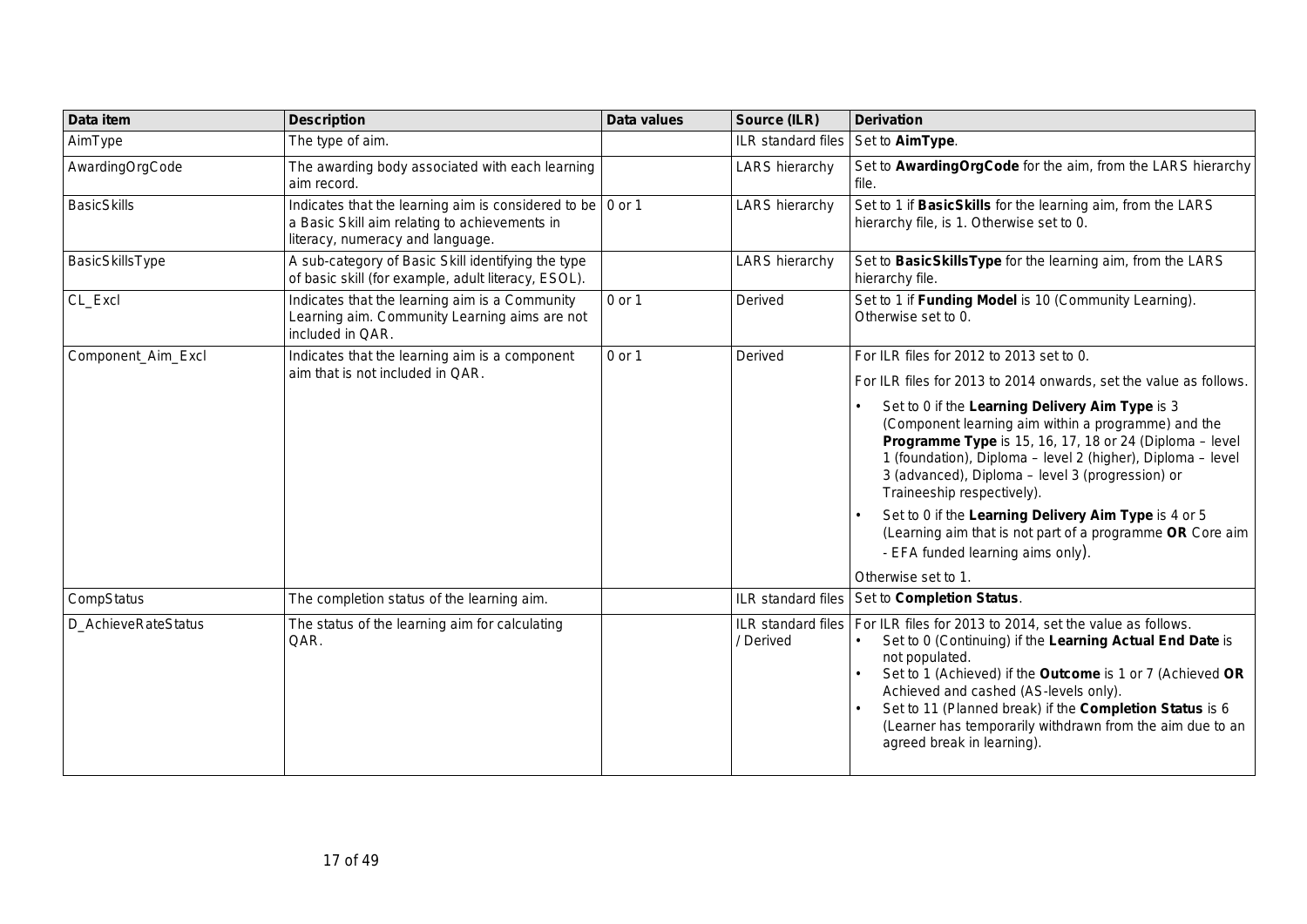| Data item     | <b>Description</b>                                                                                                                                               | <b>Data values</b> | Source (ILR)              | <b>Derivation</b>                                                                                                                                                                                                                                                                                                                                                                                                                                                                                                                                                                                                                                                                                                                                                                                                                                                                                                                                                                                                                                                                                                                                                                                    |
|---------------|------------------------------------------------------------------------------------------------------------------------------------------------------------------|--------------------|---------------------------|------------------------------------------------------------------------------------------------------------------------------------------------------------------------------------------------------------------------------------------------------------------------------------------------------------------------------------------------------------------------------------------------------------------------------------------------------------------------------------------------------------------------------------------------------------------------------------------------------------------------------------------------------------------------------------------------------------------------------------------------------------------------------------------------------------------------------------------------------------------------------------------------------------------------------------------------------------------------------------------------------------------------------------------------------------------------------------------------------------------------------------------------------------------------------------------------------|
|               |                                                                                                                                                                  |                    |                           | Set to 10 (Transfer to a new provider forced by Education<br>and Skills Funding Agency intervention) if the Withdrawal<br>Reason is 7 or 41 (Learner has transferred between<br>providers due to intervention by or with the written<br>agreement of the Skills Funding Agency OR Learner has<br>transferred to another provider to undertake learning that<br>meets a specific government strategy.<br>Set to 8 (Transfer to a new aim at the same provider) if the<br>Completion Status is 3 (Learner has withdrawn from the<br>learning activities leading to the learning aim) and the<br>Withdrawal Reason is 40 (Learner has transferred to a<br>new learning aim with the same provider).<br>Set to 8 (Transfer to a new aim at the same provider) if the<br>Completion Status is 4 (Learner has transferred to a new<br>learning aim. That is, the learner has withdrawn from this<br>learning aim and as a direct result has at the same time<br>started studying for another learning aim within the same<br>provider).<br>Set to 9 (Not achieved) if the Withdrawal Reason is 2<br>(Learner has transferred to another provider).<br>If none of the above apply, set to 6 (Not achieved). |
|               |                                                                                                                                                                  |                    |                           | For ILR files for 2014 to 2015 onwards set to<br>D SuccessRateStatus.                                                                                                                                                                                                                                                                                                                                                                                                                                                                                                                                                                                                                                                                                                                                                                                                                                                                                                                                                                                                                                                                                                                                |
| D_AgeAimStart | The age of the learner at the start of the learning<br>aim. Only calculated for workplace learning aims<br>(now included in Education and Training<br>provision) |                    | Derived                   | Calculated as the difference between the start date (Learning<br>Start Date) of the learning aim and the Date of Birth.                                                                                                                                                                                                                                                                                                                                                                                                                                                                                                                                                                                                                                                                                                                                                                                                                                                                                                                                                                                                                                                                              |
| D_FullLevel2  | Identifies whether the learning aim is a full level<br>2.                                                                                                        | 0 or 1             |                           | ILR standard files Set to 0 if FullLevel3EntitlementCategory from the LARS<br>hierarchy file is 1, 2 or 3 and FullLevel3Percent from the LARS<br>hierarchy file is 100 or more.                                                                                                                                                                                                                                                                                                                                                                                                                                                                                                                                                                                                                                                                                                                                                                                                                                                                                                                                                                                                                      |
|               |                                                                                                                                                                  |                    |                           | Set to 1 if FullLevel2EntitlementCategory from the LARS<br>hierarchy file is 1 or 4 and FullLevel2Percent from the LARS<br>hierarchy file is 100 or more.                                                                                                                                                                                                                                                                                                                                                                                                                                                                                                                                                                                                                                                                                                                                                                                                                                                                                                                                                                                                                                            |
|               |                                                                                                                                                                  |                    |                           | Otherwise set to 0.                                                                                                                                                                                                                                                                                                                                                                                                                                                                                                                                                                                                                                                                                                                                                                                                                                                                                                                                                                                                                                                                                                                                                                                  |
| D FullLevel3  | Identifies whether the learning aim is a full level<br>3.                                                                                                        | 0 or 1             | <b>ILR</b> standard files | Set to 1 if FullLevel3EntitlementCategory from the LARS<br>hierarchy file is 1, 2 or 3 and FullLevel3Percent from the LARS<br>hierarchy file is 100 or more. Otherwise set to 0.                                                                                                                                                                                                                                                                                                                                                                                                                                                                                                                                                                                                                                                                                                                                                                                                                                                                                                                                                                                                                     |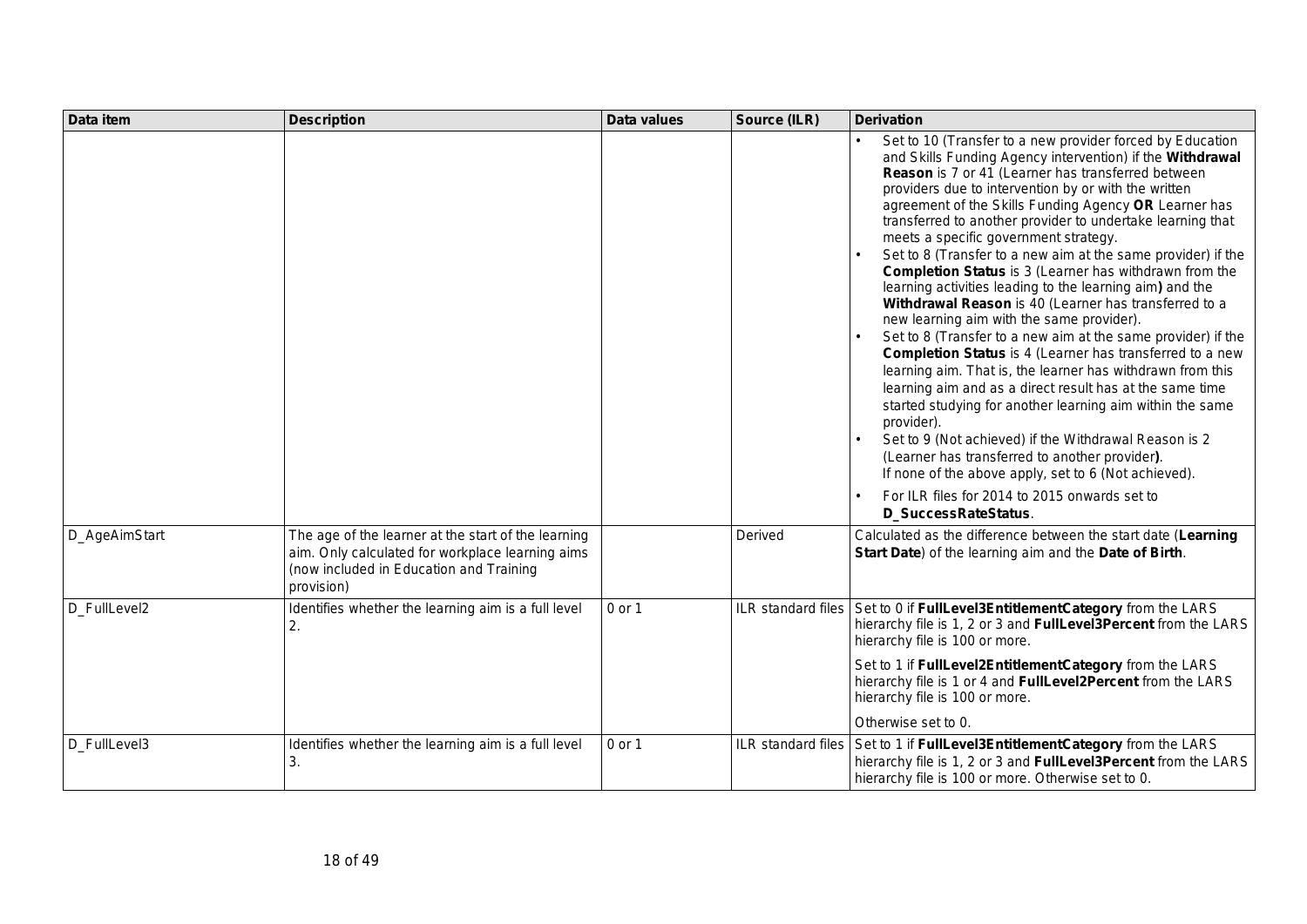| Data item                     | <b>Description</b>                                                                                                                                                                                              | Data values | Source (ILR)       | <b>Derivation</b>                                                                                                                                                                                                                                                                                                                                                                                                                                  |
|-------------------------------|-----------------------------------------------------------------------------------------------------------------------------------------------------------------------------------------------------------------|-------------|--------------------|----------------------------------------------------------------------------------------------------------------------------------------------------------------------------------------------------------------------------------------------------------------------------------------------------------------------------------------------------------------------------------------------------------------------------------------------------|
| D_TotalPayment                | The total payments for the life of the learning aim.                                                                                                                                                            |             | Derived            | The sum of the ILR-derived variables A_Total_Payment_Y2D<br>(For year 2012 to 2013) and D_TotalPayment_Y2D (For years<br>2013 to 2014 onwards) for the years that the learning aim is on<br>the ILR.                                                                                                                                                                                                                                               |
|                               |                                                                                                                                                                                                                 |             |                    | (For 2013 to 2014 onwards, we fund 16- to 18-year-old learners<br>at a learner level not an aim level. This means that<br>D_TotalPayment_Y2D will not be populated for the aims of 16-<br>to 18-year-old learners.)                                                                                                                                                                                                                                |
| Datasource                    | The source of the record on the QAR dataset,<br>which is either the ILR or the LEOP dataset.                                                                                                                    | <b>ILR</b>  | Derived            | Set to 'ILR'.                                                                                                                                                                                                                                                                                                                                                                                                                                      |
| <b>DelLocPostCode</b>         | The postcode of the delivery location.                                                                                                                                                                          |             | ILR standard files | Set to Delivery Location Postcode.                                                                                                                                                                                                                                                                                                                                                                                                                 |
| DelLocPostCode_GOR            | The delivery location postcode Government office<br>region.                                                                                                                                                     |             | Postcode lookup    | Obtained from the National Statistics Postcode Lookup (UK) May<br>2017.                                                                                                                                                                                                                                                                                                                                                                            |
| DelLocPostCode_LocalAuthority | The delivery location postcode local authority<br>district.                                                                                                                                                     |             | Postcode lookup    | Obtained from the National Statistics Postcode Lookup (UK) May<br>2017.                                                                                                                                                                                                                                                                                                                                                                            |
| Diagnostic_Excl               | Indicates that the learning aim is a Diagnostic<br>Test aim. Diagnostic Test aims are not included<br>in QAR.                                                                                                   | 0 or 1      | Derived            | Set to 1 if the LearnAimRefType for the learning aim, from the<br>LARS hierarchy file, is '8011' (Diagnostic Test). Otherwise set<br>to $0.$                                                                                                                                                                                                                                                                                                       |
| Diploma_Excl                  | Indicates that the learning aim is a programme<br>aim, such as those used for Traineeships,<br>progression pathways, diplomas and foundation<br>learning programmes. Programme aims are not<br>included in QAR. | 0 or 1      | Derived            | For ILR files for 2012 to 2013, set to 1 if Aim Type is not 3 or 4<br>(Component learning aim within a programme OR Learning aim<br>that is not part of a programme). Otherwise set to 0.<br>For ILR files for 2013 to 2014 onwards, set to 1 if Aim Type is<br>not 3, 4 or 5 ((Component learning aim within a programme,<br>Learning aim that is not part of a programme or 5 Core aim -<br>EFA funded learning aims only)). Otherwise set to 0. |
| <b>EFA Direct Funded</b>      | Indicates that the learner is a 14- or 15-year-old<br>full-time learner who has been recruited directly<br>by a general further education (GFE) college or a<br>sixth-form college.                             | 0 or 1      | Derived            | Set to 1 if there is a Learning Delivery Funding and<br>Monitoring Type of 'LDM' with a Learning Delivery Funding<br>and Monitoring Code of 320 (14-16 Direct Funded Students in<br>FE). Otherwise set to 0.                                                                                                                                                                                                                                       |
| EFA_Funded                    | Indicates that the learning aim has been funded<br>by the Education Funding Agency at some point<br>during the duration of the learning aim.                                                                    | 0 or 1      | Derived            | For ILR files for 2012 to 2013, set to 1 if<br>A_Agency_Funding is 5 or 6 (EFA Formula Funding OR EFA<br>Non Formula Funding) for any of the years the learning aim is<br>on the ILR. Otherwise set to 0.                                                                                                                                                                                                                                          |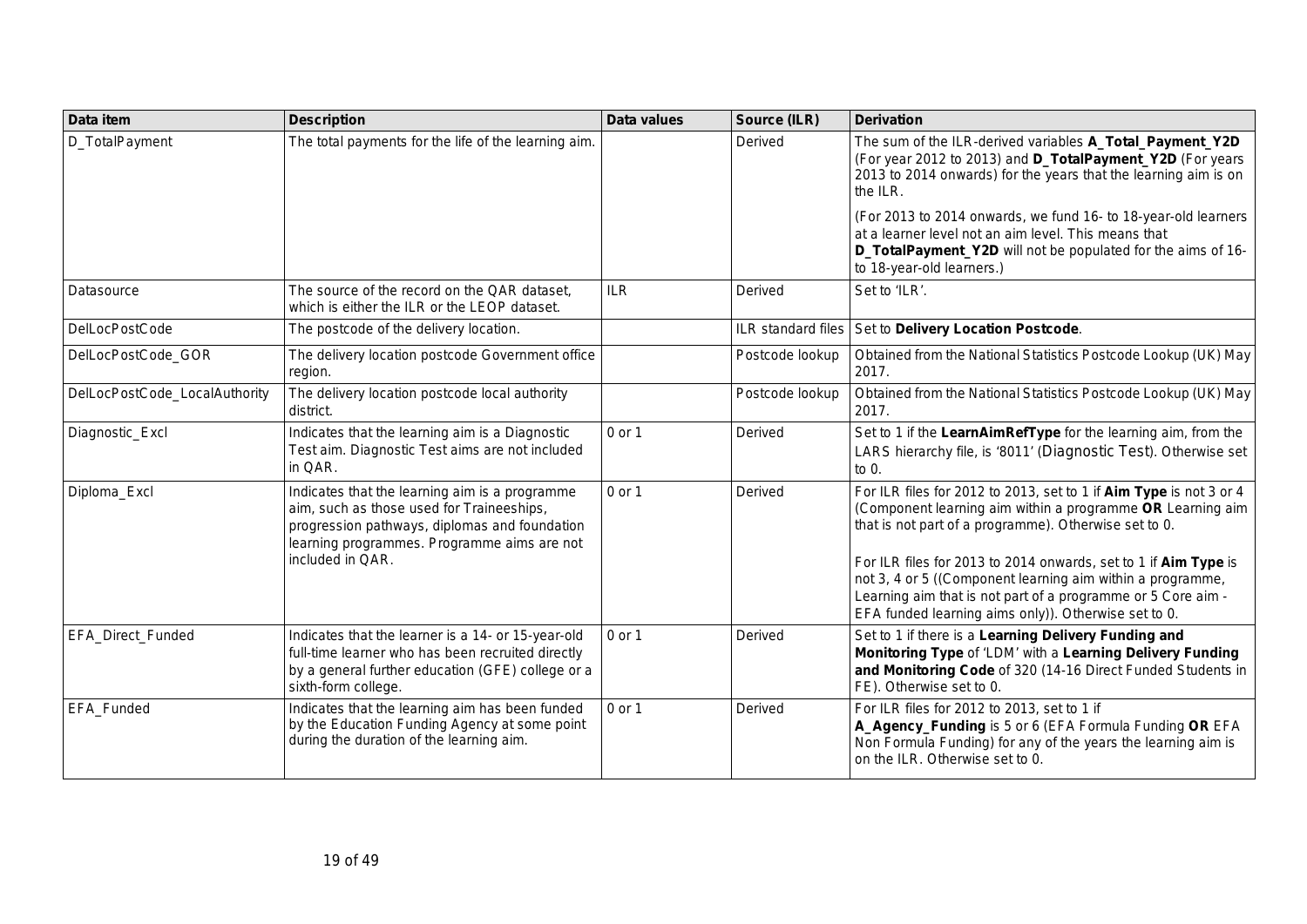| Data item                     | <b>Description</b>                                                                                                                                  | <b>Data values</b> | Source (ILR)       | <b>Derivation</b>                                                                                                                                                                                                                                                                                                                                                                                                                  |
|-------------------------------|-----------------------------------------------------------------------------------------------------------------------------------------------------|--------------------|--------------------|------------------------------------------------------------------------------------------------------------------------------------------------------------------------------------------------------------------------------------------------------------------------------------------------------------------------------------------------------------------------------------------------------------------------------------|
|                               |                                                                                                                                                     |                    |                    | For ILR files for 2013 to 2014 onwards, set to 1 if<br>D_FundAgency is 5 or 6 (EFA Formula Funding OR EFA Non<br>Formula Funding) for any of the years the learning aim is on the<br>ILR.<br>Otherwise set to 0.                                                                                                                                                                                                                   |
| EFA_Funded_Latest             | Indicates that the learning aim has been funded<br>by the Education Funding Agency in the year of<br>the latest ILR returned for the learning aim.  | 0 or 1             | Derived            | For ILR files for 2012 to 2013, set to 1 if<br>A_Agency_Funding is 5 or 6 (EFA Formula Funding OR EFA<br>Non Formula Funding) for the latest ILR record returned for the<br>learning aim. Otherwise set to 0.<br>For ILR files for 2013 to 2014 onwards, set to 1 if<br>D_FundAgency is 5 or 6 (EFA Formula Funding OR EFA Non<br>Formula Funding) for the latest ILR record returned for the<br>learning aim. Otherwise set to 0. |
| EmpOutcome                    | Employment outcome                                                                                                                                  |                    | ILR standard files | Set to Employment Outcome.                                                                                                                                                                                                                                                                                                                                                                                                         |
| ESF_Excl                      | Indicates that the learning aim is funded by the<br>European Social Fund. Aims funded by the<br>European Social Fund are not included in QAR.       | 0 or 1             | Derived            | Set to 1 if Funding Model is 70 (ESF). Otherwise set to 0.                                                                                                                                                                                                                                                                                                                                                                         |
| Ethnicity                     | The learner's ethnic background.                                                                                                                    |                    | ILR standard files | Set to Ethnicity.                                                                                                                                                                                                                                                                                                                                                                                                                  |
| FirstSteps_Excl               | Indicates that the learning aim is a First Steps or<br>Formal First Steps aim. First Steps and Formal<br>First Steps aims are not included in QAR.  | 0 or 1             | Derived            | For ILR files for 2012 to 2013, aims where the Learning<br>Delivery Funding and Monitoring Type is 'FSI'.<br>Otherwise set to 0.<br>First Steps for 2013 to 2014 was included in the Adult Skills<br>Budget.                                                                                                                                                                                                                       |
| FoundationLearningWeekly_Excl | Indicates that the learning aim is a Foundation<br>Learning Weekly aim. Foundation Learning<br>Weekly aims are not included in QAR.                 | 0 or 1             | Derived            | Set to 1 if the Learning Aim Reference is 'ZFLW0001'.<br>Otherwise set to 0.                                                                                                                                                                                                                                                                                                                                                       |
| FreeMeals                     | Indicates that the learner is eligible for free meals,<br>or is eligible and receiving free meals. 19+<br>learners are not eligible for free meals. |                    | Derived            | For ILR files for 2013 to 2014, set to -1.<br>For ILR files for 2014 to 2015 onwards if the Learner Funding<br>and Monitoring Type is 'FME' and the Learner Funding and<br>Monitoring Code is 1 or 2 (14-15-year-old learner is eligible for<br>free meals OR 16-19-year-old learner is eligible for and in<br>receipt of free meals, set to the Learner Funding and<br>Monitoring Code, otherwise set to -1.                      |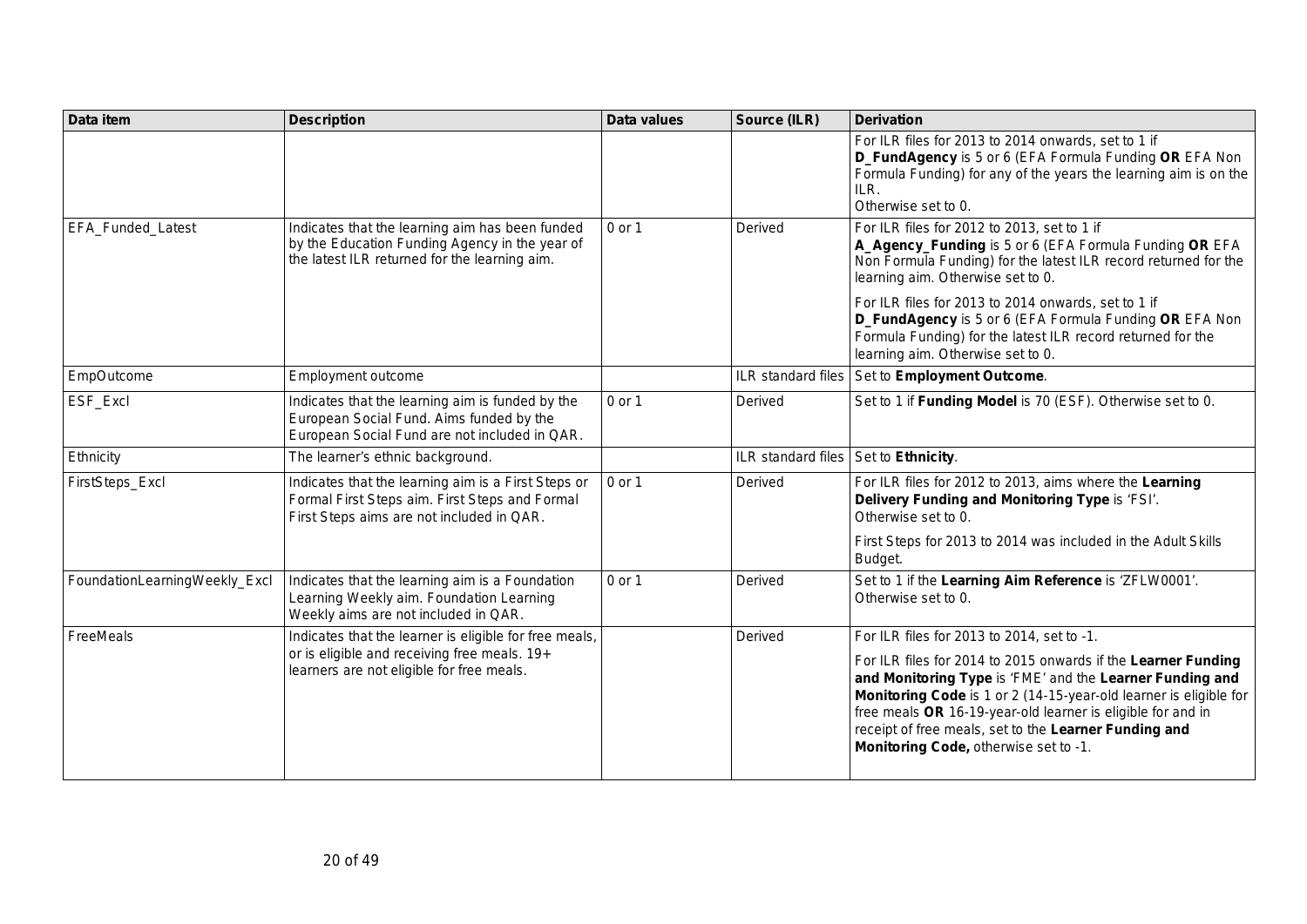| Data item       | <b>Description</b>                                                                                                                                                                                                                                                                                                                                                        | Data values | Source (ILR) | <b>Derivation</b>                                                                                                                                                                                                                                                                                                                                                                                                                                                                                                                                                                                                                                                                                                                                                                                                                                                      |
|-----------------|---------------------------------------------------------------------------------------------------------------------------------------------------------------------------------------------------------------------------------------------------------------------------------------------------------------------------------------------------------------------------|-------------|--------------|------------------------------------------------------------------------------------------------------------------------------------------------------------------------------------------------------------------------------------------------------------------------------------------------------------------------------------------------------------------------------------------------------------------------------------------------------------------------------------------------------------------------------------------------------------------------------------------------------------------------------------------------------------------------------------------------------------------------------------------------------------------------------------------------------------------------------------------------------------------------|
| Fund_Qual_Excl  | Indicates that the learner has withdrawn from a<br>learning aim before the qualifying number of days<br>for funding has been met                                                                                                                                                                                                                                          | 0 or 1      | Derived      | The planned duration of the aim, in days, is the difference<br>between the Learning Start Date and the Learning Planned<br><b>End Date.</b>                                                                                                                                                                                                                                                                                                                                                                                                                                                                                                                                                                                                                                                                                                                            |
|                 | (The qualifying period for funding aims with a<br>planned duration of less than 14 days is 1 day.                                                                                                                                                                                                                                                                         |             |              | The actual duration of the aim, in days is the difference<br>between the Learning Start Date and the Learning Actual<br><b>End Date.</b>                                                                                                                                                                                                                                                                                                                                                                                                                                                                                                                                                                                                                                                                                                                               |
|                 | Fund_Qual_Excl is always set to 0 for aims with<br>a planned duration of less than 14 days.)                                                                                                                                                                                                                                                                              |             |              | Set to 1 if the planned duration is 168 days or more, the actual<br>duration is less than 42 days and the Completion Status is 3<br>(Withdrawal).                                                                                                                                                                                                                                                                                                                                                                                                                                                                                                                                                                                                                                                                                                                      |
|                 |                                                                                                                                                                                                                                                                                                                                                                           |             |              | Set to 1 if the planned duration is between 14 and 167 days, the<br>actual duration is less than 14 days and the Completion<br>Status is 3 (Withdrawal).                                                                                                                                                                                                                                                                                                                                                                                                                                                                                                                                                                                                                                                                                                               |
|                 |                                                                                                                                                                                                                                                                                                                                                                           |             |              | Otherwise set to 0.                                                                                                                                                                                                                                                                                                                                                                                                                                                                                                                                                                                                                                                                                                                                                                                                                                                    |
| Innovation_Excl | Indicates that the learning aim is an Innovation<br>Code aim --these aims are not included in QAR.                                                                                                                                                                                                                                                                        | 0 or 1      | Derived      | Set to 1 if the Learning Aim Reference is 'ZINN0001' to<br>'ZINN0006' or 'Z0004474' to 'Z0007833'. Otherwise set to 0.                                                                                                                                                                                                                                                                                                                                                                                                                                                                                                                                                                                                                                                                                                                                                 |
| JIP_Excl        | Indicates that the learning aim is a Joint<br>Investment Programme aim. Joint Investment<br>Programme aims are not included in QAR.                                                                                                                                                                                                                                       | 0 or 1      | Derived      | For ILR files for 2012 to 2013 onwards, set to 1 if there is a<br>Learning Delivery Funding and Monitoring Type of 'SPP'<br>(Special projects and pilots) and a Learning Delivery Funding<br>and Monitoring Code of 'SP045' (Joint Investment<br>Programme). Otherwise set to 0.                                                                                                                                                                                                                                                                                                                                                                                                                                                                                                                                                                                       |
| JSA_ESA_UC_Excl | Indicates that the learning aim is for an<br>unemployed learner claiming Universal Credit,<br>Jobseeker's Allowance (JSA) or Employment and<br>Support Allowance (ESA) in the work-related<br>activity group (WRAG) who cannot continue<br>their learning through to completion because<br>they have started working. Aims for these<br>learners are not included in QAR. | 0 or 1      | Derived      | For ILR files for 2013 to 2014, set to 1 if:<br>the Completion Status is not 1 (Learner is continuing or<br>intending to continue the learning activities leading to the<br>learning aim);<br>the Outcome is not 1 (Achieved);<br>the Employment Outcome is 1 or 2 (Employment<br>outcome (with training) gained on eligible funded<br>programme OR Employment outcome (without training)<br>gained on eligible funded programme; and<br>the latest ILR for the learner has an Employment Status<br>Monitoring Type of BSI and an Employment Status<br>Monitoring Code of 1, 2 or 4 (Learner is in receipt of Job<br>Seekers Allowance (JSA), Learner is in receipt of<br><b>Employment and Support Allowance - Work Related</b><br>Activity Group (ESA WRAG) OR Learner is in receipt of<br>another state benefit other than JSA, Universal Credit or<br>ESA (WRAG)). |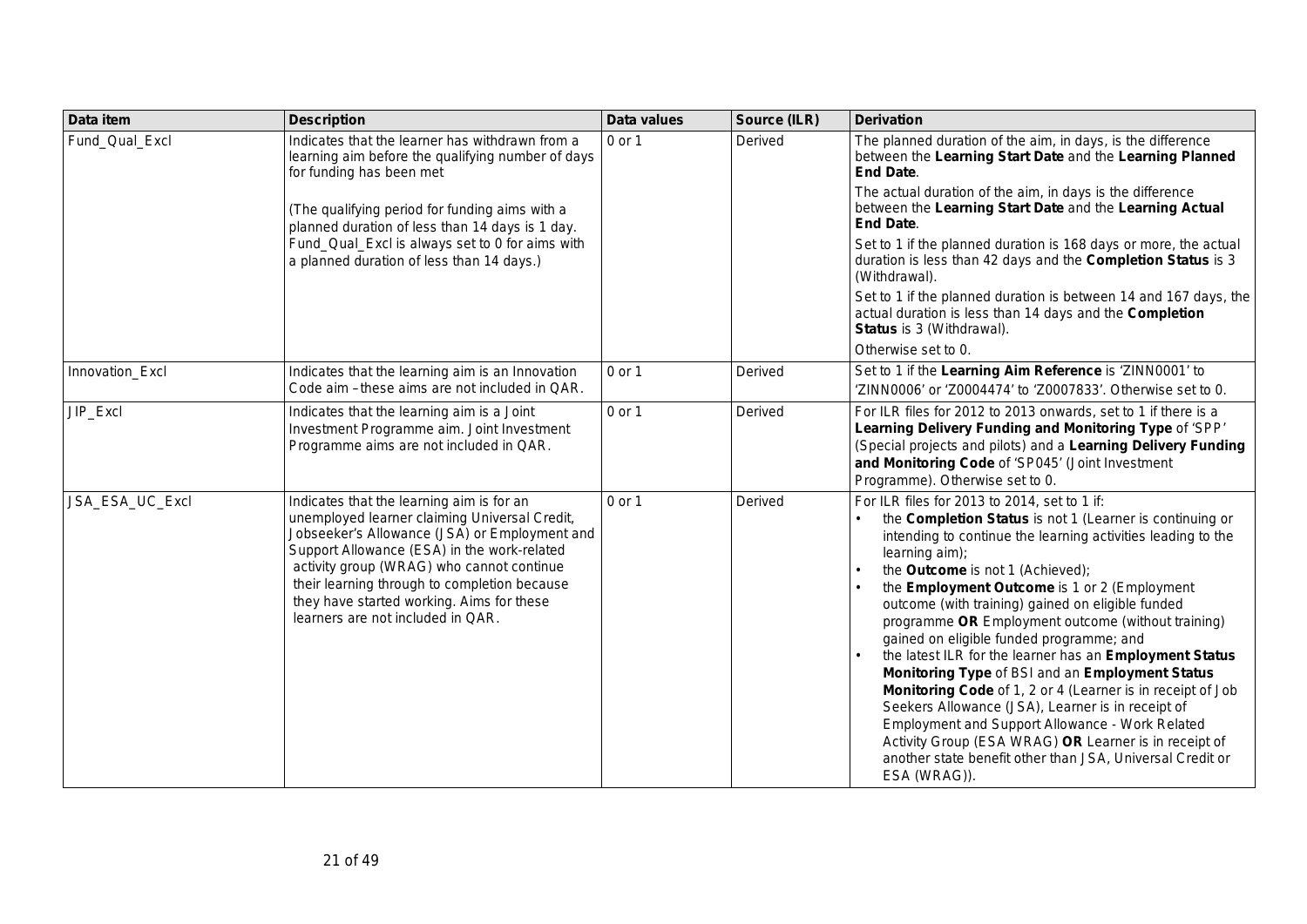| Data item                   | <b>Description</b>                                                                               | Data values | Source (ILR)       | <b>Derivation</b>                                                                                                                                                                                                                                                                                                                                                                                                                                                                                                                                                                                                                                                                                                                                                                                                                                                                                                                                                                                                                                                                                                                                                                                                                                                                                                             |
|-----------------------------|--------------------------------------------------------------------------------------------------|-------------|--------------------|-------------------------------------------------------------------------------------------------------------------------------------------------------------------------------------------------------------------------------------------------------------------------------------------------------------------------------------------------------------------------------------------------------------------------------------------------------------------------------------------------------------------------------------------------------------------------------------------------------------------------------------------------------------------------------------------------------------------------------------------------------------------------------------------------------------------------------------------------------------------------------------------------------------------------------------------------------------------------------------------------------------------------------------------------------------------------------------------------------------------------------------------------------------------------------------------------------------------------------------------------------------------------------------------------------------------------------|
|                             |                                                                                                  |             |                    | For ILR files for 2014 to 2015 onwards, aims where:<br>the Completion Status is not 1 (Learner is continuing or<br>intending to continue the learning activities leading to the<br>learning aim);<br>the Outcome is not 1 (Achieved);<br>the Employment Outcome is 1 or 2 (Employment<br>outcome (with training) gained on eligible funded<br>programme OR Employment outcome (without training)<br>gained on eligible funded programme;<br>a Learner Employment Status record exists with an<br>Employment Status of 11 or 12 (Not in paid employment,<br>looking for work and available to start work OR Not in paid<br>employment, not looking for work and/or not available to<br>start work) and a Date Employment Status Applies<br>earlier than the Learning Aim Start Date;<br>the latest ILR for the learner has an <b>Employment</b><br>Status Monitoring Type of BSI and an Employment<br>Status Monitoring Code of 1 or 2 (Learner is in receipt of<br>Job Seekers Allowance (JSA) OR Learner is in receipt of<br>Employment and Support Allowance - Work Related<br>Activity Group (ESA WRAG)) OR an Employment Status<br>Monitoring Type of BSI and an Employment Status<br>Monitoring Code 4 and any of the Learning Delivery<br>Monitoring Codes is 318 (Mandation to Skills Training)<br>Otherwise set to 0. |
| KeySkills_Excl              | Indicates that the learning aim is a Key Skills<br>aim. Key Skills aims are not included in QAR. | 0 or 1      | Derived            | Set to 1 if LearnAimRefType for the learning aim, from the<br>LARS hierarchy file, is '1327 (NVQ/GNVQ Key Skills Unit)'.<br>Otherwise set to 0.                                                                                                                                                                                                                                                                                                                                                                                                                                                                                                                                                                                                                                                                                                                                                                                                                                                                                                                                                                                                                                                                                                                                                                               |
| L_PriorPcode                | The learner's home postcode.                                                                     |             | ILR standard files | Set to Postcode where Locator Type is 2 (Postcode) and<br><b>Contact Type</b> is 1 (Prior to enrolment (the permanent or home<br>postcode of the learner prior to enrolling at the provider)).                                                                                                                                                                                                                                                                                                                                                                                                                                                                                                                                                                                                                                                                                                                                                                                                                                                                                                                                                                                                                                                                                                                                |
| L_PriorPcode_GOR            | The learner's home postcode Government office<br>region.                                         |             | Postcode lookup    | Obtained from the National Statistics Postcode Lookup (UK)<br>May 2017.                                                                                                                                                                                                                                                                                                                                                                                                                                                                                                                                                                                                                                                                                                                                                                                                                                                                                                                                                                                                                                                                                                                                                                                                                                                       |
| L_PriorPcode_LocalAuthority | The learner's home postcode local authority<br>district.                                         |             | Postcode lookup    | Obtained from the National Statistics Postcode Lookup (UK)<br>May 2017.                                                                                                                                                                                                                                                                                                                                                                                                                                                                                                                                                                                                                                                                                                                                                                                                                                                                                                                                                                                                                                                                                                                                                                                                                                                       |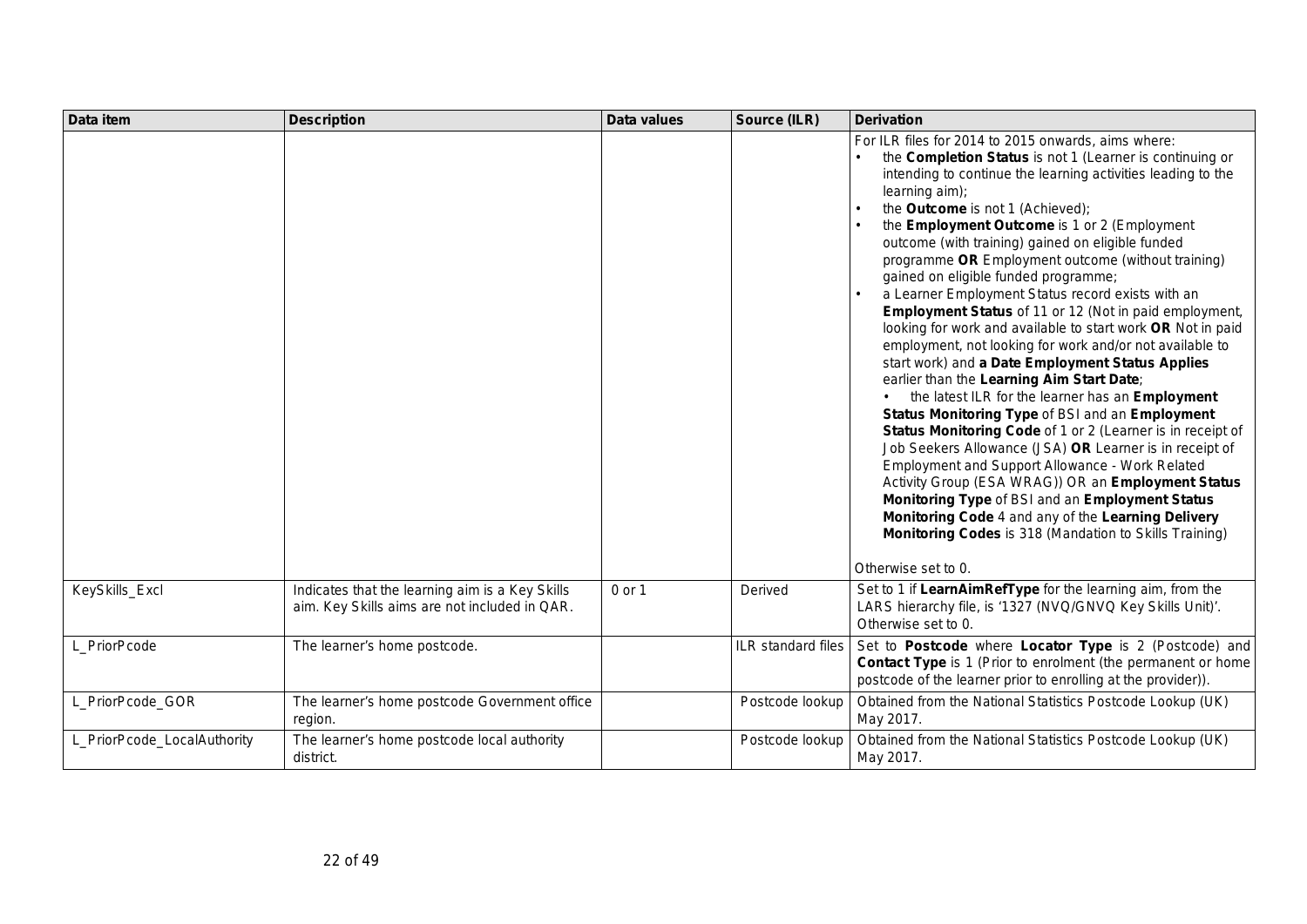| Data item             | <b>Description</b>                                                                                                                                     | Data values | Source (ILR)              | <b>Derivation</b>                                                                                                                                                                                                                                                                                                                                                                                                                                                                                                                                                   |
|-----------------------|--------------------------------------------------------------------------------------------------------------------------------------------------------|-------------|---------------------------|---------------------------------------------------------------------------------------------------------------------------------------------------------------------------------------------------------------------------------------------------------------------------------------------------------------------------------------------------------------------------------------------------------------------------------------------------------------------------------------------------------------------------------------------------------------------|
| LearnActEndDate       | The learning actual end date (DDMMYYYY).                                                                                                               |             | <b>ILR</b> standard files | Set to Learning Actual End Date.                                                                                                                                                                                                                                                                                                                                                                                                                                                                                                                                    |
| LearnAimBelowMS       | Indicates whether the learning aim is classified<br>as being below the minimum standards threshold                                                     | 0 or 1      | Derived                   | See paragraphs 52 to 58 for details of how the classification<br>below minimum standards is derived.                                                                                                                                                                                                                                                                                                                                                                                                                                                                |
|                       |                                                                                                                                                        |             |                           | Set to 1 if the learning aim is classified as being below<br>minimum standards. Otherwise set to 0.                                                                                                                                                                                                                                                                                                                                                                                                                                                                 |
| LearnAimRef           | The learning aim reference.                                                                                                                            |             | ILR standard files        | Set to Learning Aim Reference.                                                                                                                                                                                                                                                                                                                                                                                                                                                                                                                                      |
| LearnAimRefTitle      | Learning aim description                                                                                                                               |             | LARS hierarchy            | Set to LearnAimRefTitle for the learning aim, from the LARS<br>hierarchy file.                                                                                                                                                                                                                                                                                                                                                                                                                                                                                      |
| LearnPlanEndDate      | The learning planned end date (DDMMYYYY).                                                                                                              |             | ILR standard files        | Set to Learning Planned End Date.                                                                                                                                                                                                                                                                                                                                                                                                                                                                                                                                   |
| LearnRefNumber        | The learner reference number.                                                                                                                          |             | ILR standard files        | Set to Learner Reference Number.                                                                                                                                                                                                                                                                                                                                                                                                                                                                                                                                    |
| LearnRefNumberAnon    | The anonymised learner reference number                                                                                                                |             | Derived                   | The processing that creates the QAR dataset assigns a unique<br>anonymised value to each learner.                                                                                                                                                                                                                                                                                                                                                                                                                                                                   |
| LearnRefNumber_Orig   | The learner reference number of the learning aim<br>before the college merger process was applied to<br>a provider's data.                             |             | Derived                   | See paragraphs 27 to 29 for how this field is set by the learner<br>reference number change process.                                                                                                                                                                                                                                                                                                                                                                                                                                                                |
| LearnStartDate        | The learning start date (DDMMYYYY).                                                                                                                    |             |                           | ILR standard files   Set to Learning Start Date.                                                                                                                                                                                                                                                                                                                                                                                                                                                                                                                    |
| <b>LLDDHealthProb</b> | Whether the learner considers that they have a<br>learning difficulty, disability or health problem.                                                   |             | <b>ILR</b> standard files | Set to LLDD and Health Problem.                                                                                                                                                                                                                                                                                                                                                                                                                                                                                                                                     |
| LLDD_Placement_Excl   | Indicates that the learning aim is funded by the<br>LLDD Placement budget. Aims funded by the<br>LLDD Placement budget are not included in QAR.        | 0 or 1      | Derived                   | For ILR files for 2012 to 2013 to 2014 to 2015,<br>Set to 1 if the Learning Delivery Funding and Monitoring<br>Type is 'LDM' and the Learning Delivery Funding and<br>Monitoring Code is '317' (Learners in mainstream FE<br>funded by the LLDD Placement budget).<br>Set to 1 if the Learning Delivery Funding and Monitoring<br>Type is 'SPP' and the Learning Delivery Funding and<br>Monitoring Code is 'SP044' (Learners in mainstream FE<br>funded by the LLDD Placement budget).<br>Otherwise set to 0.<br>For ILR files for 2015 to 2016 onwards, set to 0. |
| LearnAimRefType       | Code used by the Learner Aims Reference<br>System to assign learning aims to certain listed<br>types of learning aim (for example, NVQs and<br>GNVQs). |             | <b>LARS hierarchy</b>     | Set to LearnAimRefType for the learning aim, from the LARS<br>hierarchy file.                                                                                                                                                                                                                                                                                                                                                                                                                                                                                       |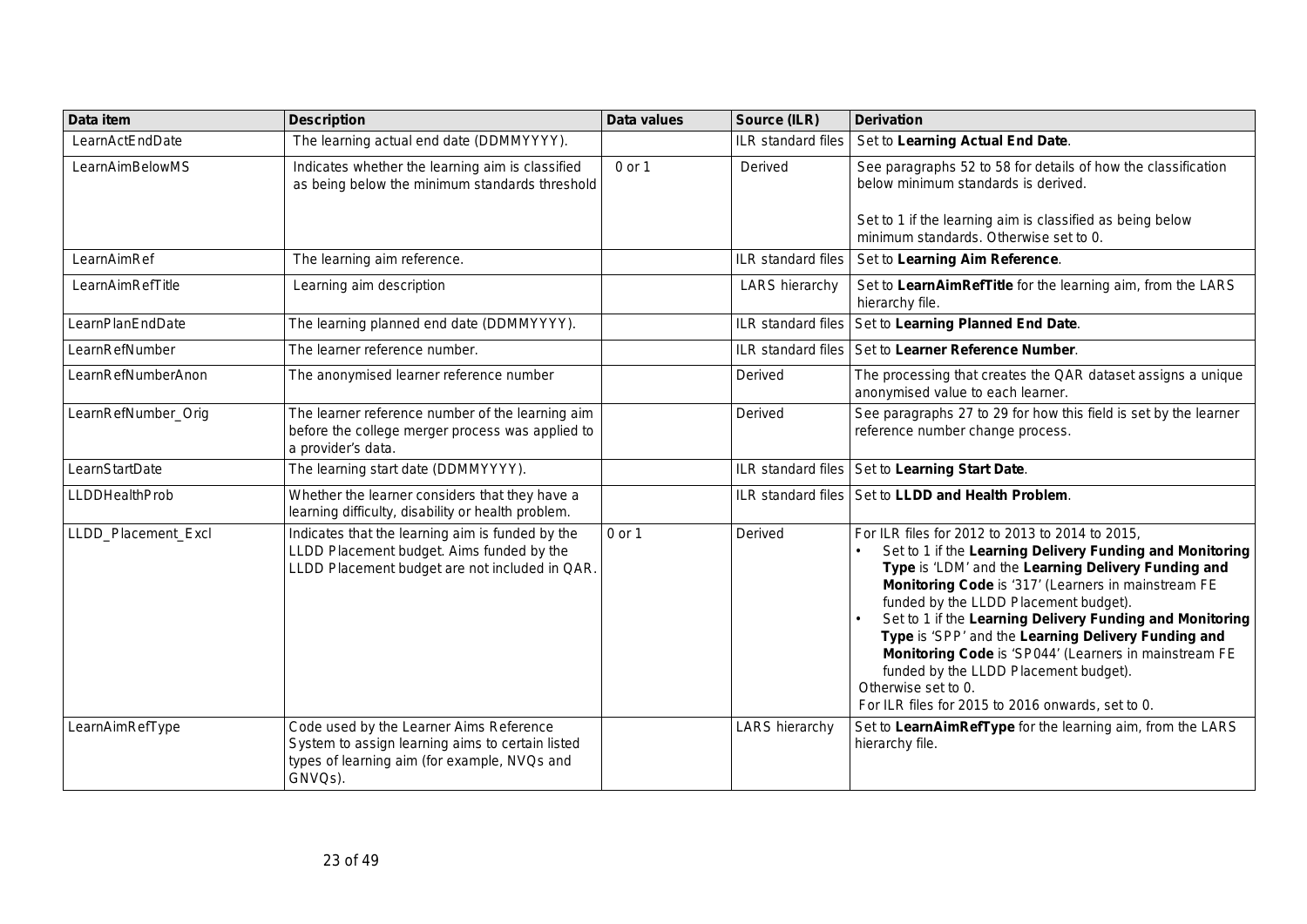| Data item         | <b>Description</b>                                                                                                                                                                     | Data values   | Source (ILR) | <b>Derivation</b>                                                                                                                                                                                                                                                                                                                                                                                                                                                                                                                                                                                                                                                                                                                                                                                                                                                                                                                                                                                                                                                                                                                                                                                                              |
|-------------------|----------------------------------------------------------------------------------------------------------------------------------------------------------------------------------------|---------------|--------------|--------------------------------------------------------------------------------------------------------------------------------------------------------------------------------------------------------------------------------------------------------------------------------------------------------------------------------------------------------------------------------------------------------------------------------------------------------------------------------------------------------------------------------------------------------------------------------------------------------------------------------------------------------------------------------------------------------------------------------------------------------------------------------------------------------------------------------------------------------------------------------------------------------------------------------------------------------------------------------------------------------------------------------------------------------------------------------------------------------------------------------------------------------------------------------------------------------------------------------|
| Maths_English     | Indicates whether a learning aim is a<br>mathematics or English learning aim. Only set for<br>qualification types of 'GCSE Maths and English'<br>and 'Basic Skills Maths and English'. | E, M or blank | Derived      | Set to 'E' where:<br>Qualification_Type is 'GCSE Maths and English' and<br>SuccessRateMapCode is B1220137 (GCSE English); or<br>Qualification_Type is 'GCSE Maths and English' and<br>BasicSkillsType, from the LARS hierarchy file, is 33<br>(International GCSE in English Language); or<br>Qualification_Type is 'Basic Skills Maths and English' and<br>BasicSkillsType, from the LARS hierarchy file, is 01, 20,<br>23 or 29 (Certificate in Adult Literacy, Functional Skills in<br>English, Units of the Certificate in Adult Literacy or QCF<br>Basic Skills English Language respectively).<br>Set to 'M' where:<br>Qualification_Type is 'GCSE Maths and English' and<br>SuccessRateMapCode is B0220076 (GCSE in<br>Mathematics); or<br>Qualification_Type is 'GCSE Maths and English' and<br>BasicSkillsType, from the LARS hierarchy file, is 34<br>(International GCSE in Mathematics); or<br>Qualification_Type is 'Basic Skills Maths and English' and<br>BasicSkillsType, from the LARS hierarchy file, is 02, 19,<br>21 or 30 (Certificate in Adult Numeracy, Functional Skills in<br>Mathematics, Units of the Certificate in Adult Numeracy or<br>QCF Basic Skills Maths respectively).<br>Otherwise blank. |
| Non_Reg_ESOL_Excl | Indicates that the learning aim is a non-regulated<br>ESOL funding aim. Non-regulated ESOL funding<br>aims are not included in QAR.                                                    | 0 or 1        | Derived      | For ILR files for 2012 to 2013, set to 0.<br>For ILR files for 2013 to 2014 onwards, set to 1 if the Learning<br>Aim Reference is 'Z0004294' to 'Z00004341' and any of the<br>Learning Delivery Monitoring Codes is 336 (ESOL QCF<br>additional learning), otherwise set to 0.                                                                                                                                                                                                                                                                                                                                                                                                                                                                                                                                                                                                                                                                                                                                                                                                                                                                                                                                                 |
| Not_Funded_Excl   | Indicates that the learning aim is non-funded (not<br>funded or financed by an advanced learner loan).<br>Non-funded aims are not included in QAR.                                     | $0$ or 1      | Derived      | For ILR files for 2012 to 2013, set to 0 if<br>A_To_Date_SLN_Payment is 1 and Fund_Qual_Excl is 0.<br>Otherwise set to 1.<br>For ILR files for 2013 to 2014 onwards, set to 0 if D_FEFund is<br>1 (Formula funded), 2 (Other funding) or 3 (Financed by a loan)<br>and Fund_Qual_Excl is 0.                                                                                                                                                                                                                                                                                                                                                                                                                                                                                                                                                                                                                                                                                                                                                                                                                                                                                                                                    |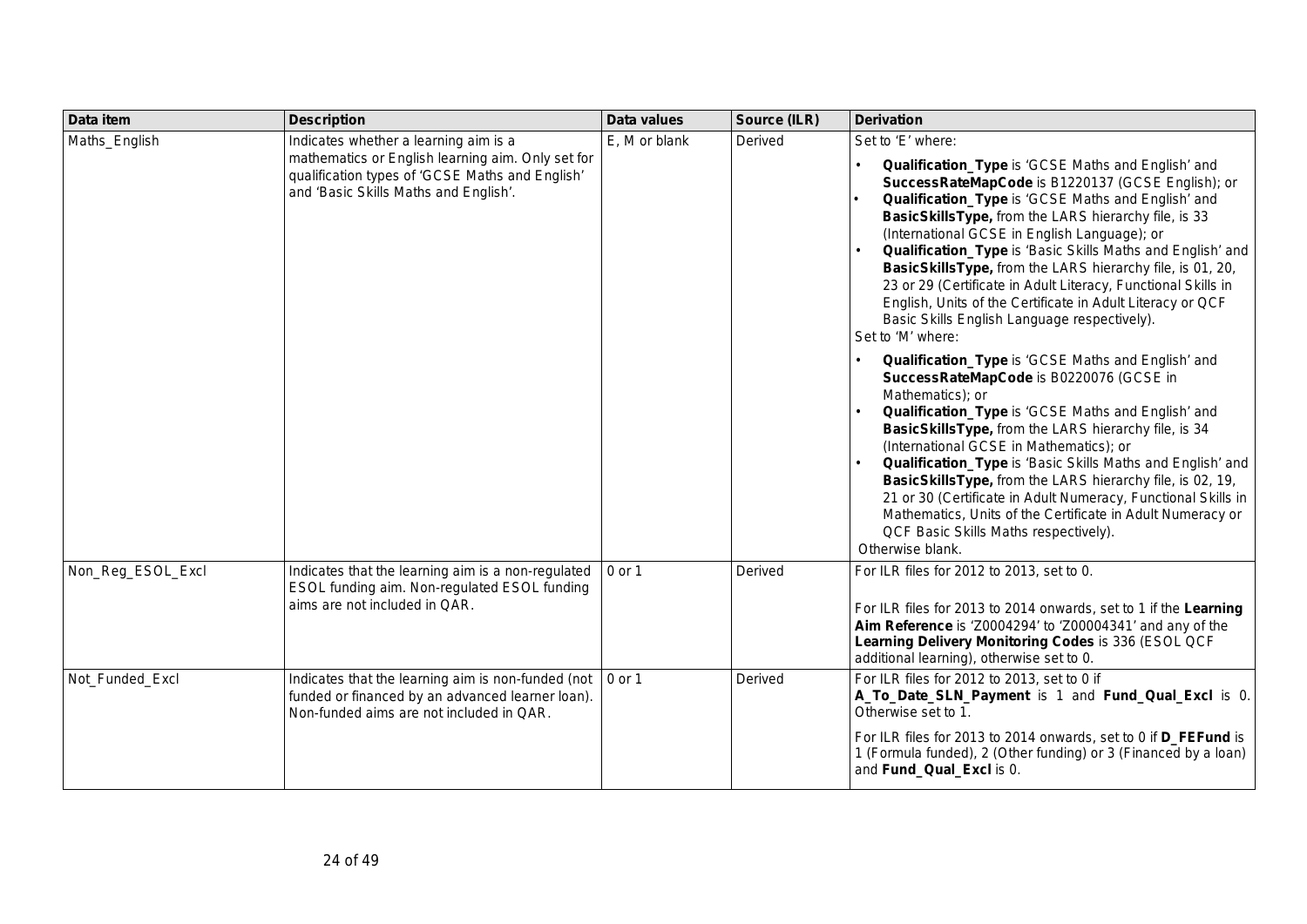| Data item              | <b>Description</b>                                                                                                         | Data values | Source (ILR)              | <b>Derivation</b>                                                                                                                                                                                                                                                                                                                                                                                                                                                                 |
|------------------------|----------------------------------------------------------------------------------------------------------------------------|-------------|---------------------------|-----------------------------------------------------------------------------------------------------------------------------------------------------------------------------------------------------------------------------------------------------------------------------------------------------------------------------------------------------------------------------------------------------------------------------------------------------------------------------------|
|                        |                                                                                                                            |             |                           | For ILR files for 2013 to 2014 onwards, set to 0 if the Learning<br>Delivery Funding and Monitoring Type is 'LDM' and the<br>Learning Delivery Funding and Monitoring Code is 320<br>(1416 EFA Direct Funded Students).                                                                                                                                                                                                                                                           |
|                        |                                                                                                                            |             |                           | Otherwise set to 1.                                                                                                                                                                                                                                                                                                                                                                                                                                                               |
| NotionalNVQLevel       | A level on the NVQ scale for all learning aims.<br>(This enables the learning aim to be analysed<br>against the NVQ scale) |             | <b>LARS hierarchy</b>     | Set to NotionalNVQLevel for the learning aim, from the LARS<br>hierarchy file.                                                                                                                                                                                                                                                                                                                                                                                                    |
| Outcome                | The learning outcome of the learning aim.                                                                                  |             | ILR standard files        | Set to Outcome.                                                                                                                                                                                                                                                                                                                                                                                                                                                                   |
| OutGrade               | The learning outcome grade of the learning aim.                                                                            |             | <b>ILR</b> standard files | Set to Outcome Grade.                                                                                                                                                                                                                                                                                                                                                                                                                                                             |
| Overdue_Continuing_Aim | Indicates whether the aim is an overdue<br>continuing aim.                                                                 | 0 or 1      | Derived                   | Set to 1 if the aim is an overdue continuing learning aim (See<br>paragraph 33), otherwise set to 0.                                                                                                                                                                                                                                                                                                                                                                              |
| Overdue_Planned_Break  | Indicates whether the aim is an overdue planned<br>break.                                                                  | 0 or 1      | Derived                   | Set to 1 if the aim is an overdue planned break (See<br>paragraphs 34 to 40), otherwise set to 0.                                                                                                                                                                                                                                                                                                                                                                                 |
| P_Ach_Overall          | For the overall QAR measure, this indicates that<br>the learner has achieved the learning aim.                             | 0 or 1      | Derived                   | Set to 1 if<br>D_AchieveRateStatus is 1 (Achieved); and<br>the Learning Actual End Date is no later than 31 July 2017.<br>or if:<br>(Age_31AugStYr is 16 or more; or the Learning Delivery<br>Funding and Monitoring Type is 'LDM' and the Learning<br>Delivery Funding and Monitoring Code is 320 (14-16<br>Direct Funded Students in FE));<br>D_AchieveRateStatus is 1 (Achieved); and<br>the Learning Actual End Date is no later than 31 July<br>2017.<br>Otherwise set to 0. |
| P_Ach_Timely           | For the timely QAR measure, this indicates that<br>the learner has achieved the learning aim.                              | 0 or 1      | Derived                   | Set to 1 if<br>D_AchieveRateStatus is 1 (Achieved);<br>the Learning Planned End Date is no later than 31 July<br>2016; and<br>the Learning Actual End Date is on or before the<br>Learning Planned End Date, or no more than 90 days<br>after it.                                                                                                                                                                                                                                 |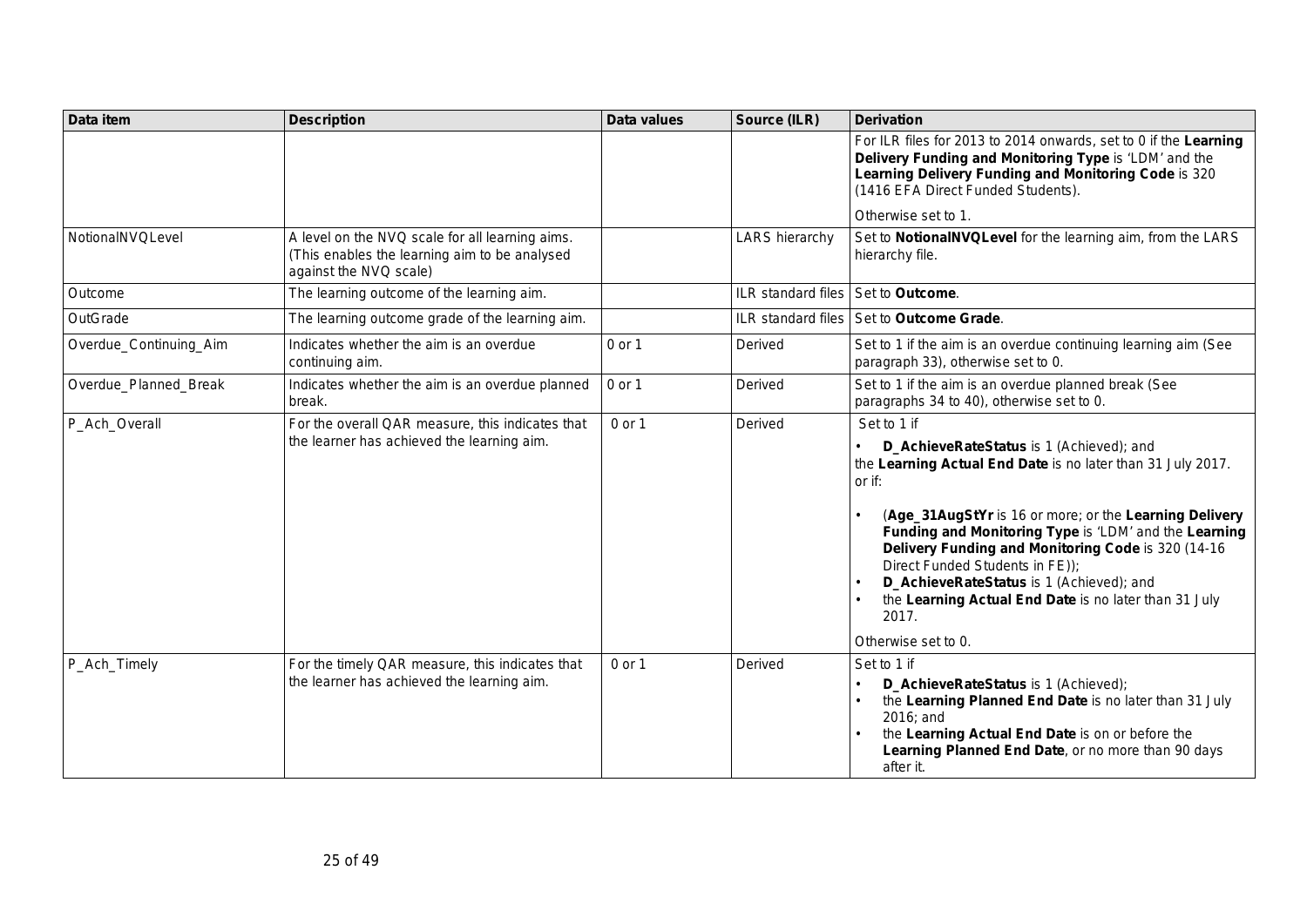| Data item          | <b>Description</b>                                                                       | Data values                            | Source (ILR) | <b>Derivation</b>                                                                                                                                                                                                                                                                                                                                                                                                                                                                                                                                                                                                                 |
|--------------------|------------------------------------------------------------------------------------------|----------------------------------------|--------------|-----------------------------------------------------------------------------------------------------------------------------------------------------------------------------------------------------------------------------------------------------------------------------------------------------------------------------------------------------------------------------------------------------------------------------------------------------------------------------------------------------------------------------------------------------------------------------------------------------------------------------------|
|                    |                                                                                          |                                        |              | or if:<br>(Age_31AugStYr is 16 or more; or the Learning Delivery<br>Funding and Monitoring Type is 'LDM' and the Learning<br>Delivery Funding and Monitoring Code is 320<br>(14-16 Direct Funded Students in FE));<br>D_AchieveRateStatus is 1 (Achieved);<br>the Learning Planned End Date is no later than 31 July<br>2017: and<br>D_AchieveRateStatus is 1 (Achieved);<br>the Learning Actual End Date is on or before the Learning<br>Planned End Date, or no more than 90 days after it.<br>Otherwise set to 0.                                                                                                              |
| P_Actendyr         | The actual end year of the learning aim $(20)$ .                                         |                                        | Derived      | Set to the first calendar year of the funding period the Learning<br>Actual End Date falls in.<br>(For example, if the Learning Actual End Date falls within the<br>2013 to 2014 funding year, P_Actendyr has the value of 2013)                                                                                                                                                                                                                                                                                                                                                                                                  |
| P_Complete_Overall | For the overall QAR measure, this indicates that<br>the learning aim has been completed. | $0 = not completed$<br>$1 =$ completed | Derived      | Set to 1 if:<br><b>Completion Status</b> is 2 (Learner has completed the<br>learning activities leading to the learning aim); and<br>the Learning Actual End Date is no later than 31 July<br>2017.<br>or if:<br>(Age_31AugStYr is 16 or more; or the Learning Delivery<br>Funding and Monitoring Type is 'LDM' and the Learning<br>Delivery Funding and Monitoring Code is 320 (14-16)<br>Direct Funded Students in FE));<br>Completion Status is 2 (Learner has completed the<br>learning activities leading to the learning aim); and<br>the Learning Actual End Date is no later than 31 July<br>2017.<br>Otherwise set to 0. |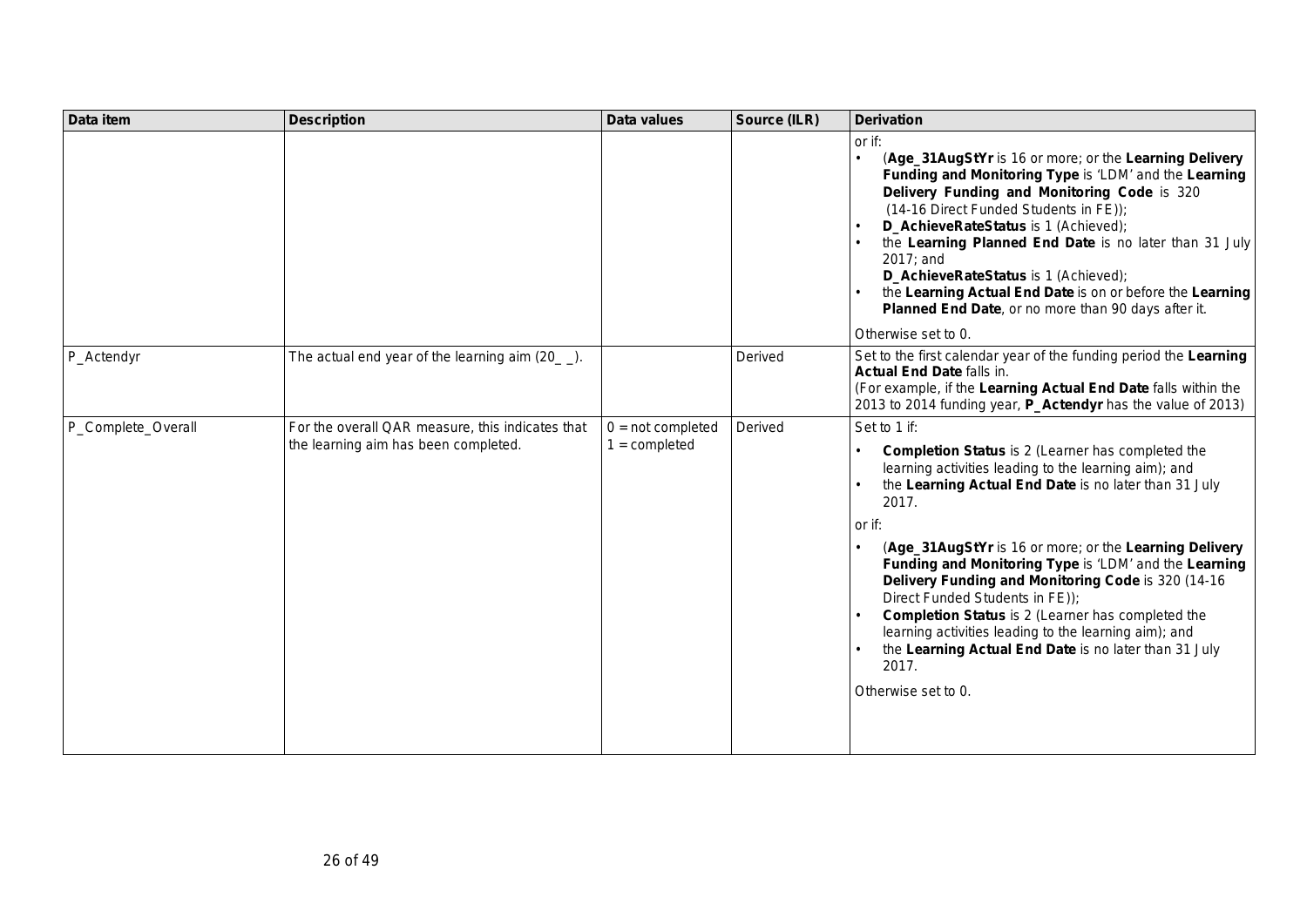| Data item         | <b>Description</b>                                                                                                        | <b>Data values</b>                     | Source (ILR) | <b>Derivation</b>                                                                                                                                                                                                                                                                                                                                                                                                                                                                                                                                                                                                                                                                                                                                                                                                                                                         |
|-------------------|---------------------------------------------------------------------------------------------------------------------------|----------------------------------------|--------------|---------------------------------------------------------------------------------------------------------------------------------------------------------------------------------------------------------------------------------------------------------------------------------------------------------------------------------------------------------------------------------------------------------------------------------------------------------------------------------------------------------------------------------------------------------------------------------------------------------------------------------------------------------------------------------------------------------------------------------------------------------------------------------------------------------------------------------------------------------------------------|
| P_Complete_Timely | For the timely QAR measure, this indicates that<br>the learning aim has been completed.                                   | $0 = not completed$<br>$1 =$ completed | Derived      | Set to 1 if:<br><b>Completion Status</b> is 2 (Learner has completed the<br>learning activities leading to the learning aim);<br>the Learning Planned End Date is no later 31 July 2017;<br>and<br>the Learning Actual End Date is on or before the<br>Learning Planned End Date, or no more than 90 days<br>after it.<br>or<br>(Age_31AugStYr is 16 or more; or the Learning Delivery<br>Funding and Monitoring Type is 'LDM' and the Learning<br>Delivery Funding and Monitoring Code is 320 (14-16<br>Direct Funded Students in FE));<br><b>Completion Status</b> is 2 (Learner has completed the<br>learning activities leading to the learning aim);<br>the Learning Planned End Date is no later 31 July 2017;<br>and<br>the Learning Actual End Date is on or before the<br>Learning Planned End Date, or no more than 90 days<br>after it.<br>Otherwise set to 0. |
| P_Count_Overall   | For the overall QAR measure, this indicates that<br>the record should be counted towards the overall<br>achievement rate. | 0 or 1                                 | Derived      | Set to 1 if:<br>(Learning Actual End Date is populated; and<br>the Learning Actual End Date is no later 31 July 2017); or<br>the aim is an overdue continuing learning aim (See<br>paragraph 33); or<br>the aim is an overdue planned break (See paragraphs 34<br>to 40).<br><b>OR</b><br>((Age_31AugStYr is 16 or more; or the Learning Delivery<br>Funding and Monitoring Type is 'LDM' and the Learning<br>Delivery Funding and Monitoring Code is 320 (14-16<br>Direct Funded Students in FE)); and<br>Learning Actual End Date is populated; and<br>the Learning Actual End Date is no later 31 July 2017); or                                                                                                                                                                                                                                                       |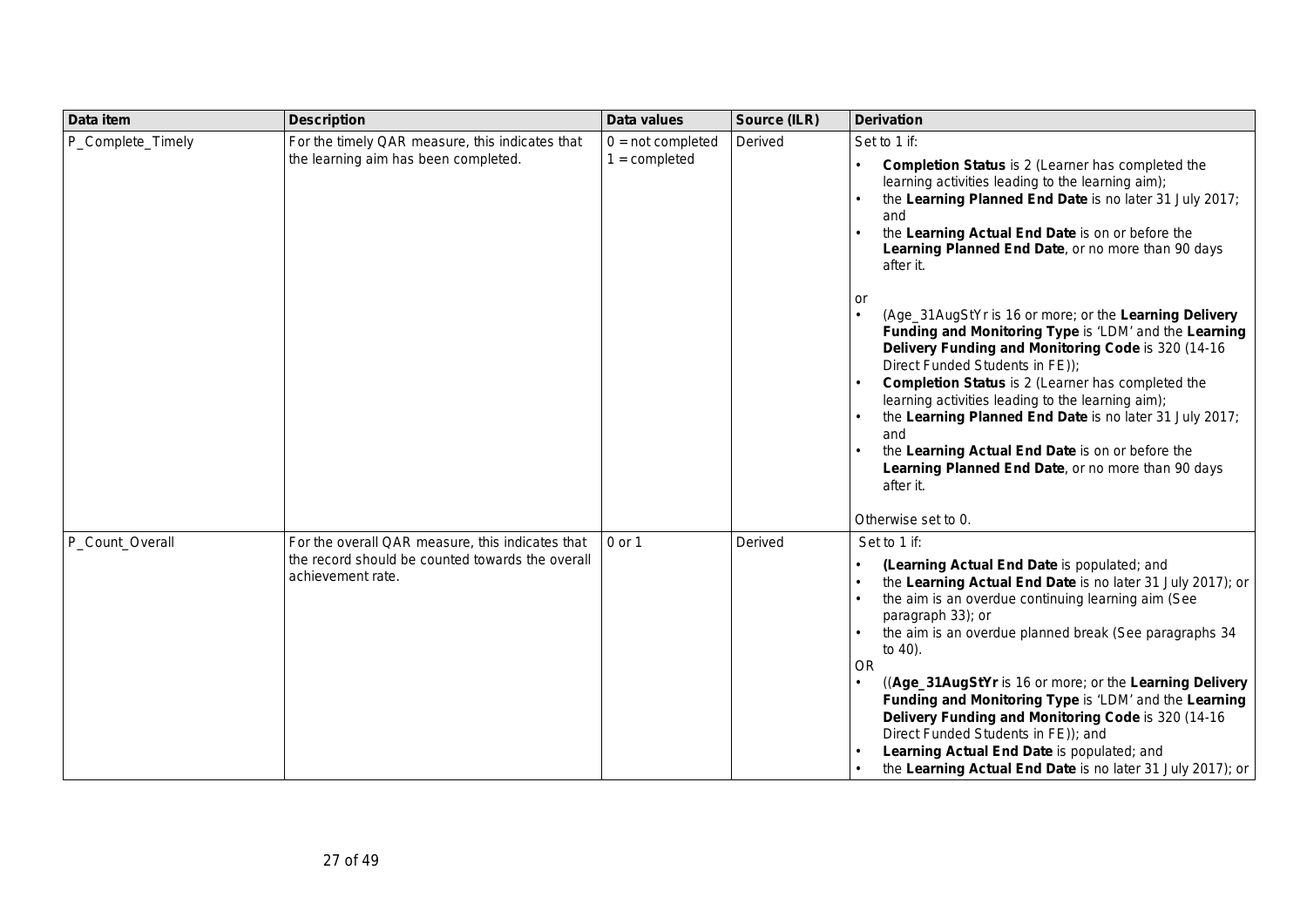| Data item      | <b>Description</b>                                                                                                                                                                             | Data values | Source (ILR) | <b>Derivation</b>                                                                                                                                                                                                                                                                                                                      |
|----------------|------------------------------------------------------------------------------------------------------------------------------------------------------------------------------------------------|-------------|--------------|----------------------------------------------------------------------------------------------------------------------------------------------------------------------------------------------------------------------------------------------------------------------------------------------------------------------------------------|
|                |                                                                                                                                                                                                |             |              | the aim is an overdue continuing learning aim (See<br>paragraph 33); or<br>the aim is an overdue planned break (See paragraphs 34<br>to $40$ )                                                                                                                                                                                         |
|                |                                                                                                                                                                                                |             |              | Otherwise set to 0.                                                                                                                                                                                                                                                                                                                    |
| P_Count_Timely | For the timely QAR measure, this indicates that                                                                                                                                                | 0 or 1      | Derived      | Set to 1 if:                                                                                                                                                                                                                                                                                                                           |
|                | the record should be counted towards the timely<br>QAR.                                                                                                                                        |             |              | the Learning Planned End Date is no later 31 July 2017.                                                                                                                                                                                                                                                                                |
|                |                                                                                                                                                                                                |             |              | or                                                                                                                                                                                                                                                                                                                                     |
|                |                                                                                                                                                                                                |             |              | (Age_31AugStYr is 16 or more; or the Learning Delivery<br>Funding and Monitoring Type is 'LDM' and the Learning<br>Delivery Funding and Monitoring Code is 320 (14-16)<br>Direct Funded Students in FE));                                                                                                                              |
|                |                                                                                                                                                                                                |             |              | the Learning Planned End Date is no later 31 July 2017.                                                                                                                                                                                                                                                                                |
|                |                                                                                                                                                                                                |             |              | Otherwise set to 0.                                                                                                                                                                                                                                                                                                                    |
| P_Expendyr     | The learning aim's expected end year (20_).                                                                                                                                                    |             | Derived      | Set to the value of the first calendar year of the funding period<br>the Learning Planned End Date falls in. For example, if the<br>Learning Planned End Date falls within the 2016 to 2017<br>funding year, P_Expendyr has the value of 2016.                                                                                         |
| P_Hybridendyr  | The hybrid end year of the learning aim $(20$ $)$ .                                                                                                                                            |             | Derived      | Set to:<br>the actual learning end year (P_Actendyr); or<br>the expected learning end year (P_Expendyr); or<br>the reporting year; Whichever is higher.                                                                                                                                                                                |
| P_Startyr      | The start year of the learning aim $(20$ ).                                                                                                                                                    |             | Derived      | Set to the value of the first calendar year of the funding period<br>the Learning Start Date falls in. For example, if the Learning<br>Start Date falls within the 2016 to 2017 funding year, P_Startyr<br>is set to 2016.                                                                                                             |
| Pilot_Excl     | Indicates that the learning aim is learning<br>technologies pilot aim or an 18-21 work skills pilot<br>aim. Learning technologies pilot and work skills<br>pilot aims are not included in QAR. | 0 or 1      | Derived      | For ILR files for 2012 to 2013 and 2013 to 2014, set to 0.<br>For ILR files for 2014 to 2015 onwards, set to 1 if any of the<br>Learning Delivery Monitoring Codes is 332, 337 or 341 (18-<br>21 Work Skills Pilot, Learning Technologies pilots-online<br>learning OR 18-21 Work Skills Pilot - Black Country) otherwise<br>set to 0. |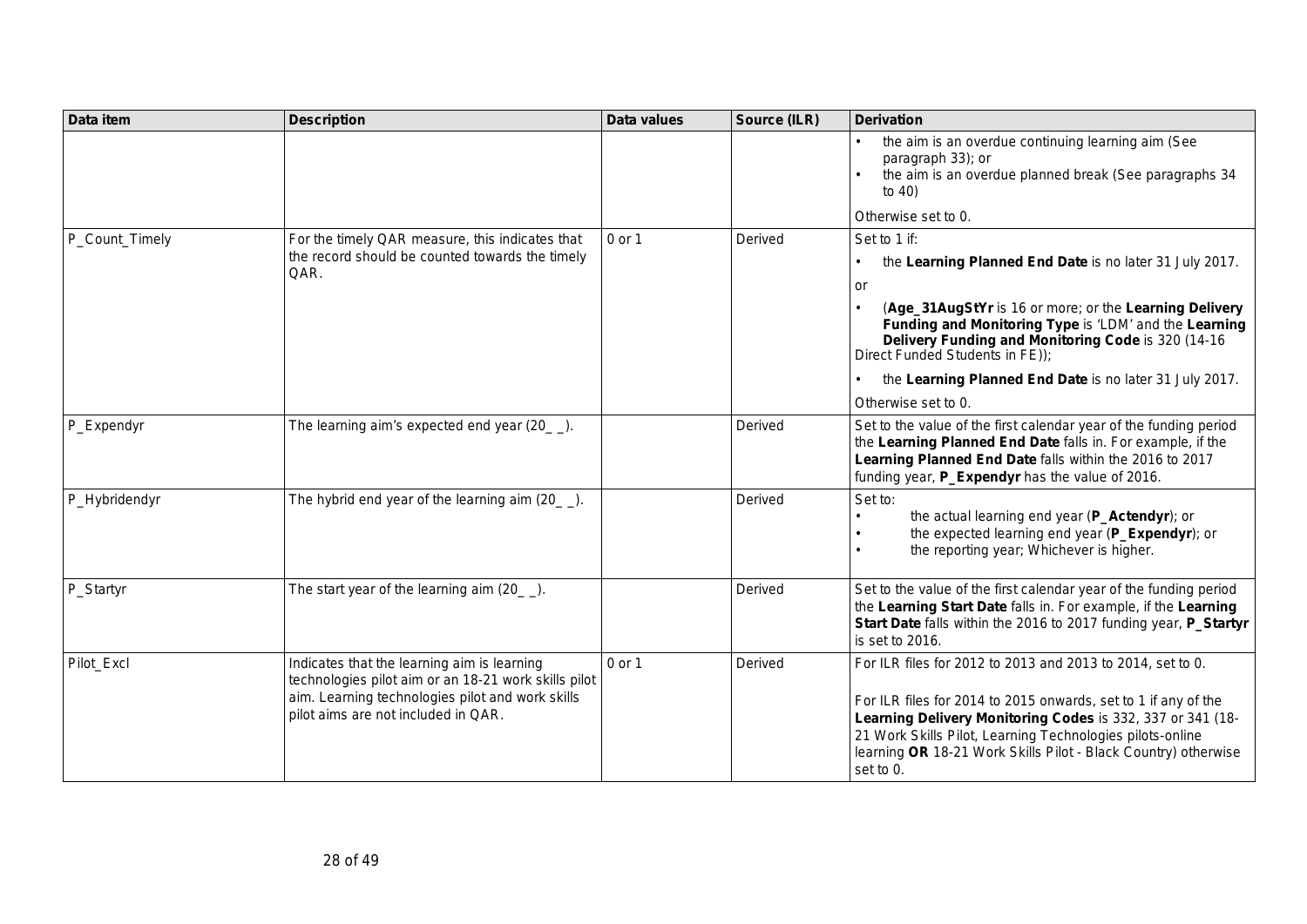| Data item               | <b>Description</b>                                                                                                                                                                                                                                                                                                                                        | <b>Data values</b> | Source (ILR)       | <b>Derivation</b>                                                                                                                                                                                                                                                                                                                                                                                                                                                                                                                                                                                                                                                                                                                                                                                |
|-------------------------|-----------------------------------------------------------------------------------------------------------------------------------------------------------------------------------------------------------------------------------------------------------------------------------------------------------------------------------------------------------|--------------------|--------------------|--------------------------------------------------------------------------------------------------------------------------------------------------------------------------------------------------------------------------------------------------------------------------------------------------------------------------------------------------------------------------------------------------------------------------------------------------------------------------------------------------------------------------------------------------------------------------------------------------------------------------------------------------------------------------------------------------------------------------------------------------------------------------------------------------|
| Plan Break Overall Excl | For the overall QAR measure, this indicates that<br>the learner is on a planned break. Planned break<br>aims are not included in QAR.                                                                                                                                                                                                                     | 0 or 1             | Derived            | Set to 1 if:<br>D_AchieveRateStatus.is 11 (Learner is taking a planned<br>break from learning);<br>the aim is not an overdue planned break See paragraphs<br>35 to 40); and<br>the Learning Actual End Date is no later than 31 July<br>2017.<br>Otherwise set to 0.                                                                                                                                                                                                                                                                                                                                                                                                                                                                                                                             |
| Plan_Break_Timely_Excl  | For the timely QAR measure, this indicates that<br>the learner is on a planned break. Planned break<br>aims are not included in QAR.                                                                                                                                                                                                                      | 0 or 1             | Derived            | Set to 1 if:<br>D_AchieveRateStatus.is 11 (Learner is taking a planned<br>break from learning);<br>the Learning Planned End Date is no later than 31 July<br>2017; and<br>the Learning Actual End Date is on or before the<br>Learning Planned End Date, or no more than 90 days<br>after it.<br>Otherwise set to 0.                                                                                                                                                                                                                                                                                                                                                                                                                                                                             |
| PrimaryLLDD             | The primary learner disability, learning difficulty or<br>and heath problem of the learner.<br>For learners who are continuing from 2014/2015,<br>who had both a learning difficulty and a learning<br>disability a provider does not have to identify<br>which is the primary category. When this occurs<br>the PrimaryLLDD field will not be populated. |                    | ILR standard files | For ILR files for 2012 to 2013 and 2014 to 2015 the value is taken<br>from either disability (LLDD and Health Problem Code where<br>the LLDD and Health Problem Type is 'DS') or from learning<br>difficulty (LLDD and Health Problem Code where the LLDD<br>and Health Problem Type is 'LD').<br>If disability and learning difficulty both contain a value of 99 (Not<br>Known/Information Not Provided), set to 99.<br>If disability and learning difficulty both contain a value, and both<br>values are not 99 (Not Known/Information Not Provided), the field<br>is not populated.<br>If only disability or learning difficulty contains a value set<br>PrimaryLLDD as follows.<br>Set to 1 if disability is 6.<br>Set to 2 if disability is 90.<br>Set to 3 if learning difficulty is 90. |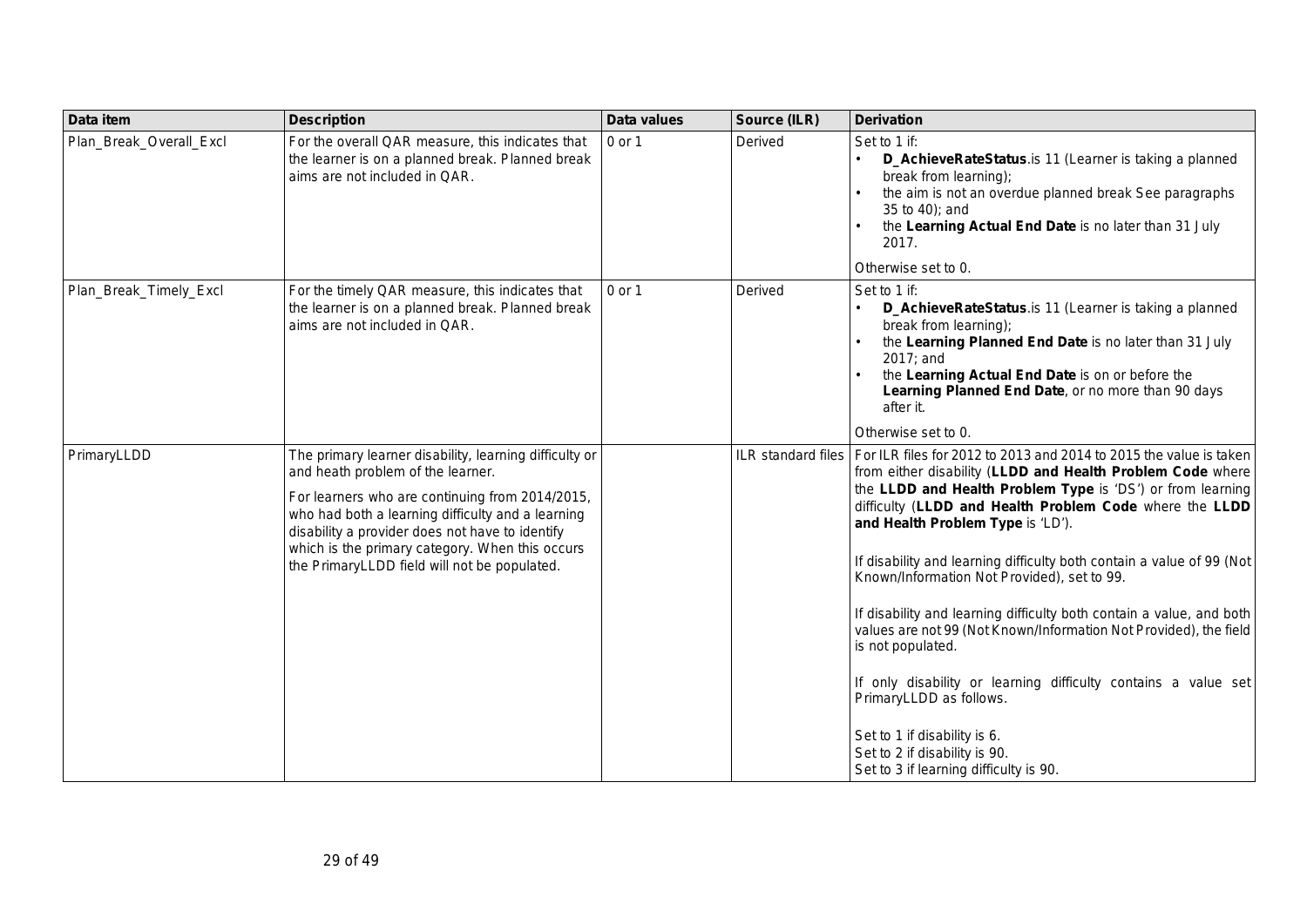| Data item      | <b>Description</b>                                | Data values | Source (ILR)       | <b>Derivation</b>                                                                                                                                                                                                                                                                                                                                                                                                                                                                                                                                                                                                                                                                                                                                                                           |
|----------------|---------------------------------------------------|-------------|--------------------|---------------------------------------------------------------------------------------------------------------------------------------------------------------------------------------------------------------------------------------------------------------------------------------------------------------------------------------------------------------------------------------------------------------------------------------------------------------------------------------------------------------------------------------------------------------------------------------------------------------------------------------------------------------------------------------------------------------------------------------------------------------------------------------------|
|                |                                                   |             |                    | Set to 4 if disability is 1.<br>Set to 5 if disability is 2.<br>Set to 6 if disability is 3.<br>Set to 7 if disability is 9.<br>Set to 9 if disability is 7.<br>Set to 10 if learning difficulty is 1.<br>Set to 11 if learning difficulty is 2.<br>Set to 12 if learning difficulty is 10.<br>Set to 13 if learning difficulty is 11.<br>Set to 14 if learning difficulty is 20.<br>Set to 15 if disability is 10.<br>Set to 16 if disability is 8.<br>Set to 93 if disability is 4.<br>Set to 94 if learning difficulty is 19. Set<br>to 95 if disability is 5.<br>Set to 96 if learning difficulty is 97.<br>Set to 97 if disability is 97.<br>Set to 99 if disability or learning difficulty is 99.<br>For ILR files for 2015 to 2016 onwards set to LLDDCat where<br>PrimaryLLDD is 1. |
| PriorAttain    | The learner's prior attainment level.             |             | ILR standard files | Set to Prior Attainment.                                                                                                                                                                                                                                                                                                                                                                                                                                                                                                                                                                                                                                                                                                                                                                    |
| ProgType       | The type of programme which the learner is        |             |                    | ILR standard files   Set to ProgType.                                                                                                                                                                                                                                                                                                                                                                                                                                                                                                                                                                                                                                                                                                                                                       |
| Provision_Type | Identified as Education and Training learning aim | ET          | Derived            | Set to ET if:<br>For the ILR files for 2012 to 2013, the learning aims chosen<br>from the ILR are those where:<br>the Funding Model is 21 or 22 (16-18 Learner Responsive<br>Provision OR Adult Learner Responsive Provision); or<br>(the Funding Model is 45 (Employer Responsive<br>Provision); and the Data Set Identifier Code is not 35; and<br>the Programme Type is not 2, 3, 10, 20 or 21(Advanced<br>level apprenticeship, Intermediate Level Apprenticeship,<br>Higher Apprenticeship, Higher Apprenticeship - level 4,<br>Higher Apprenticeship - level 5 respectively).                                                                                                                                                                                                         |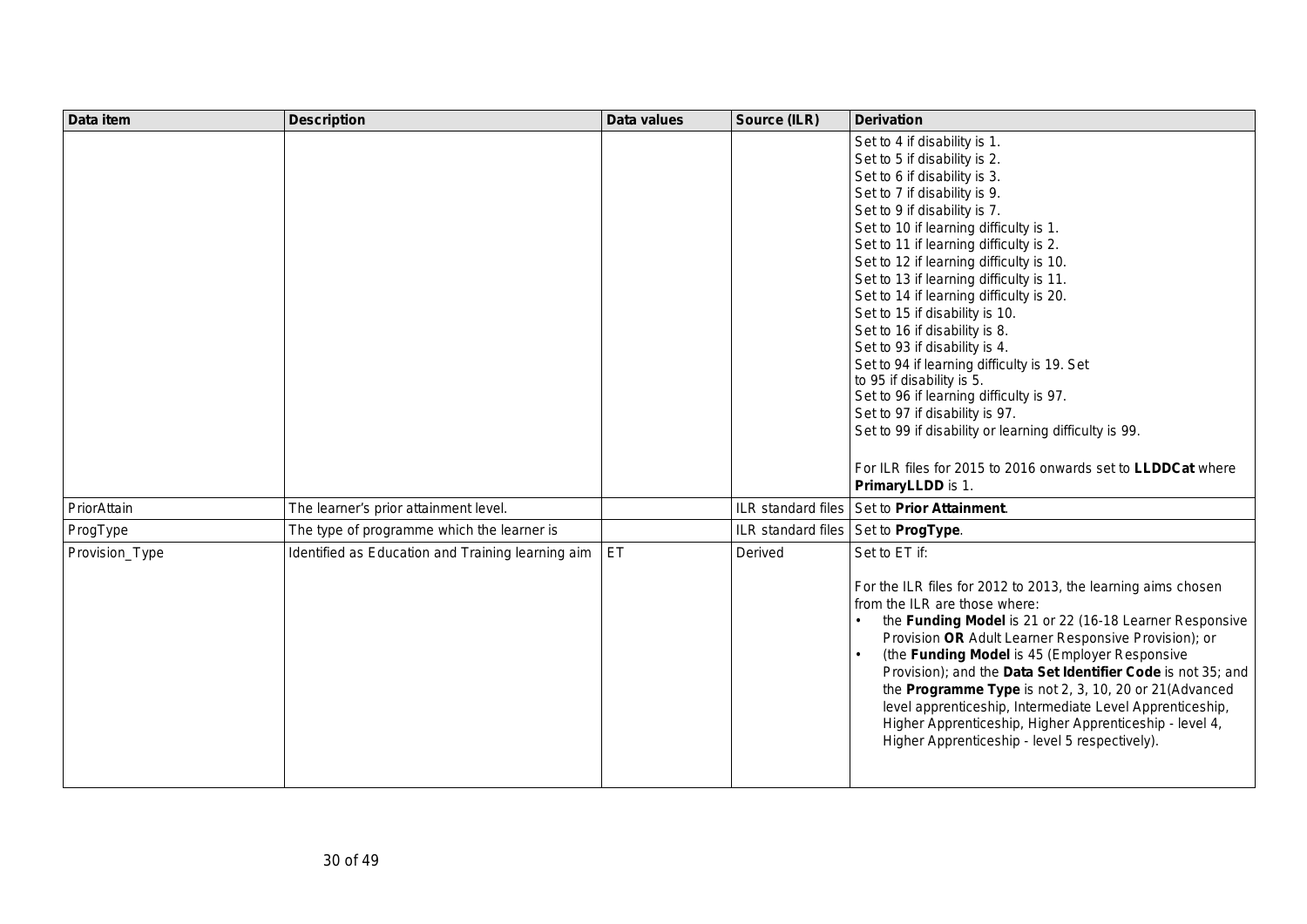| Data item              | <b>Description</b>                                                                                                                                                   | Data values | Source (ILR)                              | <b>Derivation</b>                                                                                                                                                                                                                                                                                                                                                                                                                                                                                     |
|------------------------|----------------------------------------------------------------------------------------------------------------------------------------------------------------------|-------------|-------------------------------------------|-------------------------------------------------------------------------------------------------------------------------------------------------------------------------------------------------------------------------------------------------------------------------------------------------------------------------------------------------------------------------------------------------------------------------------------------------------------------------------------------------------|
|                        |                                                                                                                                                                      |             |                                           | For the ILR files for 2013 to 2014 onwards, the learning aims<br>chosen from the ILR are those where:<br>the Aim Type is not 1 (Programme aim); and<br>the Programme Type is not 2, 3, 10, 20, 21, 22, 23 (Advanced<br>level apprenticeship, Intermediate Level Apprenticeship, Higher<br>Apprenticeship, Higher Apprenticeship - level 4, Higher<br>Apprenticeship - level 5, Higher Apprenticeship - level 6, Higher<br>Apprenticeship - level 7+ respectively) or 25 (Apprenticeship<br>standards) |
| Prv_Group              | The provider's provider group                                                                                                                                        |             | ILR 2016/2017<br>provider details<br>file | Obtained from the ILR 2016 to 2017 provider details file.                                                                                                                                                                                                                                                                                                                                                                                                                                             |
| Prv_Name               | The provider's name.                                                                                                                                                 |             | ILR 2016/2017<br>provider details<br>file | Obtained from the ILR 2016 to 2017 provider details file.                                                                                                                                                                                                                                                                                                                                                                                                                                             |
| Prv_Type               | The type of provider.                                                                                                                                                |             | ILR 2016/2017<br>provider details<br>file | Obtained from the ILR 2016 to 2017 provider details file.                                                                                                                                                                                                                                                                                                                                                                                                                                             |
| Qualification_Type     | A grouping of aims, based on the QCF sizes of<br>'unit', 'award', 'certificate' and 'diploma', used to<br>categorise learning aims.                                  |             | Derived                                   | See paragraph 62 for how Qualification_Type is derived.                                                                                                                                                                                                                                                                                                                                                                                                                                               |
| SectorSubjectAreaTier1 | Sector subject area - the broad (tier 1)<br>classification of the subject of the learning aim.                                                                       |             | <b>LARS</b> hierarchy                     | Set to SectorSubjectAreaTier1 for the learning aim, from the<br>LARS hierarchy file.                                                                                                                                                                                                                                                                                                                                                                                                                  |
| SectorSubjectAreaTier2 | The more specialised classification (tier 2) of the<br>subject of the learning aim.                                                                                  |             | <b>LARS</b> hierarchy                     | Set to SectorSubectjAreaTier2 for the learning aim, from the<br>LARS hierarchy file.                                                                                                                                                                                                                                                                                                                                                                                                                  |
| Sex                    | The learner's sex.                                                                                                                                                   | F or M      | ILR standard files                        | Set to Sex.                                                                                                                                                                                                                                                                                                                                                                                                                                                                                           |
| Subcontractor_Name     | The subcontractor's name.                                                                                                                                            |             | ILR 2016/2017<br>provider-details<br>file | The name of the subcontracting provider, from the ILR 2016 to<br>2017 provider details file.                                                                                                                                                                                                                                                                                                                                                                                                          |
| Subcontractor_UKPRN    | The UKPRN of the partner provider which<br>delivered the learning aim. The subcontractor<br>UKPRN is not entered in the ILR for most 16 to<br>19-year-old provision. |             |                                           | ILR standard files   For ILR files for 2012 to 2013 onwards, set to the<br><b>Subcontracted or Partnership UKPRN.</b>                                                                                                                                                                                                                                                                                                                                                                                 |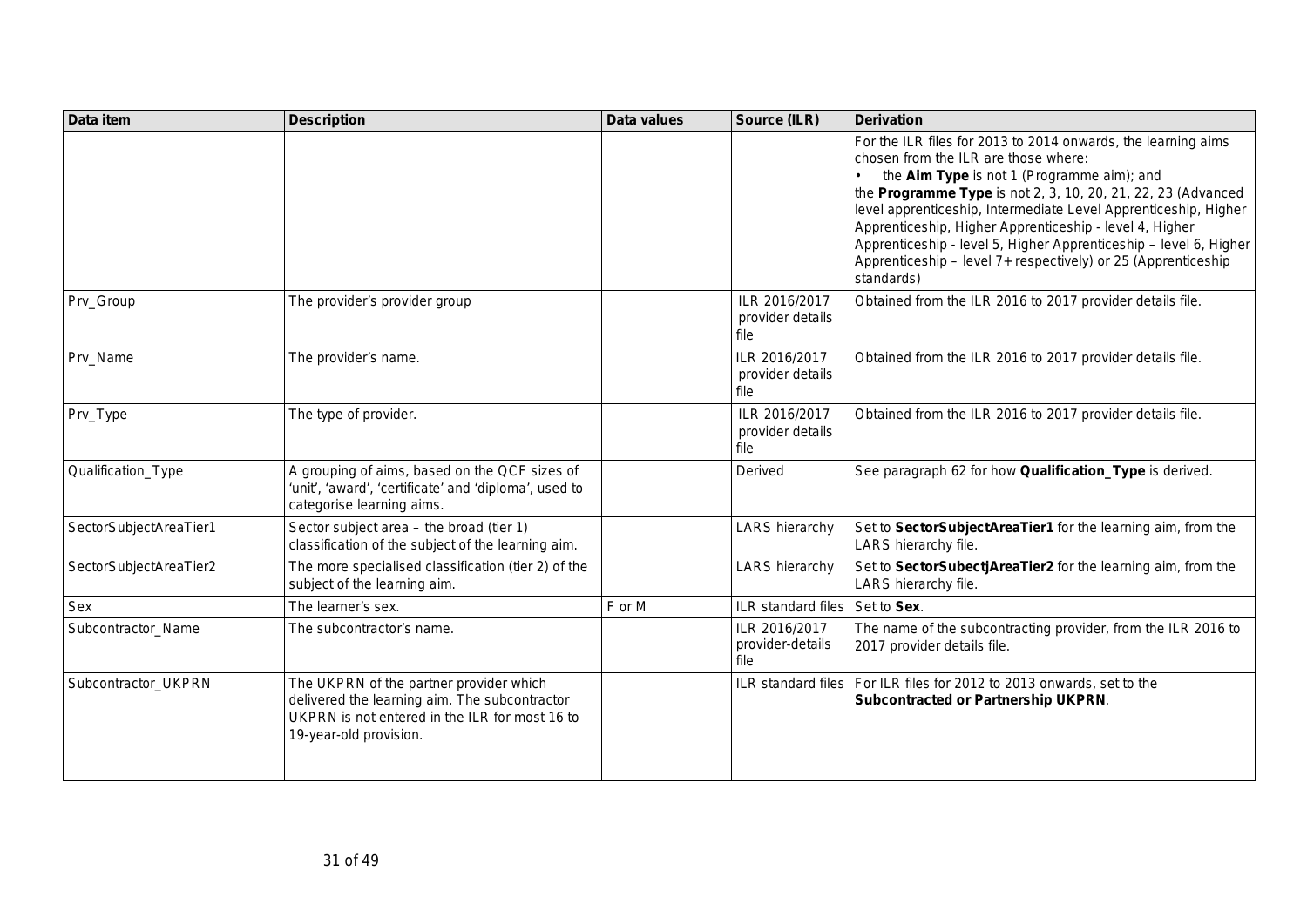| Data item              | <b>Description</b>                                                                                                                           | Data values | Source (ILR)                         | <b>Derivation</b>                                                                                                                                                                                                                                                                                                                                                                                                                                                                                                                                                                                                                                                                                                                                                                                                                                                                                                          |
|------------------------|----------------------------------------------------------------------------------------------------------------------------------------------|-------------|--------------------------------------|----------------------------------------------------------------------------------------------------------------------------------------------------------------------------------------------------------------------------------------------------------------------------------------------------------------------------------------------------------------------------------------------------------------------------------------------------------------------------------------------------------------------------------------------------------------------------------------------------------------------------------------------------------------------------------------------------------------------------------------------------------------------------------------------------------------------------------------------------------------------------------------------------------------------------|
| SuccessRateMapCode     | A code used to group learning aims together in a<br>hierarchy for the purpose of analysis and<br>benchmarking.                               |             | LARS hierarchy<br>file or derived    | Set to SuccessRateMapCode for the learning aim, from the<br>LARS hierarchy file, if a SuccessRateMapCode is populated<br>for the learning aim. Otherwise set to LearnAimRef for the<br>learning aim from the LARS hierarchy file.                                                                                                                                                                                                                                                                                                                                                                                                                                                                                                                                                                                                                                                                                          |
| SuccessRateMapCodeDesc | Map-code description                                                                                                                         |             | LARS<br>hierarchy<br>file or derived | Set to SuccessRateMapCodeDesc for the learning aim, from<br>the LARS hierarchy file, if a SuccessRateMapCode is<br>populated for the learning aim. Otherwise set to<br>LearnAimRefTitle for the learning aim from the LARS<br>hierarchy file.                                                                                                                                                                                                                                                                                                                                                                                                                                                                                                                                                                                                                                                                              |
| Sup_Intern_Excl        | Indicates that the learning aim is a Supported<br>Internship. Supported Internships are not<br>included in QAR.                              | 0 or 1      | Derived                              | Set to 1 if the Learning Aim Reference is 'Z0002347'.<br>Otherwise set to 0.                                                                                                                                                                                                                                                                                                                                                                                                                                                                                                                                                                                                                                                                                                                                                                                                                                               |
| SWSupAimID             | The software supplier's aim identifier of the aim.                                                                                           |             |                                      | ILR standard files   For ILR files for 2014 to 2015 onwards set to SWSupAimID.<br>(This field is not present for ILR files for 2012 to 2013 and to<br>2013 to 2014)                                                                                                                                                                                                                                                                                                                                                                                                                                                                                                                                                                                                                                                                                                                                                        |
| Traineeship_Excl       | Indicate that the learner is on a traineeship and<br>cannot continue their learning through to<br>completion because they have started work. | 0 or 1      | Derived                              | For ILR files for 2013 to 2014, for learners aged 19 or over, set<br>to $1$ if:<br>any of the Learning Delivery Monitoring Codes is 323<br>(Traineeships);<br><b>Completion Status</b> is not 1 (Learner is continuing or<br>intending to continue the learning activities leading to the<br>learning aim);<br>Outcome is not 1 (Achieved); and<br><b>Employment Outcome</b> is 1 or 2 (Employment outcome<br>(with training) gained on eligible funded programme OR<br>Employment outcome (without training) gained on eligible<br>funded programme).<br>For ILR files for 2014 to 2015 onwards, set to 1 if:<br>the Programme Type is 24 (Traineeship);<br>the Aim Type is 3 (Component learning aim within a<br>programme);<br><b>Completion Status</b> is not 1 (Learner is continuing or<br>intending to continue the learning activities leading to the<br>learning aim);<br><b>Outcome</b> is not 1 (Achieved); and |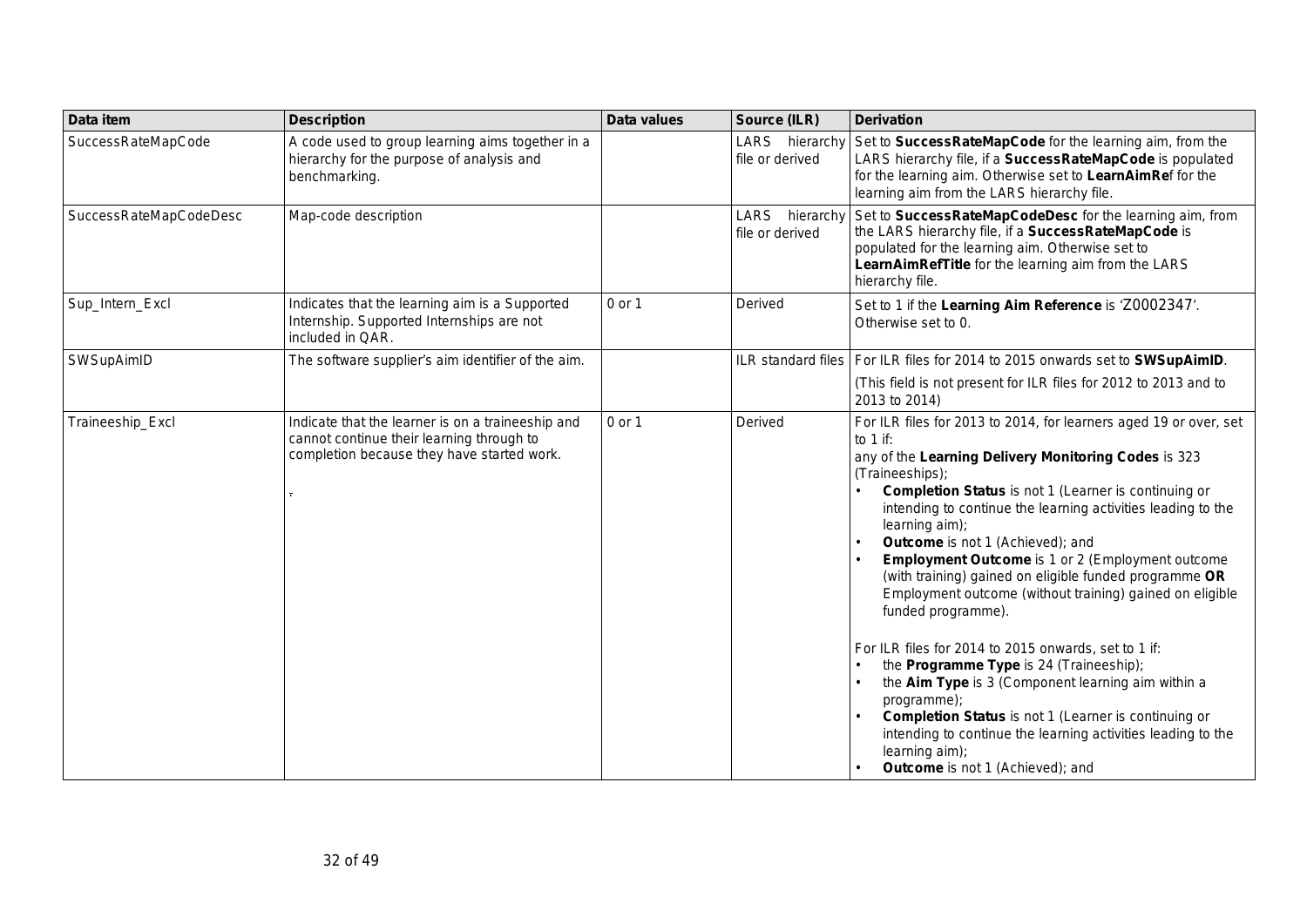| Data item             | <b>Description</b>                                                                                                                                                             | Data values | Source (ILR) | <b>Derivation</b>                                                                                                                                                                                                                                                                                                                                                                                                        |
|-----------------------|--------------------------------------------------------------------------------------------------------------------------------------------------------------------------------|-------------|--------------|--------------------------------------------------------------------------------------------------------------------------------------------------------------------------------------------------------------------------------------------------------------------------------------------------------------------------------------------------------------------------------------------------------------------------|
|                       |                                                                                                                                                                                |             |              | A Learner Destination and Progression record exists for the<br>learner where Outcome Type is EDU and outcome code is<br>2 (education) OR Outcome Type is EMP and outcome<br>code is 1, 3 or 4 (in paid employment for 16 hours or more<br>per week, self-employed OR Self-employed for 16 hours or<br>more per week).<br>the Outcome Start Date is on or after the Actual End Date<br>of the aim.<br>Otherwise set to 0. |
| Transfer_Overall_Excl | For the overall QAR measure, this indicates that<br>the learner has transferred to another learning<br>aim within the same provider. Transfer aims are<br>not included in QAR. | 0 or 1      | Derived      | Set to 1 if:<br>D_AchieveRateStatus is 8 or 10 (Transfer to a new<br>programme at the same provider OR transfer to a new<br>provider forced by ESFA); and                                                                                                                                                                                                                                                                |
|                       |                                                                                                                                                                                |             |              | the Learning Actual End Date is no later than 31 July<br>2017.                                                                                                                                                                                                                                                                                                                                                           |
|                       |                                                                                                                                                                                |             |              | Otherwise set to 0.                                                                                                                                                                                                                                                                                                                                                                                                      |
| Transfer_Timely_Excl  | For the timely QAR measure, this indicates that<br>the learner has transferred to another learning<br>aim within the same provider. Transfer aims are<br>not included in QAR.  | 0 or 1      | Derived      | Set to 1 if:<br>D_AchieveRateStatus is 8 or 10 10 (Transfer to a new<br>programme at the same provider OR Transfer to a new<br>provider forced by ESFA);<br>the Learning Planned End Date is no later than 31 July<br>2017; and<br>the Learning Actual End Date is on or before the<br>Learning Planned End Date, or no more than 90 days<br>after it.<br>Otherwise set to 0.                                            |
| Tutorial_Excl         | Indicates that the learning aim is a Tutorial<br>Support and Complementary Studies aim.<br><b>Tutorial Support and Complementary Studies</b><br>aims are not included in QAR.  | 0 or 1      | Derived      | Set to 1 if the Learning Aim Reference is 'CMISC001' or<br>'XESF0001'. Otherwise set to 0.                                                                                                                                                                                                                                                                                                                               |
| UC_Excl               | Indicates that the learning aim is for a learner<br>who is receiving Universal Credit and is<br>mandated to skills training.                                                   | 0 or 1      | Derived      | For ILR files for 2012 to 2013, set to 0.<br>For ILR files for 2013 to 2014, set to 1 if:<br>the Learning Start Date of the learning aim is within the<br>time period of an ILR for the learner that has an<br>Employment Status Monitoring Type of BSI and an                                                                                                                                                           |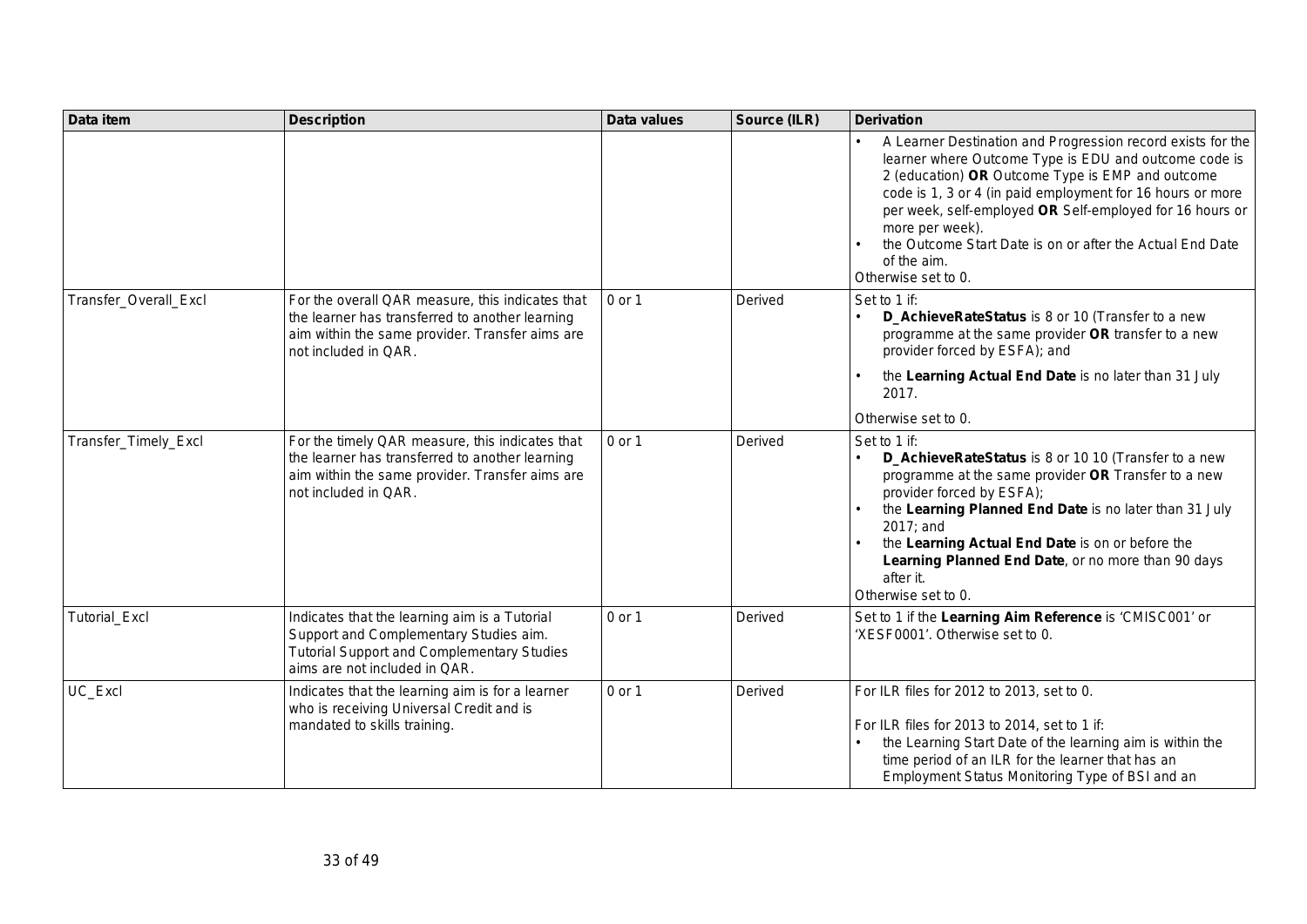| Data item        | <b>Description</b>                                                                                                                                    | Data values | Source (ILR)              | <b>Derivation</b>                                                                                                                                                                                                                                |
|------------------|-------------------------------------------------------------------------------------------------------------------------------------------------------|-------------|---------------------------|--------------------------------------------------------------------------------------------------------------------------------------------------------------------------------------------------------------------------------------------------|
|                  |                                                                                                                                                       |             |                           | Employment Status Monitoring Code of 4; and                                                                                                                                                                                                      |
|                  |                                                                                                                                                       |             |                           | any of the Learning Delivery Monitoring Codes is 318<br>(Mandation to Skills Training).                                                                                                                                                          |
|                  |                                                                                                                                                       |             |                           | Otherwise set to 0.                                                                                                                                                                                                                              |
|                  |                                                                                                                                                       |             |                           | For ILR files for 2014 to 2015 onwards, set to 0.                                                                                                                                                                                                |
| <b>UKPRN</b>     | UK provider reference number (UKPRN)                                                                                                                  |             | <b>ILR</b> standard files | Set to UK Provider Reference Number.                                                                                                                                                                                                             |
| UKPRN_Orig       | The UKPRN for the learning aim before the<br>college merger process was applied to a<br>provider's data.                                              |             | Derived                   | See paragraphs 24 to 26 for how this field is set by the further-<br>education college merger process.                                                                                                                                           |
| <b>ULN</b>       | Unique learner number                                                                                                                                 |             | ILR standard files        | Set to Unique Learner Number.                                                                                                                                                                                                                    |
| WithdrawalReason | The reason learning ended.                                                                                                                            |             | <b>ILR</b> standard files | Set to Withdrawal Reason.                                                                                                                                                                                                                        |
| Work_Exp_Excl    | Indicates that the learning aim is a work<br>experience or work placement aim. Work<br>experience and work placement aims are not<br>included in QAR. | 0 or 1      | Derived                   | Set to 1 if the Learning Aim Reference is 'Z0007834' to<br>'Z0007838'. Otherwise set to 0.                                                                                                                                                       |
| Year             | The current funding year for the QAR dataset.                                                                                                         | 2016/17     | Derived                   | Set to '2016/17'.                                                                                                                                                                                                                                |
| YearAimSubmitted | The funding year which the aim was submitted in.                                                                                                      |             | Derived                   | Set to '2012/13' if the learning aim is taken from the 2012 to<br>2013 ILR, '2013/14' if from the 2013 to 2014 ILR, '2014/15' if<br>from the 2014/2015 ILR, '2015/16' if from the 2015 to 2016 ILR<br>or '2016/17' if from the 2016 to 2017 ILR. |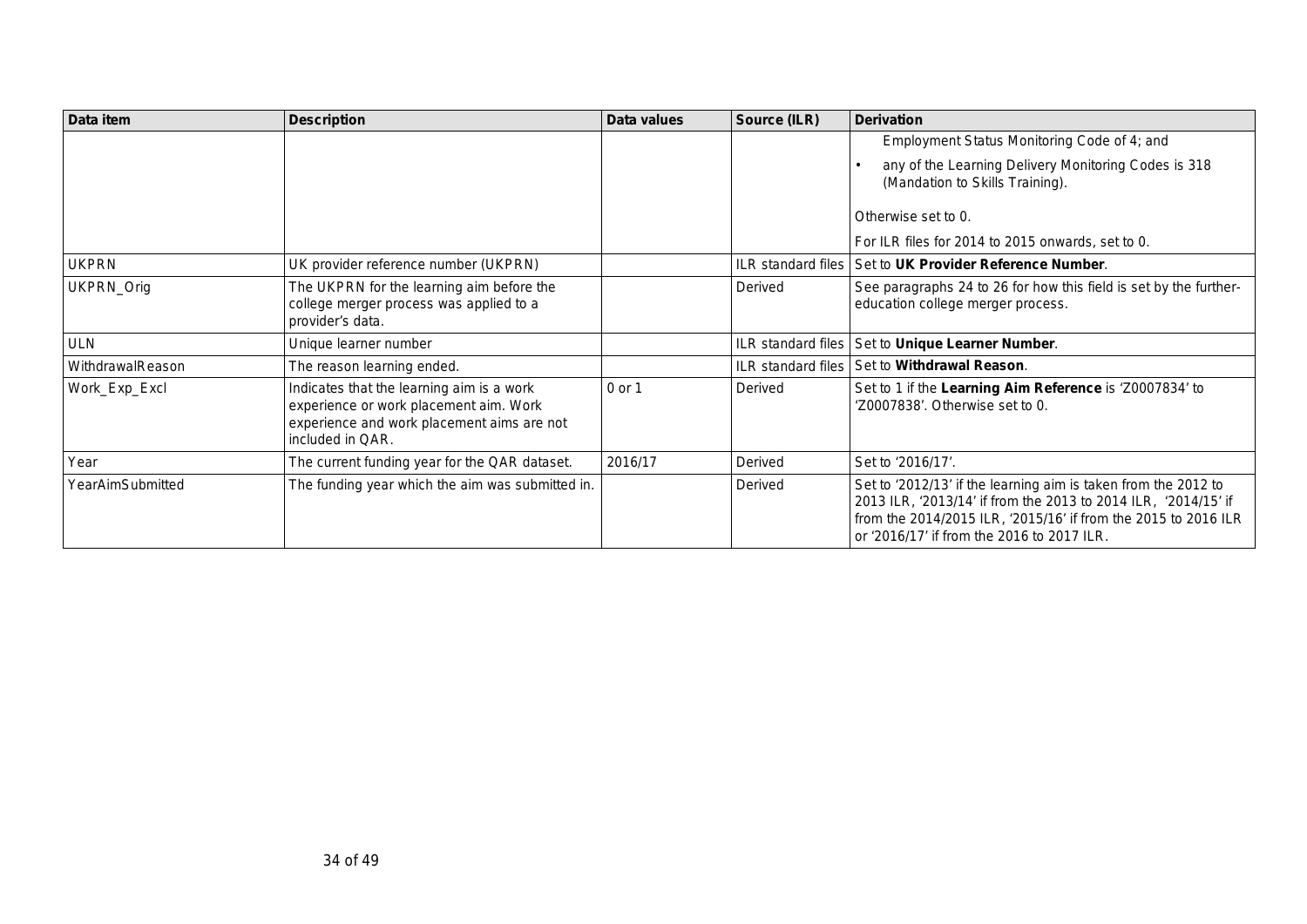# **Contents of the QAR dataset for records created from the LEOP dataset**

#### **Source or derivation of fields in the QAR dataset**

- 61. Three reference files are used in some of the derivations.
	- a) The 2016/2017 LARS Hierarchy file. This file holds the learning aim data from the Learning Aims Reference System (LARS), as at the close of the 2016 to 2017 ILR data collection (19 October 2017).
	- b) The 2016/2017 Provider Details file. This file holds provider details from the Provider and Organisation Information Management System (PIMS), as at 31 July 2017.
	- c) The look-up used to determine the delivery region and delivery local authority of a delivery location postcode will be obtained from the National Statistics Postcode Lookup (UK) May 2017. This will be available to download from the Office of National Statistics website in May 2017.

| Data item       | <b>Description</b>                                                                                                                                                                                                                                                                                                                                                                          | Data values                                                                                           | Source (LEOP)                | <b>Derivation</b>                                                                                                                                    |
|-----------------|---------------------------------------------------------------------------------------------------------------------------------------------------------------------------------------------------------------------------------------------------------------------------------------------------------------------------------------------------------------------------------------------|-------------------------------------------------------------------------------------------------------|------------------------------|------------------------------------------------------------------------------------------------------------------------------------------------------|
| Add_Unit_Excl   | Indicates that the learning aim is an Additional<br>Unit aim. Additional Unit aims are not included in<br>QAR.                                                                                                                                                                                                                                                                              | 0 or 1                                                                                                | Derived                      | Set to 1 if the LearnAimRefType for the learning aim, from<br>the LARS hierarchy file, is 'X901' (NVQ/GNVQ additional units).<br>Otherwise set to 0. |
| AdvLearnLoan    | Indicates that the learning aim is financed by an<br>advanced learner loan.                                                                                                                                                                                                                                                                                                                 |                                                                                                       | Derived                      | Set to 0.                                                                                                                                            |
| Age_Band        | A banding of the learner's age used for reporting.<br>For classroom learning this is based on the age<br>at the learner on 31 August of the year they<br>started the learning aim in.<br>For workplace learning this is based on the age of<br>the learner at the start of the learning aim.<br>For OLASS aims this is based on the age of the<br>learner at the start of the learning aim. | = learners aged<br>18 and under<br>$2 =$ learners aged<br>19 or over, or<br>whose age is not<br>known | Derived                      | Set to 2.                                                                                                                                            |
| Age_31AugStYr   | The age of the learner on 31 August of the year<br>they started the learning aim in. Only calculated<br>for classroom learning aims.                                                                                                                                                                                                                                                        | Not populated                                                                                         |                              |                                                                                                                                                      |
| AimType         | The type of aim.                                                                                                                                                                                                                                                                                                                                                                            |                                                                                                       | <b>LEOP</b> standard<br>file | Set to Aim Type.                                                                                                                                     |
| AwardingOrgCode | The awarding body associated with the learning<br>aim.                                                                                                                                                                                                                                                                                                                                      |                                                                                                       | LARS hierarchy<br>file       | Set to Awarding Org Code for the aim, from the LARS hierarchy<br>file.                                                                               |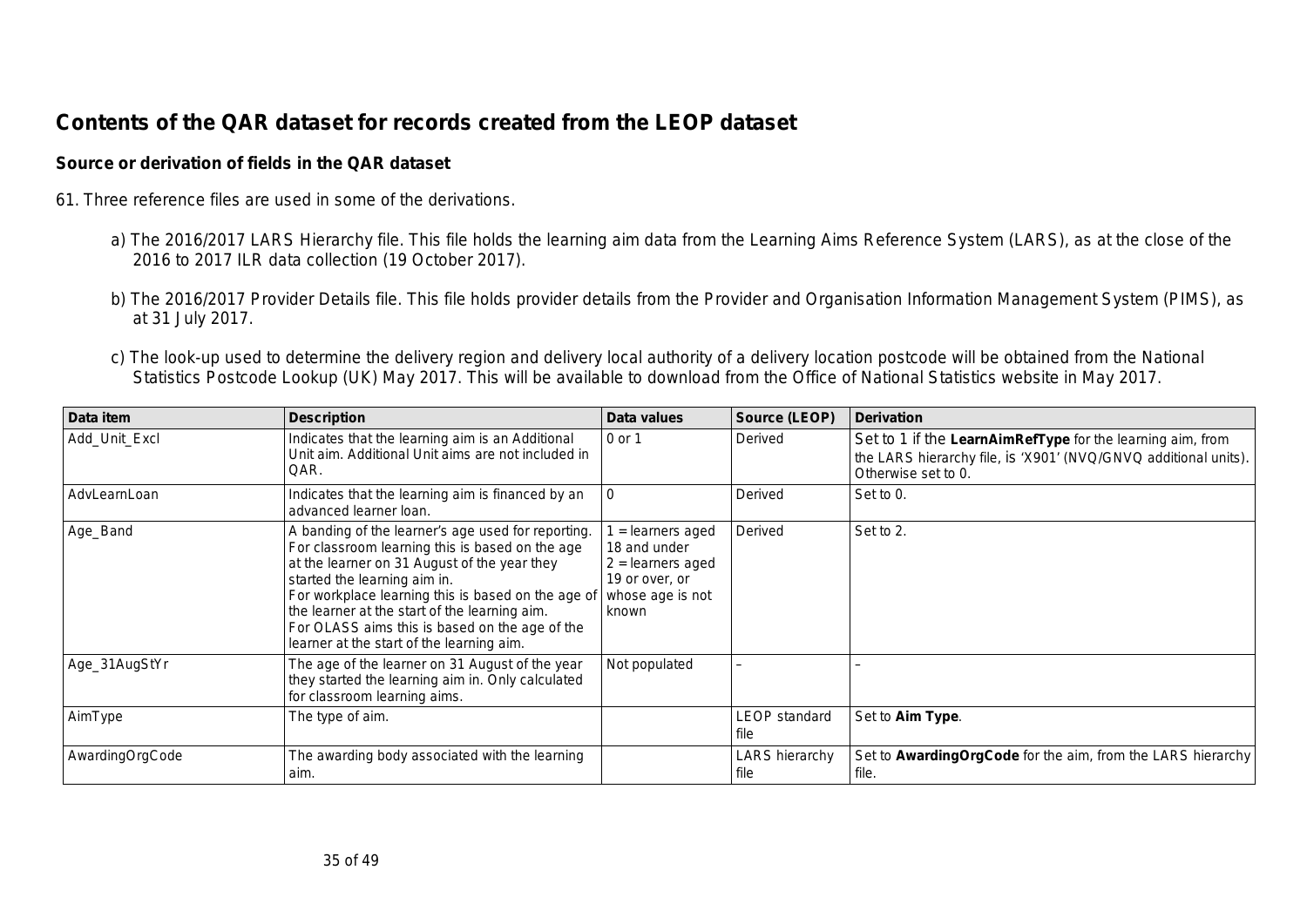| Data item           | <b>Description</b>                                                                                                                                       | Data values | Source (LEOP)                   | <b>Derivation</b>                                                                                                                                                                                                                                                                                                                                                                                                                                                                                                                                                                                                                                                                                                              |
|---------------------|----------------------------------------------------------------------------------------------------------------------------------------------------------|-------------|---------------------------------|--------------------------------------------------------------------------------------------------------------------------------------------------------------------------------------------------------------------------------------------------------------------------------------------------------------------------------------------------------------------------------------------------------------------------------------------------------------------------------------------------------------------------------------------------------------------------------------------------------------------------------------------------------------------------------------------------------------------------------|
| <b>BasicSkills</b>  | Indicates that the learning aim is considered to be $\sqrt{0}$ or 1<br>a Basic Skill aim relating to achievements in<br>literacy, numeracy and language. |             | <b>LARS</b> hierarchy<br>file   | Set to 1 if BasicSkills for the learning aim, from the LARS<br>hierarchy file, is 1 (Certificate in Adult Literacy). Otherwise set<br>to $0$ .                                                                                                                                                                                                                                                                                                                                                                                                                                                                                                                                                                                 |
| BasicSkillsType     | A sub-category of Basic Skill identifying the type<br>of skill (for example, adult literacy, ESOL).                                                      |             | <b>LARS</b> hierarchy<br>file   | Set to BasicSkillsType for the learning aim, from the LARS<br>hierarchy file.                                                                                                                                                                                                                                                                                                                                                                                                                                                                                                                                                                                                                                                  |
| CL_Excl             | Indicates that the learning aim is a Community<br>Learning aim. Community Learning aims are not<br>included in QAR.                                      | $\Omega$    | Derived                         | Set to 0.                                                                                                                                                                                                                                                                                                                                                                                                                                                                                                                                                                                                                                                                                                                      |
| Component_Aim_Excl  | Indicates that the learning aim is a component<br>aim that is not included in QAR.                                                                       | $\mathbf 0$ | Derived                         | Set to 0.                                                                                                                                                                                                                                                                                                                                                                                                                                                                                                                                                                                                                                                                                                                      |
| CompStatus          | The completion status of the learning aim.                                                                                                               |             | <b>LEOP</b> standard<br>file    | Set to Completion Status.                                                                                                                                                                                                                                                                                                                                                                                                                                                                                                                                                                                                                                                                                                      |
| D_AchieveRateStatus | The status of the learning aim for calculating<br>QAR.                                                                                                   |             | ILR standard files<br>/ Derived | Set the value as follows.<br>Set to 0 (Continuing) if the Learning Actual End Date is<br>not populated.<br>Set to 1 (Achieved) if the Learning Outcome is 1 or 7<br>(Achieved OR Achieved and cashed (AS-levels only).<br>Set to 11 (Planned break) if the Completion Status is 6<br>(Learner has temporarily withdrawn from the aim due to an<br>agreed break in learning).<br>If none of the above apply, set to 6 (Not achieved).<br>(As the LEOP dataset does not include a 'Reason<br>Learning Ended' or a 'Withdrawal Reason'<br>D_AchieveRateStatus values of 8 (Transfer to a new aim at<br>the same provider), 9 (Not Achieved) and 10 (Transfer to a new<br>provider after ESFA intervention) cannot be determined.) |
| D_AgeAimStart       | The age of the learner at the start of the learning<br>aim. Only calculated for workplace learning aims.                                                 |             | Derived                         | Calculated as the difference between the start date (Learning<br>Start Date.) of the learning aim and the Date of Birth.                                                                                                                                                                                                                                                                                                                                                                                                                                                                                                                                                                                                       |
| D_FullLevel2        | Identifies whether the learning aim is a full level<br>2.                                                                                                | 0 or 1      | <b>LEOP</b> standard<br>file    | Set to 0 if FullLevel3EntitlementCategory from the LARS<br>hierarchy file is 1, 2 or 3 (Full Level 3 Qualification, AS/A2 or A<br>Level) and FullLevel3Percent from the LARS hierarchy file is<br>100 or more.                                                                                                                                                                                                                                                                                                                                                                                                                                                                                                                 |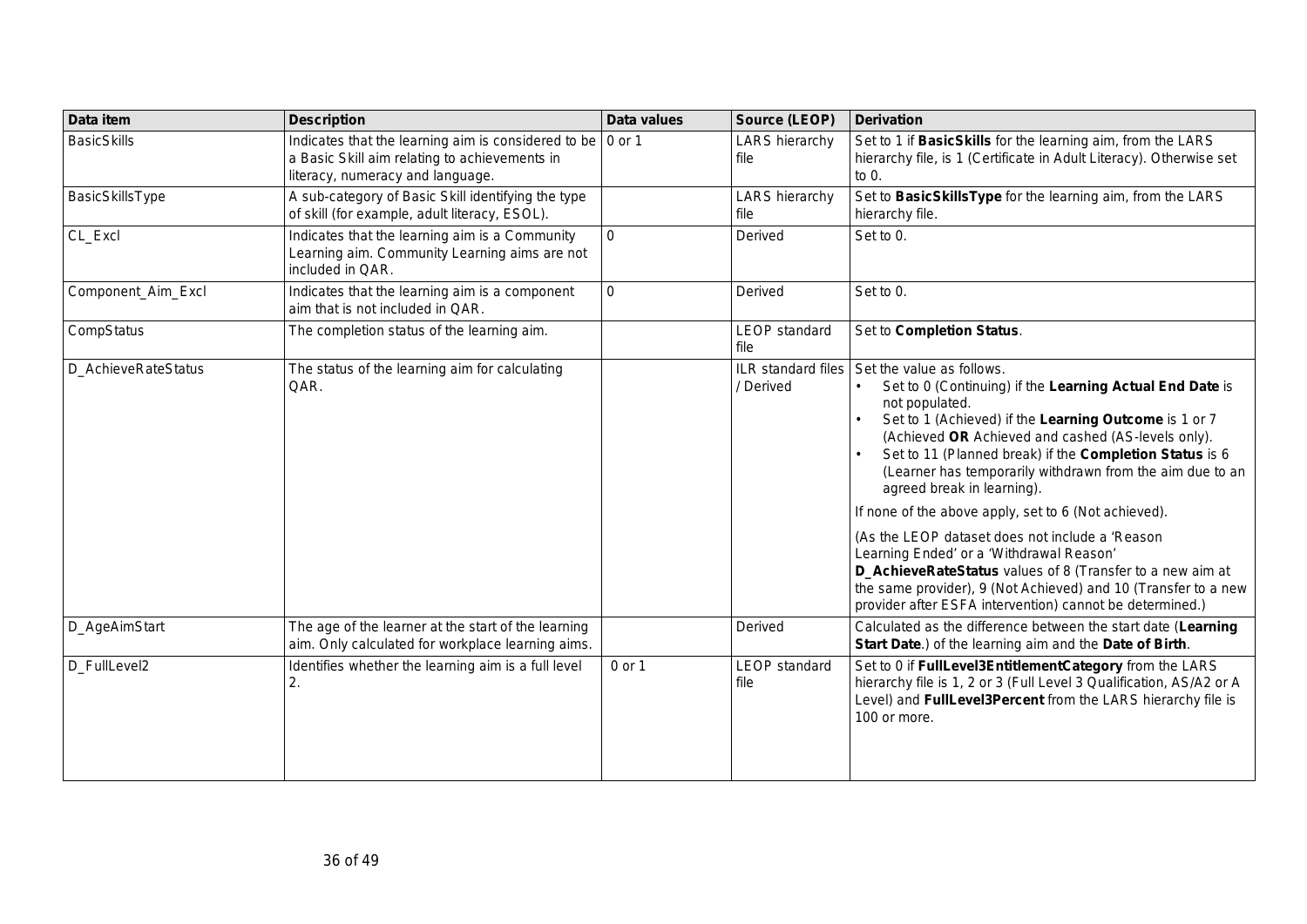| Data item                     | <b>Description</b>                                                                                                                                                                                              | <b>Data values</b> | Source (LEOP)                | <b>Derivation</b>                                                                                                                                                                                                                   |
|-------------------------------|-----------------------------------------------------------------------------------------------------------------------------------------------------------------------------------------------------------------|--------------------|------------------------------|-------------------------------------------------------------------------------------------------------------------------------------------------------------------------------------------------------------------------------------|
|                               |                                                                                                                                                                                                                 |                    |                              | Set to 1 if FullLevel2EntitlementCategory from the LARS<br>hierarchy file is 1 or 4 and FullLevel2Percent from the LARS<br>hierarchy file is 100 or more.                                                                           |
|                               |                                                                                                                                                                                                                 |                    |                              | Otherwise set to 0.                                                                                                                                                                                                                 |
| D_FullLevel3                  | Identifies whether the learning aim is a full level<br>3.                                                                                                                                                       | 0 or 1             | <b>LEOP</b> standard<br>file | Set to 1 if FullLevel3EntitlementCategory from the LARS<br>hierarchy file is 1, 2 or 3 (Full Level 3 Qualification, AS/A2 or A<br>Level), and FullLevel3Percent from the LARS hierarchy file is<br>100 or more. Otherwise set to 0. |
| D_TotalPayment                | The total payments for the life of the learning aim.                                                                                                                                                            | Not populated      | $\overline{\phantom{0}}$     |                                                                                                                                                                                                                                     |
| Datasource                    | The source of the record on the qualification<br>achievement-rates dataset, which is either the<br>ILR or the LEOP dataset.                                                                                     | <b>LEOP</b>        | Derived                      | Set to 'LEOP'.                                                                                                                                                                                                                      |
| <b>DelLocPostCode</b>         | The postcode of the delivery location.                                                                                                                                                                          |                    | LEOP standard<br>file        | Set to Delivery Location Postcode.                                                                                                                                                                                                  |
| DelLocPostCode_GOR            | The delivery location postcode Government office<br>region.                                                                                                                                                     |                    | Postcode lookup              | Obtained from the National Statistics Postcode Lookup (UK)<br>May 2017.                                                                                                                                                             |
| DelLocPostCode_LocalAuthority | The delivery location postcode local authority.                                                                                                                                                                 |                    | Postcode lookup              | Obtained from the National Statistics Postcode Lookup (UK)<br>May 2017.                                                                                                                                                             |
| Diagnostic_Excl               | Indicates that the learning aim is a Diagnostic<br>Test aim. Diagnostic Test aims are not included<br>in QAR.                                                                                                   | 0 or 1             | Derived                      | Set to 1 if the LearnAimRefType for the learning aim, from the<br>LARS hierarchy file, is '8011' (Diagnostic Test). Otherwise set<br>to 0.                                                                                          |
| Diploma_Excl                  | Indicates that the learning aim is a programme<br>aim, such as those used for Traineeships,<br>progression pathways, diplomas and foundation<br>learning programmes. Programme aims are not<br>included in QAR. | 0                  | Derived                      | Set to 0.                                                                                                                                                                                                                           |
| EFA_Direct_Funded             | Indicates that the learner is a 14- or 15-year-old<br>full-time learner who has been recruited directly<br>by a general further education (GFE) college or a<br>sixth-form college.                             | Not populated      |                              |                                                                                                                                                                                                                                     |
| EFA_Funded                    | Indicates that the learning aim has been funded<br>by the Education Funding Agency at some point<br>during the duration of the learning aim.                                                                    | Not populated      |                              |                                                                                                                                                                                                                                     |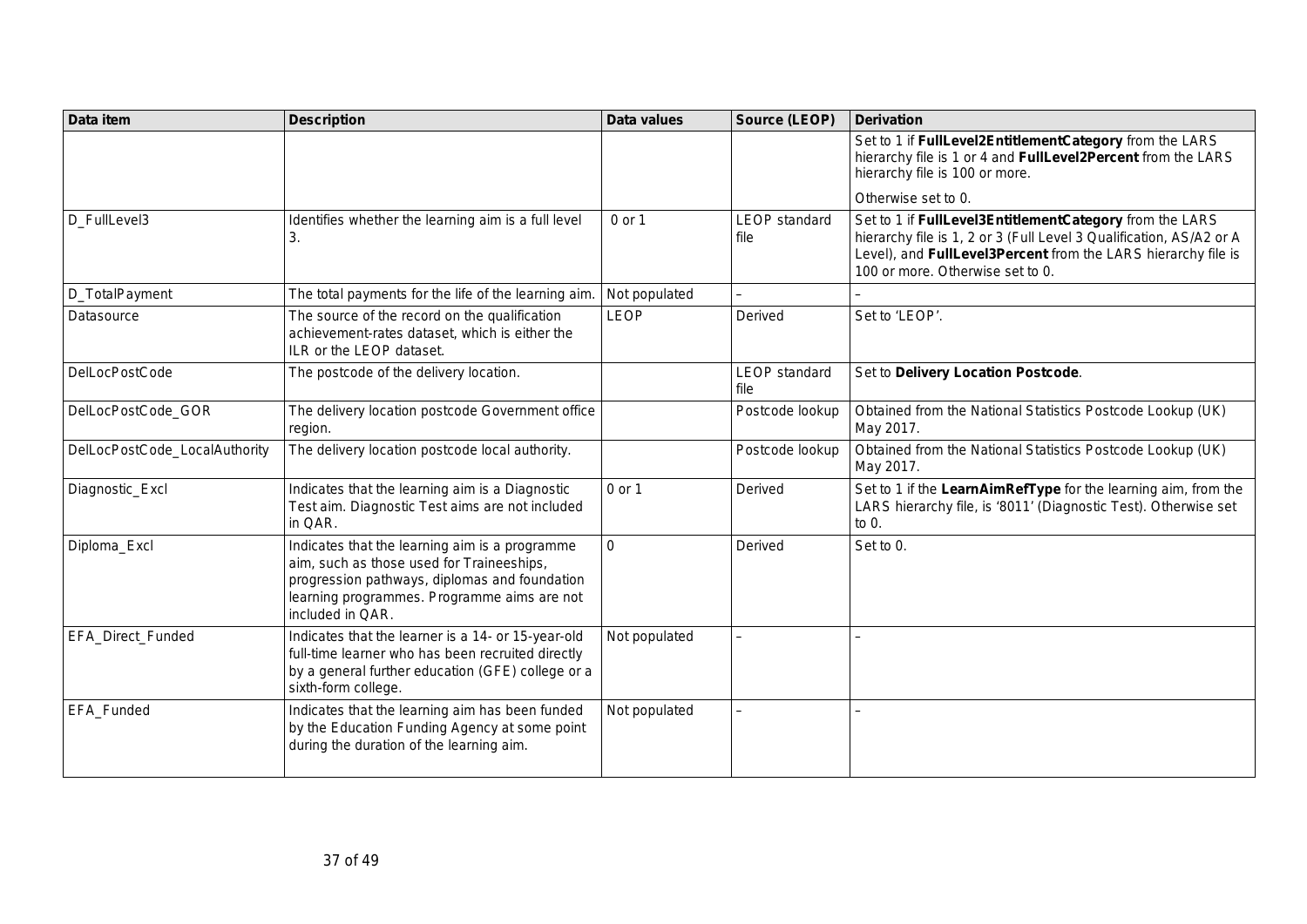| Data item                     | <b>Description</b>                                                                                                                                                                                                                                                                                                                       | Data values   | Source (LEOP)                | <b>Derivation</b>                                                                                                      |
|-------------------------------|------------------------------------------------------------------------------------------------------------------------------------------------------------------------------------------------------------------------------------------------------------------------------------------------------------------------------------------|---------------|------------------------------|------------------------------------------------------------------------------------------------------------------------|
| EFA_Funded_Latest             | Indicates that the learning aim has been funded<br>by the Education Funding Agency in the year of<br>the latest ILR returned for the learning aim.                                                                                                                                                                                       | Not populated |                              |                                                                                                                        |
| EmpOutcome                    | Employment outcome                                                                                                                                                                                                                                                                                                                       | Not populated |                              | $\overline{\phantom{0}}$                                                                                               |
| ESF_Excl                      | Indicates that the learning aim is funded by the<br>European Social Fund. Aims funded by the<br>European Social Fund are not included in QAR.                                                                                                                                                                                            | $\Omega$      | Derived                      | Set to 0.                                                                                                              |
| Ethnicity                     | The learner's ethnic background.                                                                                                                                                                                                                                                                                                         |               | <b>LEOP</b> standard<br>file | Set to Learner Ethnicity.                                                                                              |
| FirstSteps_Excl               | Indicates that the learning aim is a First Steps or<br>Formal First Steps aim. First Steps and Formal<br>First Steps aims are not included QAR.                                                                                                                                                                                          | $\mathbf 0$   | Derived                      | Set to 0.                                                                                                              |
| FoundationLearningWeekly_Excl | Indicates that the learning aim is a Foundation<br>Learning Weekly aim. Foundation Learning<br>Weekly aims are not included QAR.                                                                                                                                                                                                         | 0 or 1        | Derived                      | Set to 1 if the Learning Aim Reference is 'ZFLW0001'.<br>Otherwise set to 0.                                           |
| FreeMeals                     | Indicates that the learner is eligible for free meals.                                                                                                                                                                                                                                                                                   | Not populated |                              | $\overline{\phantom{0}}$                                                                                               |
| Fund Qual Excl                | Indicates that the learner has withdrawn from a<br>learning aim before the qualifying number of<br>days for funding has been met.<br>(The qualifying period for funding aims with a<br>planned duration of less than 14 days is one<br>day. Fund_Qual_Excl is always set to 0 for aims<br>with a planned duration of less than 14 days.) | $\Omega$      | Derived                      | Set to 0.                                                                                                              |
| FundModel                     | The funding model of the learning aim.                                                                                                                                                                                                                                                                                                   | Not populated | $\overline{\phantom{m}}$     |                                                                                                                        |
| Innovation_Excl               | Indicates that the learning aim is an Innovation<br>Code aim. Innovation Code aims are not<br>included in QAR.                                                                                                                                                                                                                           | 0 or 1        | Derived                      | Set to 1 if the Learning Aim Reference is 'ZINN0001' to<br>'ZINN0006' or 'Z0004474' to 'Z0007833'. Otherwise set to 0. |
| JIP_Excl                      | Indicates that the learning aim is a Joint<br>Investment Programme aim. Joint Investment<br>Programme aims are not included in QAR.                                                                                                                                                                                                      | $\Omega$      | Derived                      | Set to 0.                                                                                                              |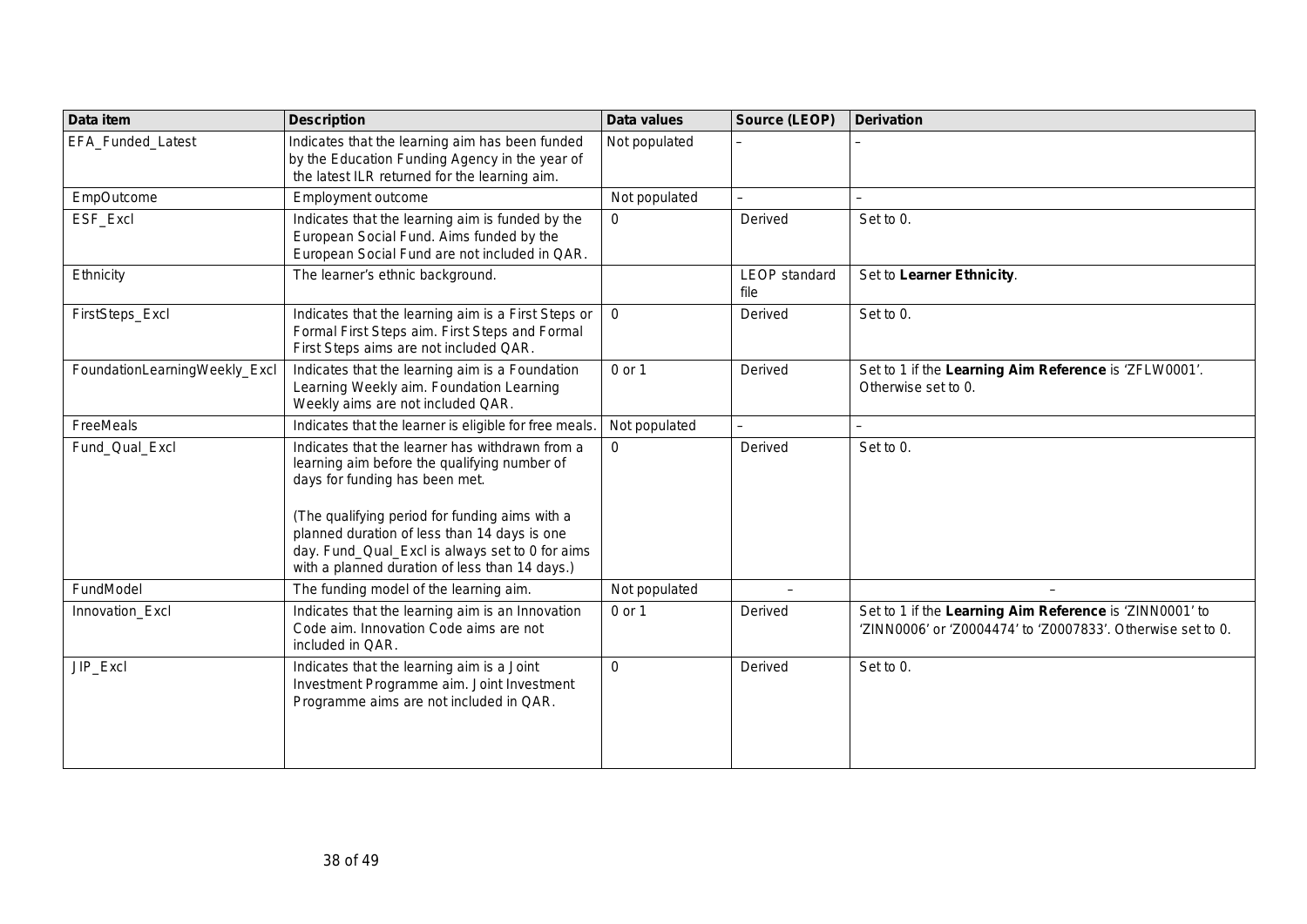| Data item                   | <b>Description</b>                                                                                                                                                                                                                                                                                                                                                        | Data values | Source (LEOP)                 | <b>Derivation</b>                                                                                                                                                                                           |
|-----------------------------|---------------------------------------------------------------------------------------------------------------------------------------------------------------------------------------------------------------------------------------------------------------------------------------------------------------------------------------------------------------------------|-------------|-------------------------------|-------------------------------------------------------------------------------------------------------------------------------------------------------------------------------------------------------------|
| JSA_ESA_UC_Excl             | Indicates that the learning aim is for an<br>unemployed learner claiming Universal Credit,<br>Jobseeker's Allowance (JSA) or Employment<br>and Support Allowance (ESA) in the work-related<br>activity group (WRAG) who cannot continue their<br>learning through to completion because they<br>have started working. Aims for these learners are<br>not included in QAR. | $\Omega$    | Derived                       | Set to 0.                                                                                                                                                                                                   |
| KeySkills_Excl              | Indicates that the learning aim is a Key Skills aim.   0 or 1<br>Key Skills aims are not included in QAR.                                                                                                                                                                                                                                                                 |             | Derived                       | Set to 1 if LearnAimRefType for the learning aim, from the<br>LARS hierarchy file, is '1327'. Otherwise set to 0.                                                                                           |
| L_PriorPcode                | The learner's home postcode.                                                                                                                                                                                                                                                                                                                                              |             | <b>LEOP</b> standard<br>file  | Set to Learner Home Postcode.                                                                                                                                                                               |
| L_PriorPcode_GOR            | The learner's home postcode Government office<br>region.                                                                                                                                                                                                                                                                                                                  |             | Postcode lookup               | Obtained from the National Statistics Postcode Lookup (UK) May<br>2017.                                                                                                                                     |
| L_PriorPcode_LocalAuthority | The learner's home postcode local authority.                                                                                                                                                                                                                                                                                                                              |             | Postcode lookup               | Obtained from the National Statistics Postcode Lookup (UK) May<br>2017.                                                                                                                                     |
| LearnActEndDate             | The learning actual end date (DDMMYYYY).                                                                                                                                                                                                                                                                                                                                  |             | <b>LEOP</b> standard<br>file  | Set to Learning Actual End Date.                                                                                                                                                                            |
| LearnAimBelowMS             | Indicates whether the learning aim is classified as<br>being below the minimum standards threshold                                                                                                                                                                                                                                                                        | 0 or 1      | Derived                       | See paragraphs 52 to 58 for details of how the classification<br>below minimum standards is derived.<br>Set to 1 if the learning aim is classified as being below minimum<br>standards. Otherwise set to 0. |
| LearnAimRef                 | The learning aim reference.                                                                                                                                                                                                                                                                                                                                               |             | <b>LEOP</b> standard<br>file  | Set to Learning Aim Reference.                                                                                                                                                                              |
| LearnAimRefTitle            | The learning aim description.                                                                                                                                                                                                                                                                                                                                             |             | <b>LARS</b> hierarchy<br>file | Set to LearnAimRefTitle for the learning aim, from the LARS<br>hierarchy file.                                                                                                                              |
| LearnPlanEndDate            | The learning planned end date (DDMMYYYY).                                                                                                                                                                                                                                                                                                                                 |             | <b>LEOP</b> standard<br>file  | Set to Learning Planned End Date.                                                                                                                                                                           |
| LearnRefNumber              | The learner reference number.                                                                                                                                                                                                                                                                                                                                             |             | <b>LEOP</b> standard<br>file  | Set to Learner Reference.                                                                                                                                                                                   |
| LearnRefNumberAnon          | The anonymised learner reference number                                                                                                                                                                                                                                                                                                                                   |             | Derived                       | The processing that creates the QAR dataset assigns a unique<br>anonymised value to each learner.                                                                                                           |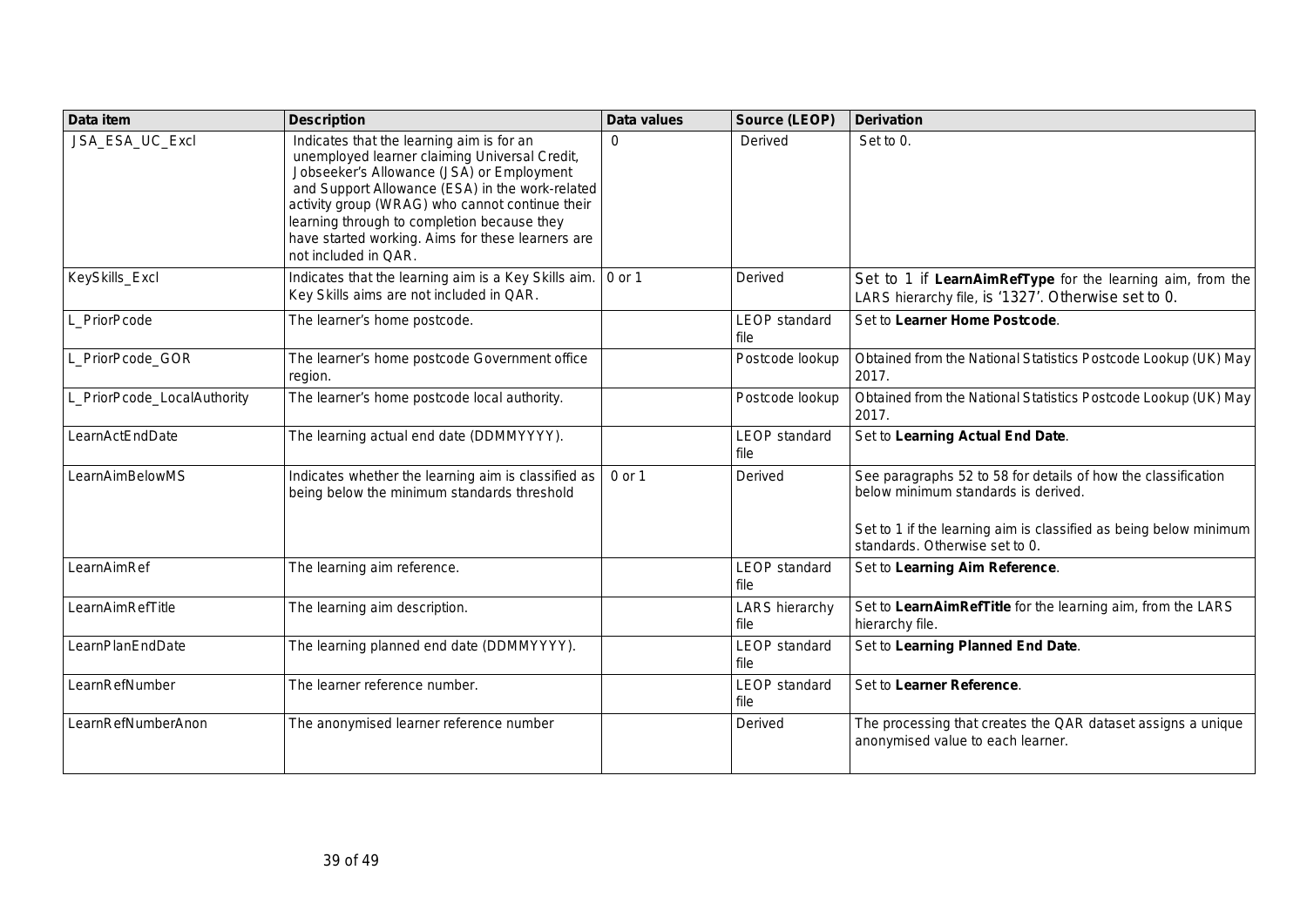| Data item             | <b>Description</b>                                                                                                                                                                 | Data values   | Source (LEOP)                 | <b>Derivation</b>                                                                                                                                                                                                                                                                                                                                                                                                                                                                                                                                                                                                                                                                                                                                                                                                                                                                                    |
|-----------------------|------------------------------------------------------------------------------------------------------------------------------------------------------------------------------------|---------------|-------------------------------|------------------------------------------------------------------------------------------------------------------------------------------------------------------------------------------------------------------------------------------------------------------------------------------------------------------------------------------------------------------------------------------------------------------------------------------------------------------------------------------------------------------------------------------------------------------------------------------------------------------------------------------------------------------------------------------------------------------------------------------------------------------------------------------------------------------------------------------------------------------------------------------------------|
| LearnRefNumber_Orig   | The learner reference number of the learning aim<br>before the college merger process was applied to<br>a provider's data.                                                         |               | Derived                       | Set to the LearnRefNumber value.                                                                                                                                                                                                                                                                                                                                                                                                                                                                                                                                                                                                                                                                                                                                                                                                                                                                     |
| LearnStartDate        | The learning start date (DDMMYYYY).                                                                                                                                                |               | <b>LEOP</b> standard<br>file  | Set to Learning Start Date.                                                                                                                                                                                                                                                                                                                                                                                                                                                                                                                                                                                                                                                                                                                                                                                                                                                                          |
| <b>LLDDHealthProb</b> | Indicates whether the learner considers that they<br>have a learning difficulty, disability or health<br>problem.                                                                  |               | <b>LEOP</b> standard<br>file  | Set to LLDD and Health Problem Indicator.                                                                                                                                                                                                                                                                                                                                                                                                                                                                                                                                                                                                                                                                                                                                                                                                                                                            |
| LLDD_Placement_Excl   | Indicates that the learning aim is funded by the<br>LLDD Placement budget. Aims funded by the<br>LLDD Placement budget are not included in QAR.                                    | $\Omega$      | Derived                       | Set to 0.                                                                                                                                                                                                                                                                                                                                                                                                                                                                                                                                                                                                                                                                                                                                                                                                                                                                                            |
| LearnAimRefType       | Code used by the Learner Aims Reference<br>System to assign learning aims to certain listed<br>types of learning aim (for example, NVQs).                                          |               | <b>LARS</b> hierarchy<br>file | Set to LearnAimRefType for the learning aim, from the LARS<br>hierarchy file.                                                                                                                                                                                                                                                                                                                                                                                                                                                                                                                                                                                                                                                                                                                                                                                                                        |
| Maths_English         | Indicates whether a learning aim is a<br>mathematics or English learning aim. Only set for<br>qualification types of GCSE Maths and English<br>and Basic Skills Maths and English. | E, M or blank | Derived                       | Set to E where:<br>Qualification_Type is 'GCSE Maths and English' and<br>SuccessRateMapCode is B1220137 (GCSE English); or<br>Qualification_Type is 'GCSE Maths and English' and<br>BasicSkillsType, from the LARS hierarchy file, is 33<br>((International GCSE in English Language); or<br>Qualification_Type is 'Basic Skills Maths and English' and<br>BasicSkillsType, from the LARS hierarchy file, is 01, 20,<br>23 or 29 (Certificate in Adult Literacy, Functional Skills in<br>English, Units of the Certificate in Adult Literacy or QCF<br>Basic Skills English Language respectively).<br>Set to M where:<br>Qualification_Type is 'GCSE Maths and English' and<br>SuccessRateMapCode is B0220076 (GCSE in<br>Mathematics); or<br>Qualification_Type is 'GCSE Maths and English' and<br>BasicSkillsType, from the LARS hierarchy file, is 34<br>(International GCSE in Mathematics); or |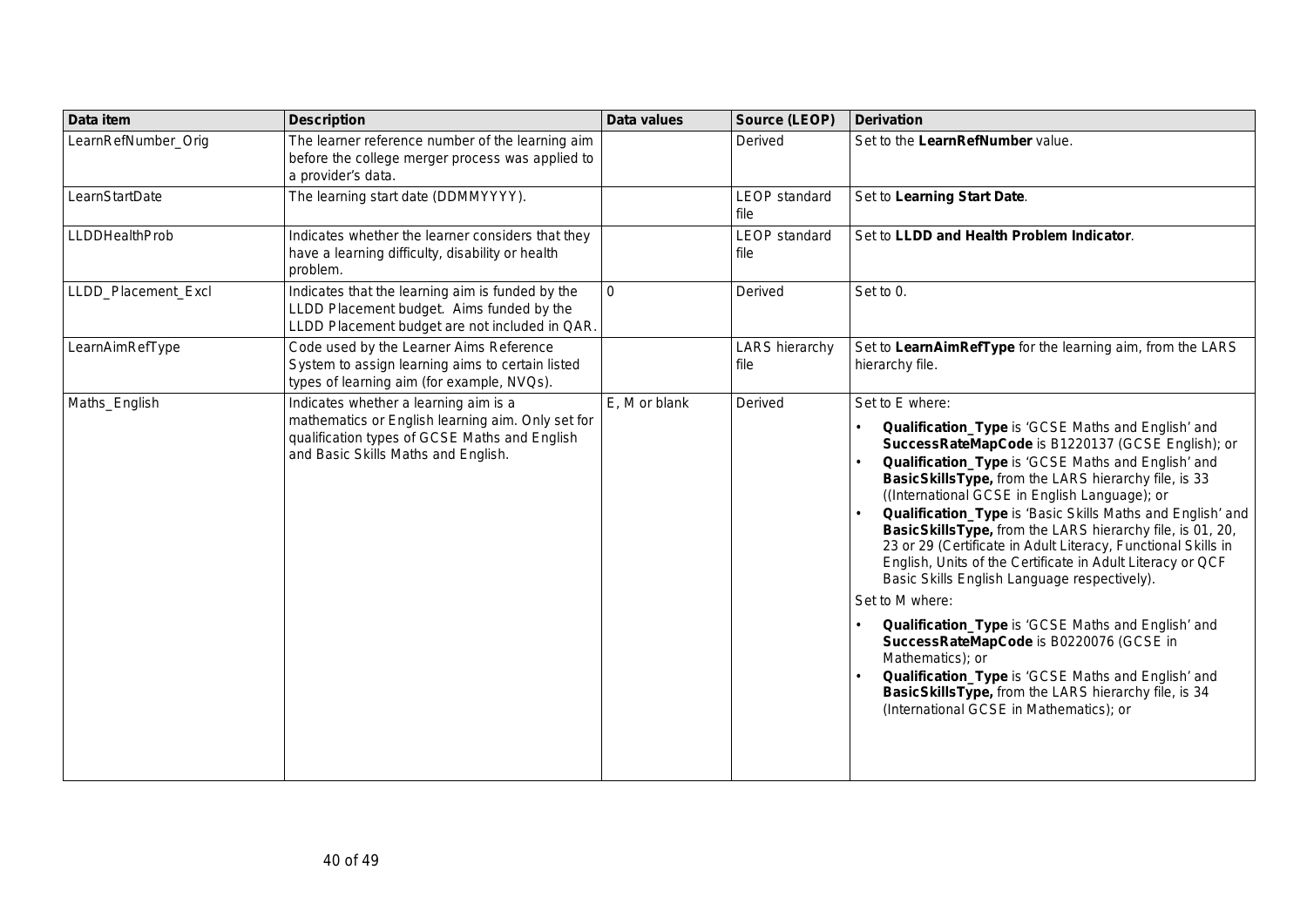| Data item              | <b>Description</b>                                                                                                                                                    | Data values    | <b>Source (LEOP)</b>          | <b>Derivation</b>                                                                                                                                                                                                                                                                                                   |
|------------------------|-----------------------------------------------------------------------------------------------------------------------------------------------------------------------|----------------|-------------------------------|---------------------------------------------------------------------------------------------------------------------------------------------------------------------------------------------------------------------------------------------------------------------------------------------------------------------|
|                        |                                                                                                                                                                       |                |                               | Qualification_Type is 'Basic Skills Maths and English' and<br>BasicSkillsType, from the LARS hierarchy file, is 02, 19,<br>21 or 30 (Certificate in Adult Numeracy, Functional Skills in<br>Mathematics, Units of the Certificate in Adult Numeracy or<br>QCF Basic Skills Maths respectively).<br>Otherwise blank. |
| Non_Reg_ESOL_Excl      | Indicates that the learning aim is a non-regulated<br>ESOL funding aim. Non-regulated ESOL funding<br>aims are not included in QAR.                                   | $\overline{0}$ | Derived                       | Set to 0.                                                                                                                                                                                                                                                                                                           |
| Not_Funded_Excl        | Indicate whether the learning aim is non-funded<br>(that is, it is funded or is financed by an advanced<br>learner loan). Non-funded aims are not included<br>in QAR. | $\mathbf{0}$   | Derived                       | Set to 0                                                                                                                                                                                                                                                                                                            |
| NotionalNVQLevel       | A level on the NVQ scale for all learning aims.<br>(This allows the learning aim to be analysed<br>against the NVQ scale.)                                            |                | <b>LARS</b> hierarchy<br>file | Set to NotionalNVQLevel for the learning aim, from the LARS<br>hierarchy file.                                                                                                                                                                                                                                      |
| Outcome                | The learning outcome of the learning aim.                                                                                                                             |                | <b>LEOP</b> standard<br>file  | Set to Outcome Indicator.                                                                                                                                                                                                                                                                                           |
| OutGrade               | The learning outcome grade of the learning aim.                                                                                                                       | Not populated  | $\overline{\phantom{0}}$      | $\overline{\phantom{0}}$                                                                                                                                                                                                                                                                                            |
| Overdue_Continuing_Aim | Indicates whether the aim is an overdue<br>continuing aim.                                                                                                            | Not populated  |                               |                                                                                                                                                                                                                                                                                                                     |
| Overdue_Planned_Break  | Indicates whether the aim is an overdue planned<br>break.                                                                                                             | Not populated  | $\overline{\phantom{0}}$      |                                                                                                                                                                                                                                                                                                                     |
| P_Ach_Overall          | For the overall QAR measure, this indicates that<br>the learner has achieved the learning aim.                                                                        | 0 or 1         | Derived                       | Set to 1 if:<br>D_AchieveRateStatus is 1 (Achieved); and<br>the Learning Actual End Date is no later than 31 July<br>2017.<br>Otherwise set to 0.                                                                                                                                                                   |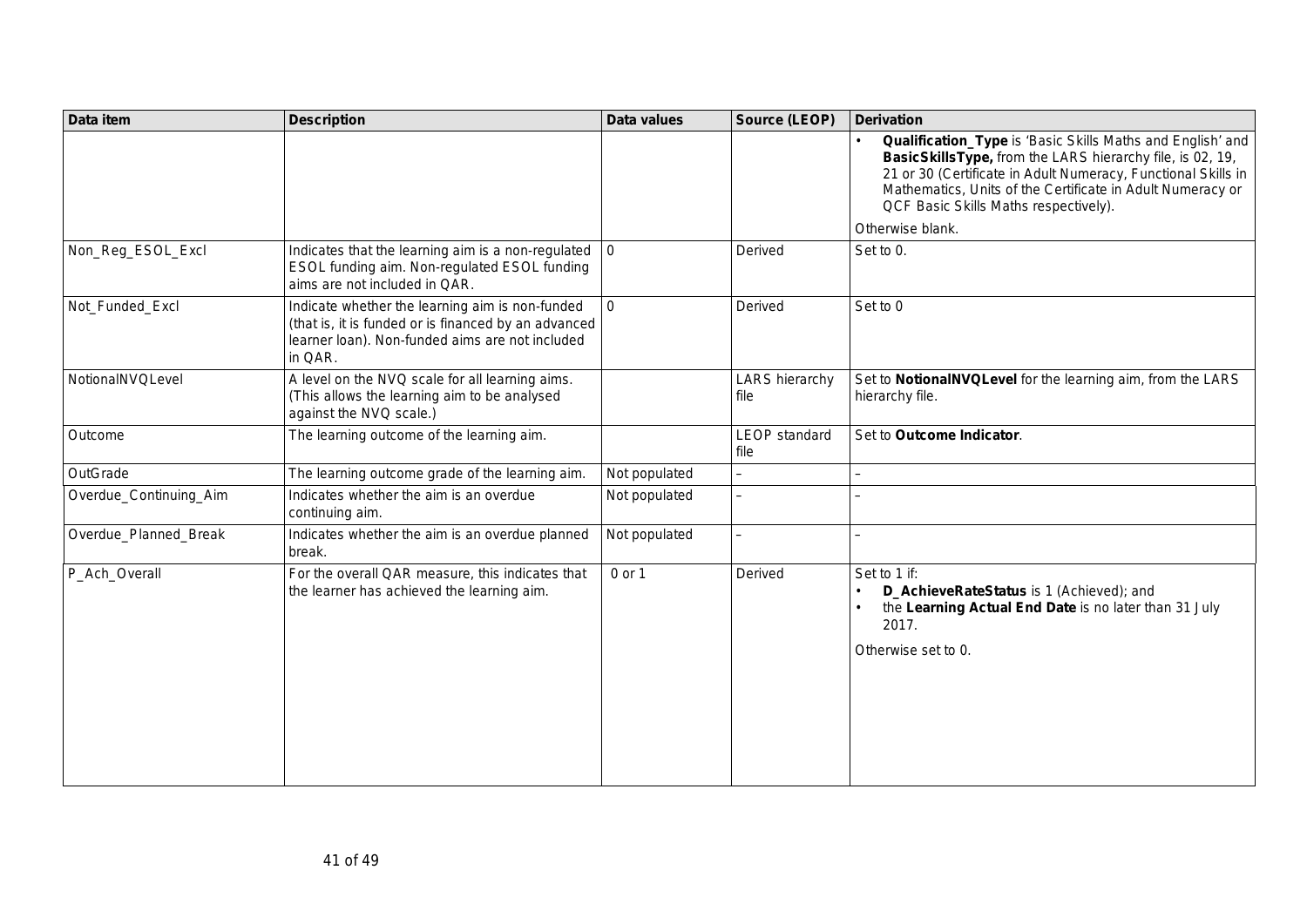| Data item          | <b>Description</b>                                                                                           | Data values | Source (LEOP) | <b>Derivation</b>                                                                                                                                                                                                                                                                                                                             |
|--------------------|--------------------------------------------------------------------------------------------------------------|-------------|---------------|-----------------------------------------------------------------------------------------------------------------------------------------------------------------------------------------------------------------------------------------------------------------------------------------------------------------------------------------------|
| P_Ach_Timely       | For the timely QAR measure, this indicates that<br>the learner has achieved the learning aim.                | 0 or 1      | Derived       | Set to 1 if:<br>D_AchieveRateStatus is 1 (Achieved);<br>the Learning Planned End Date is no later than 31 July<br>2017; and<br>the Learning Actual End Date is on or before the<br>Learning Planned End Date, or no more than 90 days<br>after it.<br>Otherwise set to 0.                                                                     |
| P_Actendyr         | The actual end year of the learning aim $(20$ $)$ .                                                          |             | Derived       | Set to the first calendar year of the funding period the Learning<br><b>Actual End Date falls in.</b><br>(For example, if the Learning Actual End Date falls within the<br>2016 to 2017 funding year, P_Actendyr has the value of 2016.)                                                                                                      |
| P_Complete_Overall | For the overall QAR measure, this indicates that<br>the learning aim has been completed.                     |             |               | Set to 1 if:<br><b>Completion Status</b> is 2 (Learner has completed the<br>learning activities leading to the learning aim); and<br>the Learning Actual End Date is no later than 31 July<br>2017.<br>Otherwise set to 0.                                                                                                                    |
| P_Complete_Timely  | For the timely QAR measure, this indicates that<br>the learning aim has been completed.                      |             |               | Set to 1 if:<br><b>Completion Status</b> is 2 (Learner has completed the<br>learning activities leading to the learning aim);<br>the Learning Planned End Date is no later 31 July 2017;<br>and<br>the Learning Actual End Date is on or before the<br>Learning Planned End Date, or no more than 90 days<br>after it.<br>Otherwise set to 0. |
| P_Count_Overall    | For the overall QAR measure, this indicates that<br>the record should be counted towards the overall<br>QAR. | 0 or 1      | Derived       | Set to 1 if:<br>Learning Actual End Date is populated; and<br>the Learning Actual End Date is no later than 31 July<br>2017.<br>Otherwise set to 0.                                                                                                                                                                                           |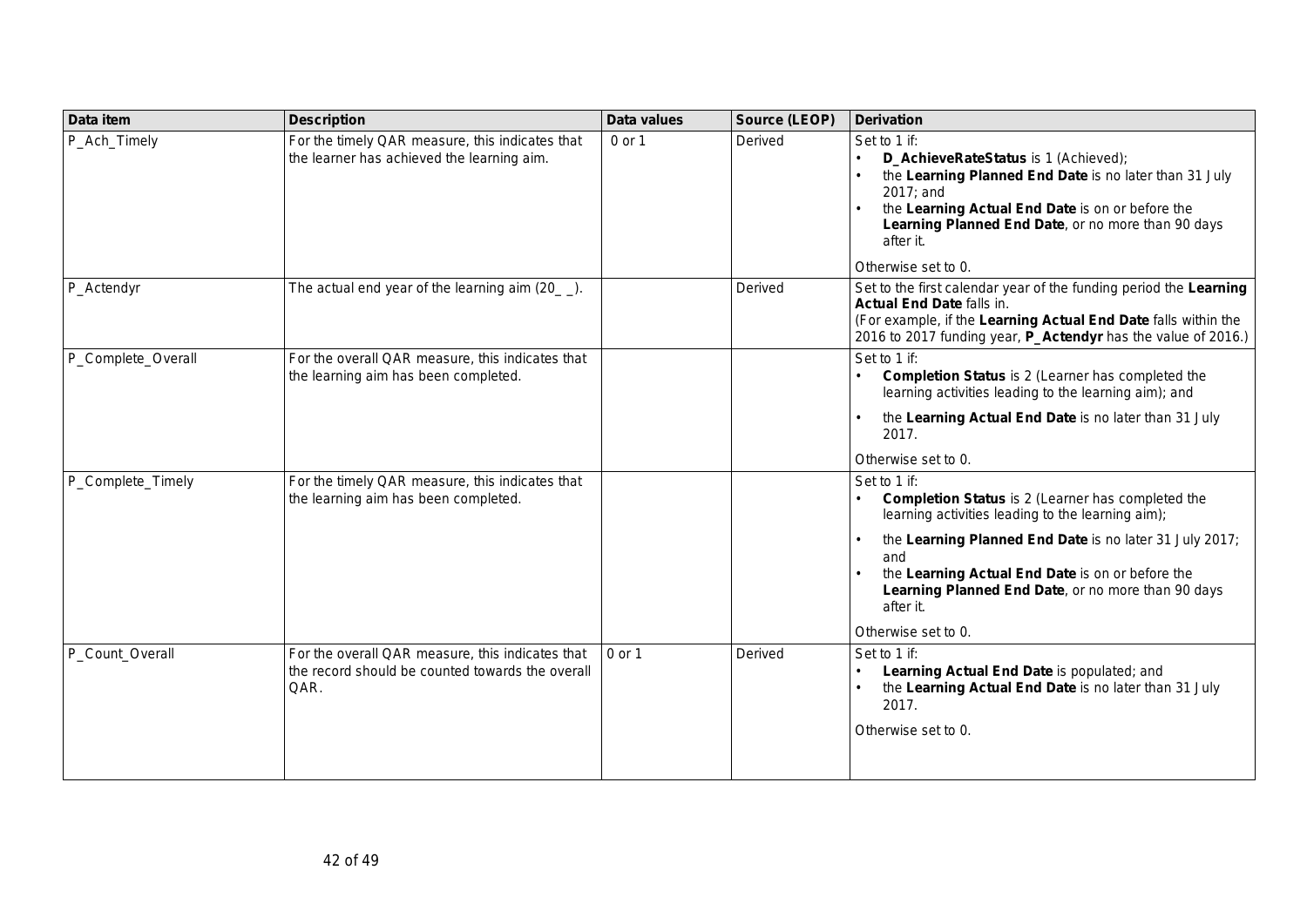| Data item               | <b>Description</b>                                                                                                                                                                               | Data values | Source (LEOP) | <b>Derivation</b>                                                                                                                                                                                                                                                                                                    |
|-------------------------|--------------------------------------------------------------------------------------------------------------------------------------------------------------------------------------------------|-------------|---------------|----------------------------------------------------------------------------------------------------------------------------------------------------------------------------------------------------------------------------------------------------------------------------------------------------------------------|
| P_Count_Timely          | For the timely QAR measure, this indicates that<br>the record should be counted towards the timely<br>qualification achievement rate.                                                            | 0 or 1      | Derived       | Set to 1 if:<br>the Learning Planned End Date is no later than 31 July<br>2017.                                                                                                                                                                                                                                      |
|                         |                                                                                                                                                                                                  |             |               | Otherwise set to 0.                                                                                                                                                                                                                                                                                                  |
| P_Expendyr              | The learning aim's expected end year (20_).                                                                                                                                                      |             | Derived       | Set to the value of the first calendar year of the funding period<br>the Learning Planned End Date falls in. For example, if the<br>Learning Planned End Date falls within the 2016 to 2017<br>funding year, P_Expendyr has the value of 2016.                                                                       |
| P_Hybridendyr           | The hybrid end year of the learning aim $(20$ $)$ .                                                                                                                                              |             | Derived       | Set to:<br>the actual learning end year (P_Actendyr); or<br>the expected learning end year (P_Expendyr); whichever<br>is higher.                                                                                                                                                                                     |
| P_Startyr               | The start year of the learning aim $(20 \_$ .                                                                                                                                                    |             | Derived       | Set to the value of the first calendar year of the funding period<br>the Learning Start Date falls in. For example, if the Learning<br>Start Date falls within the 2016 to 2017 funding year, P_Startyr<br>is set to 2016.                                                                                           |
| Pilot_Excl              | Indicates that the learning aim is a learning<br>technologies pilot aim or an 18-21 works skill pilot<br>aim. Learning technologies pilot and work skills<br>pilot aims are not included in QAR. | $\Omega$    | Derived       | Set to 0.                                                                                                                                                                                                                                                                                                            |
| Plan_Break_Overall_Excl | For the overall QAR measure, this indicates that<br>the learner is on a planned break. Planned break<br>aims are not included in QAR.                                                            | 0 or 1      | Derived       | Set to 1 if:<br>D_AchieveRateStatus is 11 (Learner is taking a planned<br>break from learning); and<br>the Learning Actual End Date is no later than 31 July<br>2017.<br>Otherwise set to 0.                                                                                                                         |
| Plan_Break_Timely_Excl  | For the timely QAR measure, this indicates that<br>the learner is on a planned break. Planned break<br>aims are not included in QAR.                                                             | 0 or 1      | Derived       | Set to 1 if:<br>D_AchieveRateStatus is 11 (Learner is taking a planned<br>break from learning);<br>the Learning Planned End Date is no later than 31 July<br>2017; and<br>the Learning Actual End Date is on or before the<br>Learning Planned End Date, or no more than 90 days<br>after it.<br>Otherwise set to 0. |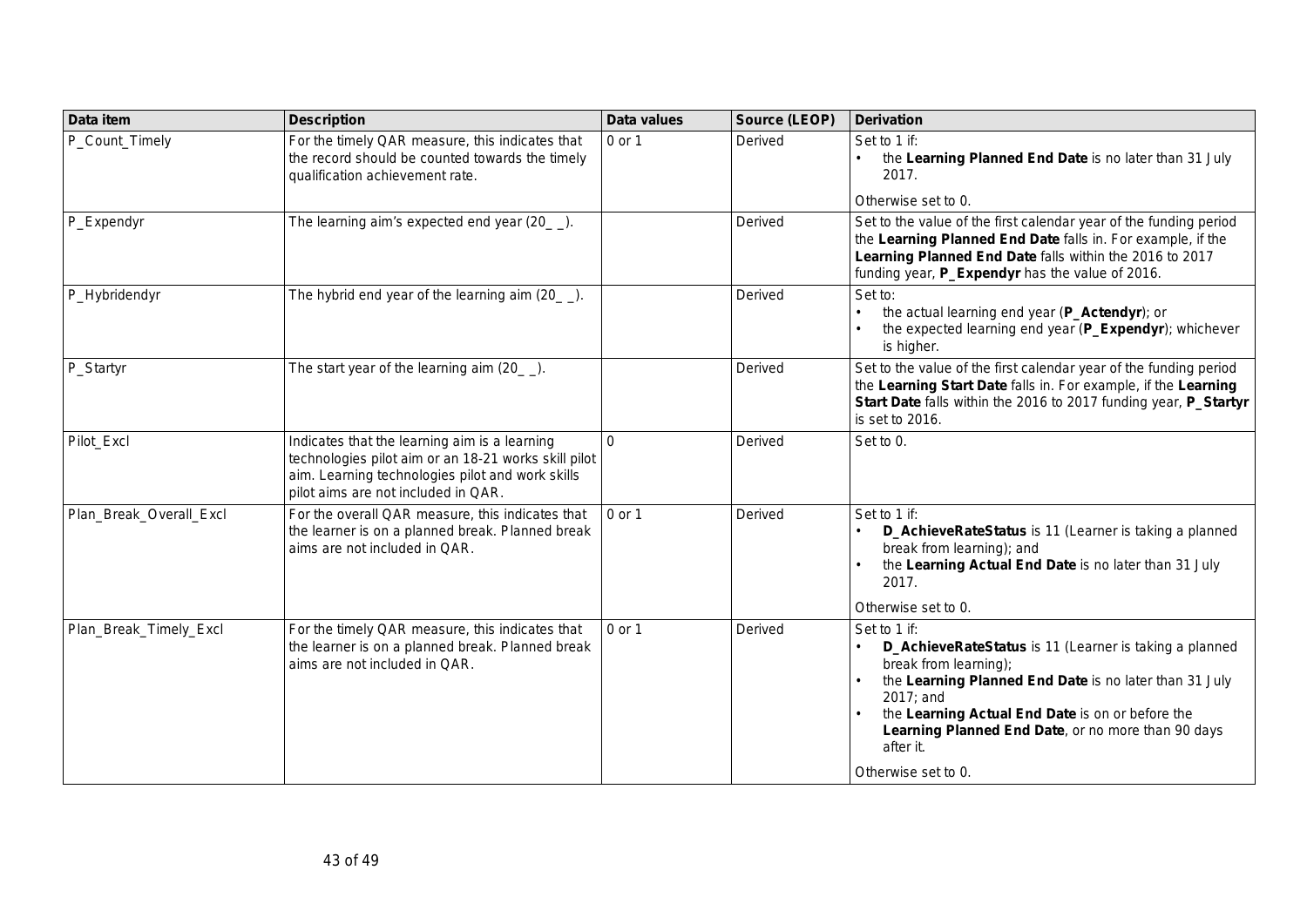| Data item              | <b>Description</b>                                                                                                                  | Data values   | Source (LEOP)                             | <b>Derivation</b>                                                                                                                                                                                                                                               |
|------------------------|-------------------------------------------------------------------------------------------------------------------------------------|---------------|-------------------------------------------|-----------------------------------------------------------------------------------------------------------------------------------------------------------------------------------------------------------------------------------------------------------------|
| PrimaryLLDD            | The primary learner disability, learning difficulty or<br>and heath problem of the learner.                                         | Not populated |                                           |                                                                                                                                                                                                                                                                 |
| ProirAttain            | The learner's prior attainment level.                                                                                               | Not populated |                                           |                                                                                                                                                                                                                                                                 |
| ProgType               | The type of programme which the learner is<br>undertaking.                                                                          |               | <b>LEOP</b> standard<br>file              | Set to Programme Type.                                                                                                                                                                                                                                          |
| Provision_Type         | Identified as Education and Training learning aim                                                                                   | ET            | Derived                                   | Set to 'ET' if:<br>For 2012 to 2013 dataset<br>the Aim Type is not 35; and<br>the Programme Type is not 2, 3, 10, 20 or 21.<br>or<br>For 2013/2014 and 2014/2015 dataset<br>the Aim Type is not 1; and<br>the Programme Type is not 2, 3, 10, 20, 21, 22 or 23. |
| Prv_Group              | The provider's provider group.                                                                                                      |               | ILR 2016/2017<br>provider details<br>file | Obtained from the ILR 2016 to 2017 provider details file.                                                                                                                                                                                                       |
| Prv_Name               | The provider's name.                                                                                                                |               | ILR 2016/2017<br>provider details<br>file | Obtained from the ILR 2016 to 2017 provider details file.                                                                                                                                                                                                       |
| Prv_Type               | The type of provider.                                                                                                               |               | ILR 2016/2017<br>provider details<br>file | Obtained from the ILR 2016 to 2017 provider details file.                                                                                                                                                                                                       |
| PrimaryLLDD            | The primary learner disability, learning difficulty or   Not populated<br>and heath problem of the learner.                         |               |                                           |                                                                                                                                                                                                                                                                 |
| Qualification_Type     | A grouping of aims, based on the QCF sizes of<br>'unit', 'award', 'certificate' and 'diploma', used to<br>categorise learning aims. |               | Derived                                   | See paragraph 62 for details of how Qualification_Type is<br>derived.                                                                                                                                                                                           |
| SectorSubjectAreaTier1 | Sector subject area - the broad (tier 1)<br>classification of the subject of the learning aim.                                      |               | <b>LARS</b> hierarchy<br>file             | Set to SectorSubjectAreaTier1 for the learning aim, from the<br>LARS hierarchy file.                                                                                                                                                                            |
| SecectSubjectAreaTier2 | The more specialised classification (tier 2) of the<br>subject of the learning aim.                                                 |               | <b>LARS hierarchy</b><br>file             | Set to SectorSubjectAreaTier2 for the learning aim, from the<br>LARS hierarchy file.                                                                                                                                                                            |
| Sex                    | The learner's sex.                                                                                                                  | F or M        | <b>LEOP</b> standard<br>file              | Set to Gender.                                                                                                                                                                                                                                                  |
| Subcontractor_Name     | The subcontractor's name.                                                                                                           | Not populated |                                           |                                                                                                                                                                                                                                                                 |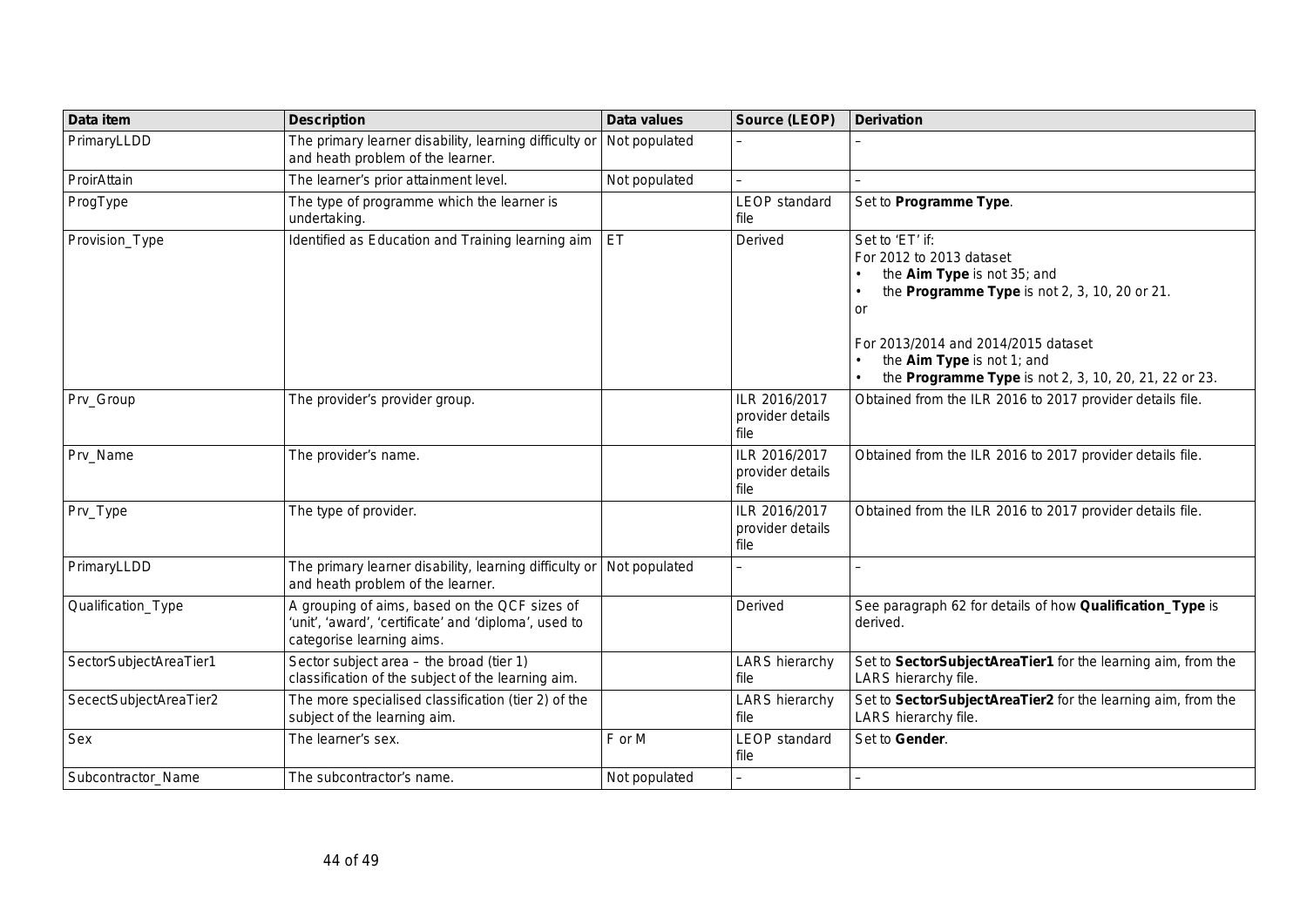| Data item              | <b>Description</b>                                                                                                                                                             | Data values   | Source (LEOP)                            | <b>Derivation</b>                                                                                                                                                                                                                             |
|------------------------|--------------------------------------------------------------------------------------------------------------------------------------------------------------------------------|---------------|------------------------------------------|-----------------------------------------------------------------------------------------------------------------------------------------------------------------------------------------------------------------------------------------------|
| Subcontractor_UKPRN    | The UKPRN of the subcontractor who delivered<br>at least 50% of the learning aim.                                                                                              | Not populated |                                          |                                                                                                                                                                                                                                               |
| SuccessRateMapCode     | A code used to group learning aims together for<br>the purpose of analysis and benchmarking.                                                                                   |               | <b>LARS</b> hierarchy<br>file or derived | Set to SuccessRateMapCode for the learning aim, from the<br>LARS hierarchy file, if a SuccessRateMapCode is populated<br>for the learning aim. Otherwise set to LearnAimRef for the<br>learning aim from the LARS hierarchy file.             |
| SuccessRateMapCodeDesc | Map-code description                                                                                                                                                           |               | <b>LARS</b> hierarchy<br>file or derived | Set to SuccessRateMapCodeDesc for the learning aim, from<br>the LARS hierarchy file, if a SuccessRateMapCode is<br>populated for the learning aim. Otherwise set to<br>LearnAimRefTitle for the learning aim from the LARS hierarchy<br>file. |
| Sup_Intern_Excl        | Indicates that the learning aim is a Supported<br>Internship. Supported Internships are not<br>included in QAR.                                                                | 0 or 1        | Derived                                  | Set to 1 if the Learning Aim Reference is 'Z0002347'.<br>Otherwise set to 0.                                                                                                                                                                  |
| SWSupAimID             | The software supplier's aim identifier of the aim.                                                                                                                             | Not populated | L.                                       |                                                                                                                                                                                                                                               |
| Traineeship_Excl       | Indicates that the learner is on a traineeship and<br>cannot continue their learning through to<br>completion because they have started work.                                  | $\Omega$      | Derived                                  | Set to 0.                                                                                                                                                                                                                                     |
| Transfer_Overall_Excl  | For the overall QAR measure, this indicates that<br>the learner has transferred to another learning<br>aim within the same provider. Transfer aims are<br>not included in QAR. | $\Omega$      | Derived                                  | Set to 0.                                                                                                                                                                                                                                     |
| Transfer_Timely_Excl   | For the timely QAR measure, this indicates that<br>the learner has transferred to another learning<br>aim within the same provider. Transfer aims are<br>not included in QAR.  | $\mathbf 0$   | Derived                                  | Set to 0.                                                                                                                                                                                                                                     |
| <b>Tutorial_Excl</b>   | Indicates that the learning aim is a Tutorial<br>Support and Complementary Studies aim.<br><b>Tutorial Support and Complementary Studies</b><br>aims are not included in QAR.  | $0$ or 1      | Derived                                  | Set to 1 if the Learning Aim Reference is 'CMISC001' or<br>'XESF0001'. Otherwise set to 0.                                                                                                                                                    |
| UC_Excl                | Indicates that the learning aim is for a learner<br>who is receiving Universal Credit and is<br>mandated to skills training.                                                   | 0             | Derived                                  | Set to 0.                                                                                                                                                                                                                                     |
| <b>UKPRN</b>           | UK provider reference number (UKPRN)                                                                                                                                           |               | <b>LEOP</b> standard<br>file             | Set to UK Provider Reference Number.                                                                                                                                                                                                          |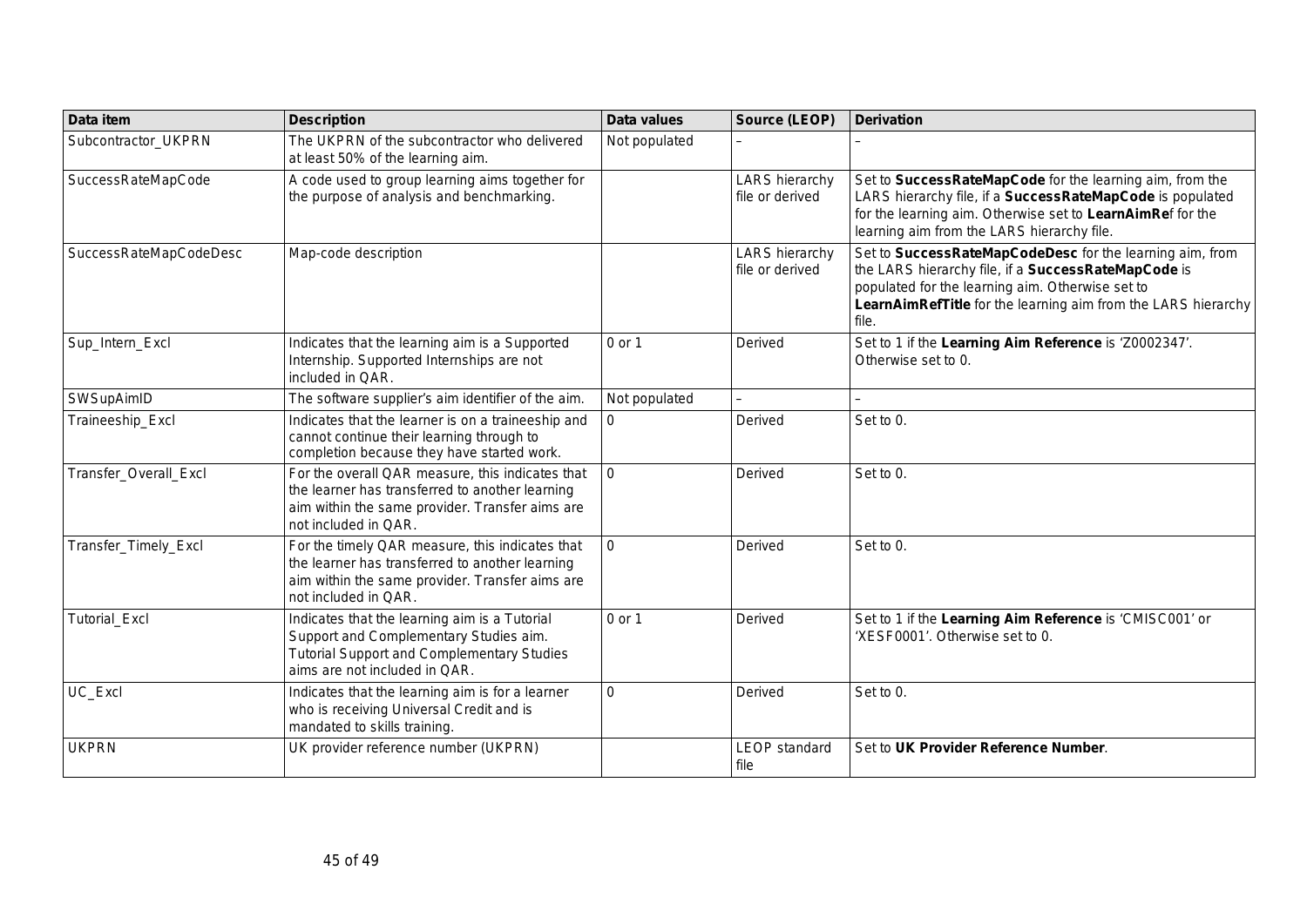| Data item        | <b>Description</b>                                                                                                                                      | Data values   | Source (LEOP)                | <b>Derivation</b>                                                                                                                                                                        |
|------------------|---------------------------------------------------------------------------------------------------------------------------------------------------------|---------------|------------------------------|------------------------------------------------------------------------------------------------------------------------------------------------------------------------------------------|
| UKPRN_Orig       | The UKPRN for the learning aim before the<br>college merger process was applied to a<br>provider's data.                                                |               | Derived                      | Set to <b>UKPRN</b> value.                                                                                                                                                               |
| <b>ULN</b>       | Unique learner number.                                                                                                                                  |               | <b>LEOP</b> standard<br>file | Set to Unique Learner Number.                                                                                                                                                            |
| WithdrawalReason | The reason learning ended.                                                                                                                              | Not populated | -                            |                                                                                                                                                                                          |
| Work_Exp_Excl    | Indicates that the learning aim is a work-<br>experience or work-placement aim. Work-<br>experience and work-placement aims are not<br>included in QAR. | 0 or 1        | Derived                      | Set to 1 if the Learning Aim Reference is 'Z0007834' to<br>'Z0007838'. Otherwise set to 0.                                                                                               |
| Year             | The current funding year for the QAR dataset.                                                                                                           | 2016/17       | Derived                      | Set to '2016/17'.                                                                                                                                                                        |
| YearAimSubmitted | The funding year which the aim was submitted in.                                                                                                        |               | Derived                      | Set to '2012/13' if the learning aim is taken from the 2012 to<br>2013 LEOP dataset, 2013/14' if from the 2013 to 2014 LEOP<br>dataset, '2014/15' if from the 2014 to 2015 LEOP dataset. |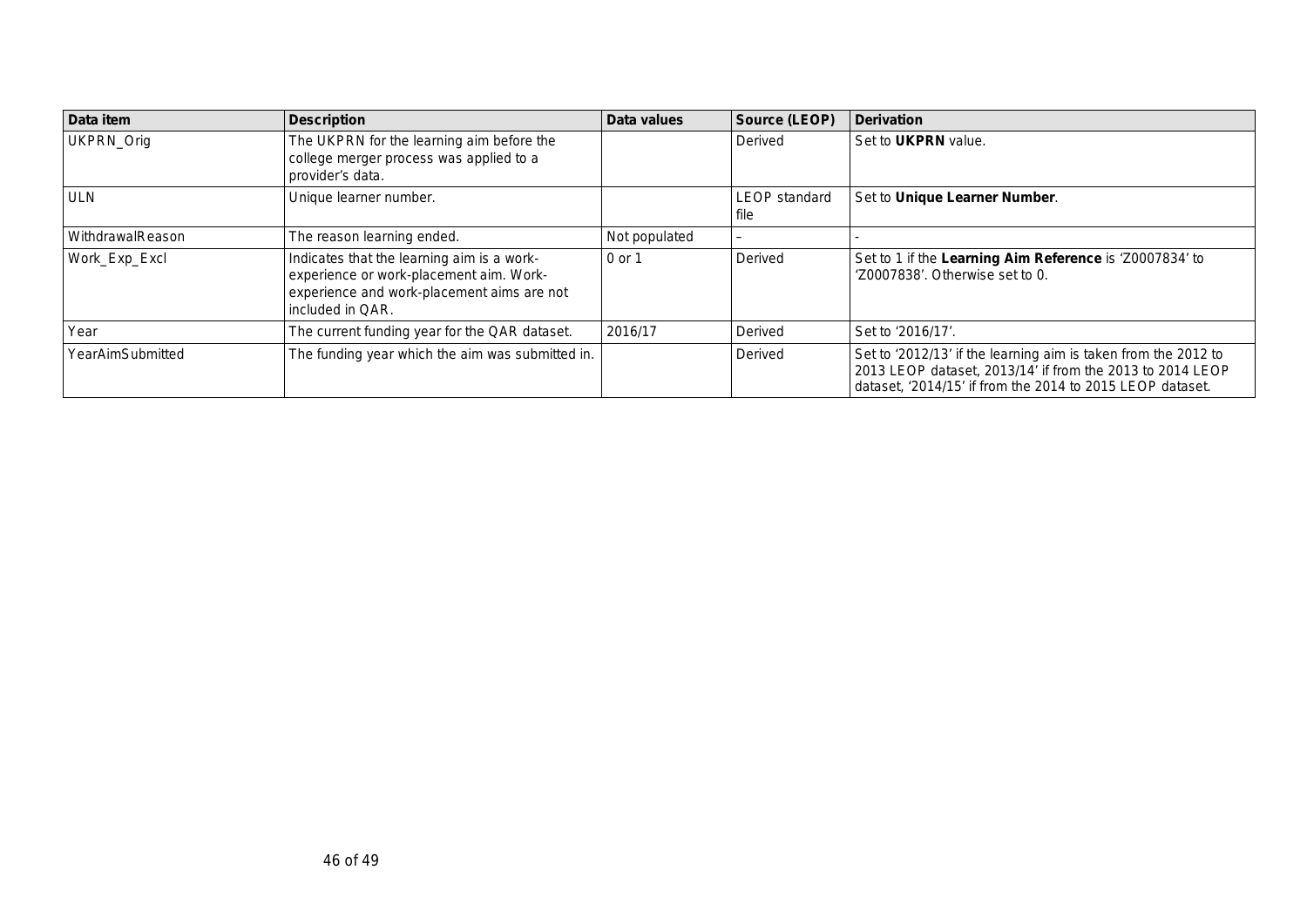## <span id="page-46-0"></span>**Derivation of the Qualification\_Type field in the qualification achievement rates dataset**

- 62. Qualification\_Type is derived from the **LearnAimRef**, **LearnAimRefType**, **BasicSkillsType**, **SuccessRateMapCode**, **RegulatedCreditValue** and **CreditBasedFwkType** fields held on the LARS hierarchy file.
	- a. For aims where **CreditBasedFwkType** is 1, 2 or 3 and **RegulatedCreditValue** is not zero, **Qualification\_Type** is set as follows.
		- Set to 'Basic Skills Maths and English' if **BasicSkillsType** is 29 or 30**.**
		- Set to 'GCSE Maths and English' if **BasicSkillsType** is 33 or 34.
		- Set to 'ESOL' if **BasicSkillsType** is 36, 37, 38 or 39**.**
		- Set to 'QCF unit' if **LearnAimRefType** is 1448 (QCF Unit) and **BasicSkillsType**  is not 29, 30, 33, 34, 36, 37, 38 or 39.
		- Set to 'Award' if **RegulatedCreditValue** is 1 to 12, **LearnAimRefType** is not 1448 and **BasicSkillsType** is not 29, 30, 33, 34, 36, 37, 38 or 39.
		- Set to 'Certificate' if **RegulatedCreditValue** is 13 to 36, **LearnAimRefType** is not 1448 and **BasicSkillsType** is not 29, 30, 33, 34, 36, 37, 38 or 39.
		- Set to 'Diploma' if **RegulatedCreditValue** is 37 or more, **LearnAimRefType** is not 1448 and **BasicSkillsType** is not 29, 30, 33, 34, 36, 37, 38 or 39.
	- b. For aims where the **CreditBasedFwkType**:
		- $\cdot$  is -2; or
		- is 1, 2 or 3 and the **RegulatedCreditValue** is less than 1, 0 or blank; or
		- has no value:

Qualification\_Type is set as follows.

- Set to 'Access to HE' if **LearnAimRefType** is 1440 or 1460.
- Set to 'A Level' if **LearnAimRefType** is 0002, 1413, 1414, 1415, 1417, 1418, 1430, 1431, 1434, 1435 or 1453.
- Set to 'AS Level' if **LearnAimRefType** is 0001, 1416, 1432 or 1433.
- Set to 'Basic Skills Maths and English' if **BasicSkillsType** is 01, 02, 19, 20, 21, 23, 29 or 30 and **LearnAimRefType** is not 0001, 0002, 0003, 1081, 1401, 1413, 1414, 1415, 1416, 1417, 1418, 1422, 1430, 1431, 1432, 1433, 1434, 1435, 1440, 1441, 1442, 1443, 1444, 1448, 1453, 1460 or 2999.
- Set to 'Diploma' if **LearnAimRefType** is 1401, 1441, 1442, 1443 or 1444.
- Set to 'ESOL' if **BasicSkillsType** is 22, 26, 27, 28, 36, 37, 38 or 39, 40, 41, 42 and **LearnAimRefType** is not 0001, 0002, 0003, 1081, 1401, 1413, 1414, 1415, 1416, 1417, 1418, 1422, 1430, 1431, 1432, 1433, 1434, 1435, 1439, 1440, 1441, 1442, 1443, 1444, 1448, 1453, 1460 or 2999.
- Set to 'GCSE Maths and English' if **LearnAimRefType** is 0003, 1081, 1422 or 2999 and **SuccessRateMapCode** is B1220137 (English language) or B0220076 (mathematics).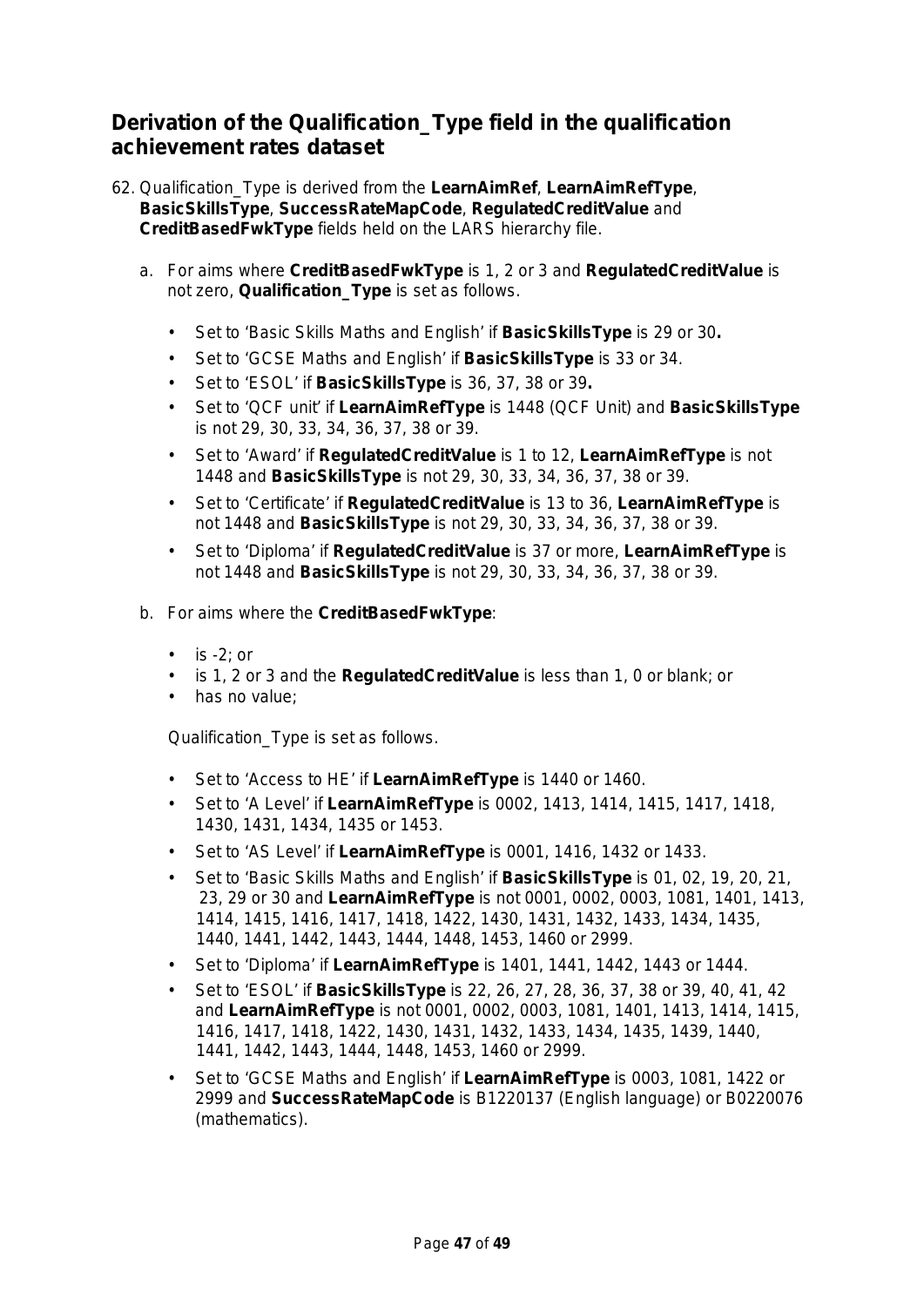- Set to 'GCSE Maths and English' if **BasicSkillsType** is 33 or 34 and **LearnAimRefType** is not 0001, 0002, 1401, 1413, 1414, 1415, 1416, 1417, 1418, 1430, 1431, 1432, 1433, 1434, 1435, 1440, 1441, 1442, 1443, 1444, 1448, 1453 or 1460.
- Set to 'GCSE Other' if **LearnAimRefType** is 0003, 1081, 1422 or 2999 and **SuccessRateMapCode** is not B1220137 (English language) or B0220076 (mathematics).
- c. Set to 'Other Reg' if the learning aim is not classified using the rules above and LearnAimRefType is 1328 or 1436; or
	- CreditBasedFwkType **= 1, 2 or 3;** or
	- the first character of **LearnAimRef** is 1, 5, 6 or Q; or
	- the first four characters of **LearnAimRef** are 'CUNA', 'ZUNA', ZUQA' or 'ZUXA'

For any learning aim not classified using the rules above, set to 'Other Non-Reg'.